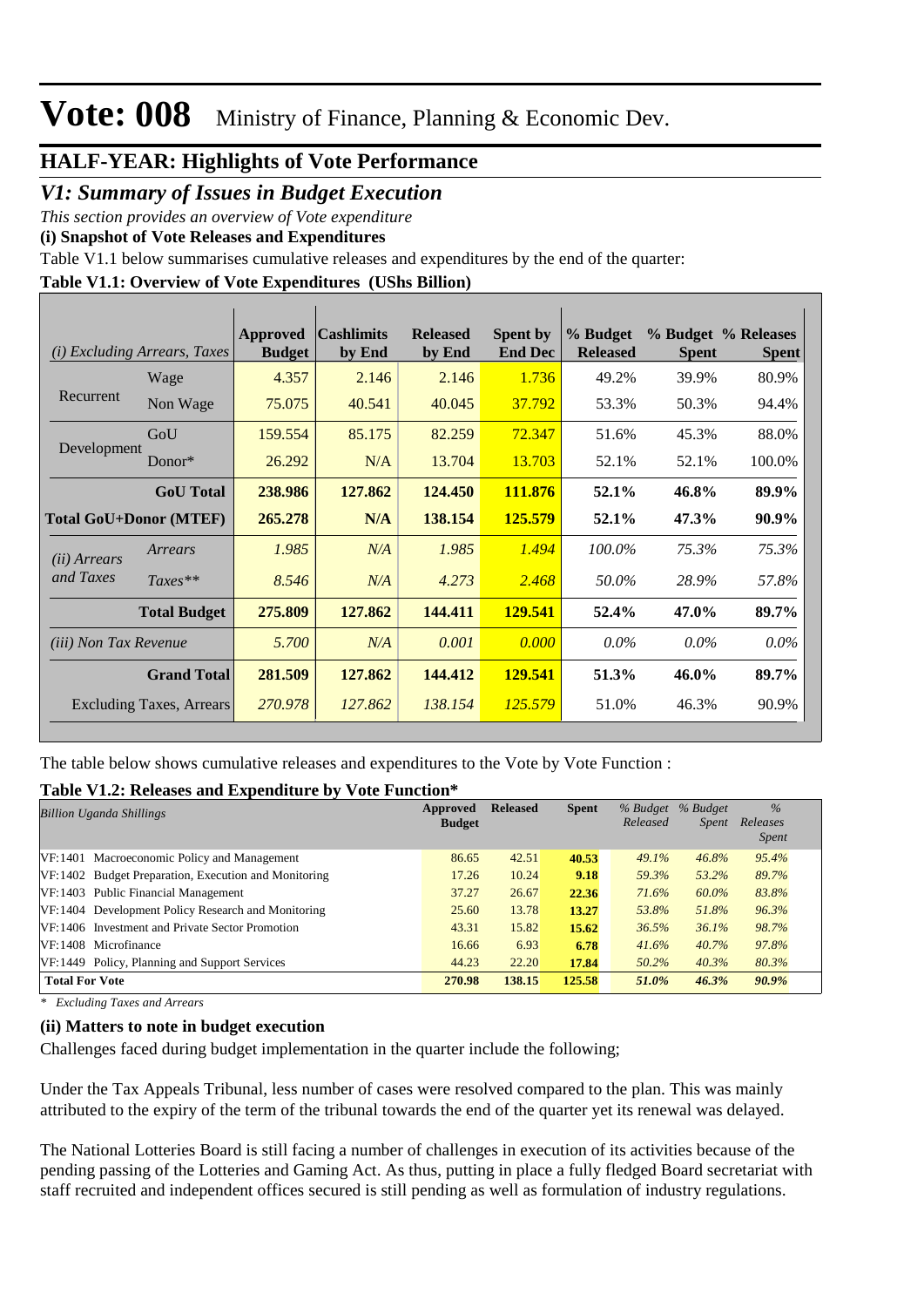### **HALF-YEAR: Highlights of Vote Performance**

New Authorities which include Uganda Free Zones Authority, Financial Intelligence Authority and the PPDA Tribunal were not able to fully implement their planned activities because of lack of sufficient funds in their respective budgets for the FY 2014/15.

During the period, there was a surge in the exchange rate and this affected a number of activities under the Financial Management Department. Because of the increased exchange rate, oracle licenses were at unusually high costs.

During the quarter, there were no notable activities implemented under the Internal Audit component of FINMAP, in large part due to the non-availability of Donor funds. The previously unfunded priorities that will be implemented in the next quarter include: the purchase of ERA licenses for 50 central government entities; twinning with a reputable firm to undertake performance and IT audits for staff; and support to professional internal audit training for staff.

Under FINMAP, with the exception of the ongoing procurement of consultancy services to develop training manuals on Public Financial Management for the Institute Parliamentary Studies (IPS), there were no notable activities implemented under the Parliament component. This situation was again due to the non-availability of (development partner) funds to implement the planned activities.

Uganda Microfinance Regulatory Authority-(MRA) was not established since the Tier IV Microfinance Bill that gives legal existence to UMRA is not yet passed into Law by Parliament. Also lack of adequate security/collateral by the borrowers and poor loans record limited the amount of loans disbursed. In addition, the Microfinance Support Center Ltd staffing is still low which impacts on set timelines to achieved planned targets

#### **Table V1.3: High Unspent Balances and Over-Expenditure in the Domestic Budget (Ushs Bn)**

| (i) Major unpsent balances                                                                                                                                    |
|---------------------------------------------------------------------------------------------------------------------------------------------------------------|
| Programs, Projects and Items                                                                                                                                  |
| VF: 1449 Policy, Planning and Support Services                                                                                                                |
| <b>4.73Bn Shs Programme/Project: 0054 Support to MFPED</b>                                                                                                    |
| Reason: Various expenditures were not effected in gthe quarter                                                                                                |
| <b>Items</b>                                                                                                                                                  |
| <b>1.81 Bn Shs</b> Item: 312204 Taxes on Machinery, Furniture & Vehicles                                                                                      |
| Reason: Delayed approval of Tax Incentive led to beneficiaries submitting late.                                                                               |
| <b>1.60Bn Shs</b> Item: 231001 Non Residential buildings (Depreciation)                                                                                       |
| Reason: Contract Retention funds payable in Q3                                                                                                                |
| <b>1.11Bn Shs</b> Item: 231005 Machinery and equipment                                                                                                        |
| Reason: Contracting Process delayed for purchase of machinery equipment                                                                                       |
| <b>Programs, Projects and Items</b>                                                                                                                           |
| VF: 1403 Public Financial Management                                                                                                                          |
| <b>3.88Bn Shs Programme/Project:</b> 1290 3RD Financial Management and Accountability Programme [FINMAP III] Comp. 3,4&5 - FMS,<br><b>LGPFM</b> and Oversight |
| Reason: Payments not executed under FINMAP III                                                                                                                |
| <b>Items</b>                                                                                                                                                  |
| 2.73Bn Shs Item: 225002 Consultancy Services-Long-term                                                                                                        |
| Reason: Funds insufficient to pay full contract sums, hence payments postponed to Q3                                                                          |
| <b>0.93Bn Shs</b> Item: 211102 Contract Staff Salaries (Incl. Casuals, Temporary)                                                                             |
| Reason: Delayed PAYE and NSSF payments                                                                                                                        |
| <b>Programs, Projects and Items</b>                                                                                                                           |
| VF: 1401 Macroeconomic Policy and Management                                                                                                                  |
| <b>1.23Bn Shs</b> Programme/Project: 0945 Capitalisation of Institutions                                                                                      |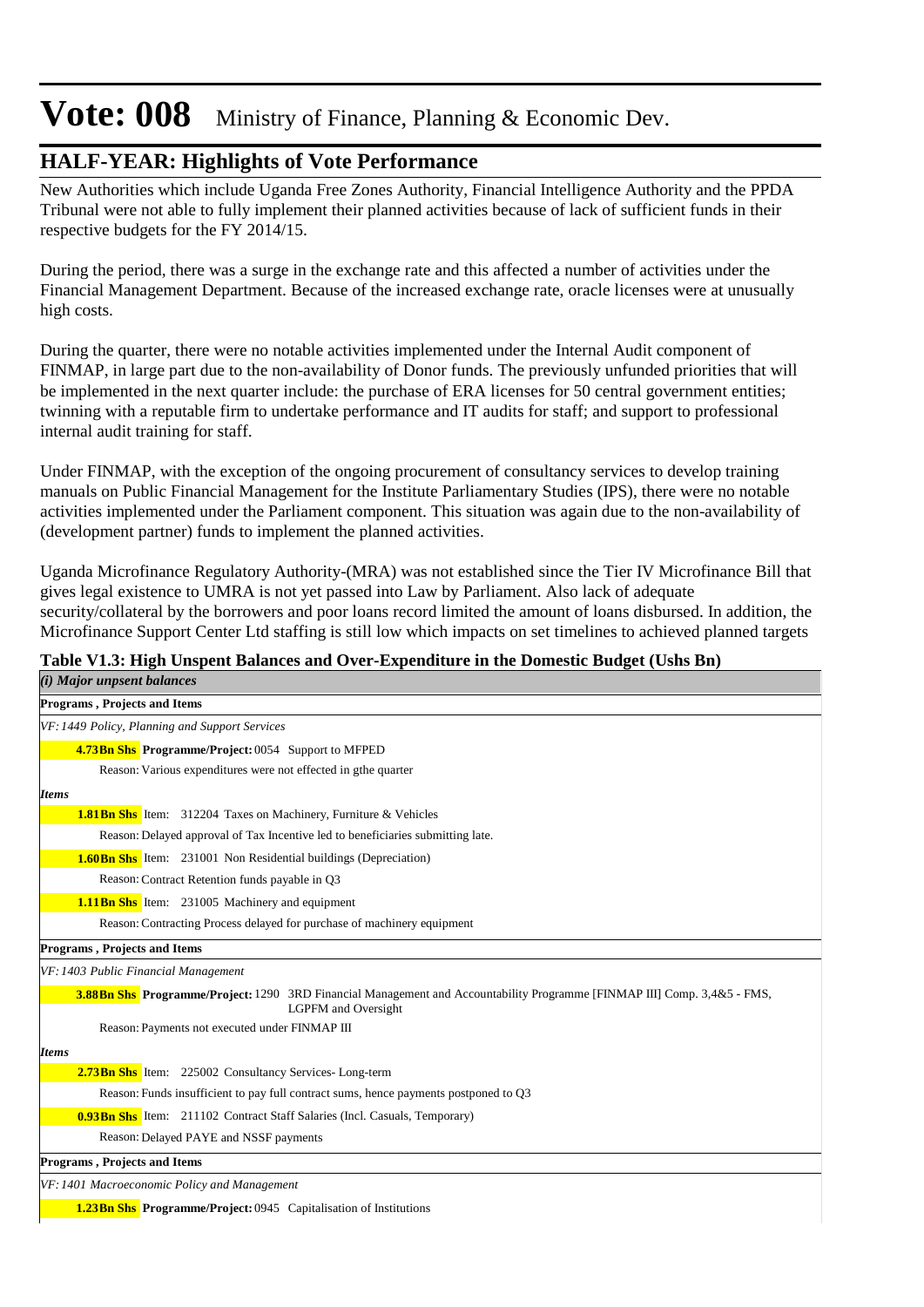### **HALF-YEAR: Highlights of Vote Performance** *(ii) Expenditures in excess of the original approved budget \* Excluding Taxes and Arrears* Reason:IDB Payments not executed *Items* **1.23Bn Shs** Item: 264101 Contributions to Autonomous Institutions Reason: Bounced Payment for Islamic Development Bank due to Incorrect Account Numbers **1.08Bn Shs** Programme/Project: 01 Headquarters *VF: 1449 Policy, Planning and Support Services* Reason: Bounced Payment for International Contributions due to Wrong Bank Accounts and Delayed Payments of PAYE deductions **Programs , Projects and Items 0.79Bn Shs Programme/Project:** 1290 3RD Financial Management and Accountability Programme [FINMAP III] Comp. 6 -Management Support *VF: 1449 Policy, Planning and Support Services* Reason: Delayed payments under FINMAP III **Programs , Projects and Items** *Items* **Bn Shs** Item: 211102 Contract Staff Salaries (Incl. Casuals, Temporary) **0.79** Reason: PAYE and NSSF payments delayed

### *V2: Performance Highlights*

*This section provides highlights of output performance, focusing on key outputs and actions impelemented to improve section performance.*

#### **Table V2.1: Key Vote Output Indicators and Expenditures\***

| Vote, Vote Function<br><b>Key Output</b>               | <b>Approved Budget and</b><br><b>Planned outputs</b>                                              | <b>Cumulative Expenditure</b><br>and Performance                                                                                                                                             | <b>Status and Reasons for any</b><br><b>Variation from Plans</b> |  |  |  |  |  |
|--------------------------------------------------------|---------------------------------------------------------------------------------------------------|----------------------------------------------------------------------------------------------------------------------------------------------------------------------------------------------|------------------------------------------------------------------|--|--|--|--|--|
|                                                        | Vote Function: 1401 Macroeconomic Policy and Management                                           |                                                                                                                                                                                              |                                                                  |  |  |  |  |  |
| <b>Output: 140101</b>                                  | <b>Macroeconomic Policy, Monitoring and Analysis</b>                                              |                                                                                                                                                                                              |                                                                  |  |  |  |  |  |
| Description of Performance: Fiscal and Monetary policy | program for FY 2014/15<br>approved and implemented                                                | Fiscal program for FY 2014/15 No variation<br>approved                                                                                                                                       |                                                                  |  |  |  |  |  |
|                                                        | Quarterly performance bulletins<br>Economic performance reports                                   | Reports on economic and<br>financial sector developments<br>for financial sector disseminated were produced for the months of<br>June, July, August, September,<br>October and November 2014 |                                                                  |  |  |  |  |  |
|                                                        | and selected monthly economic produced<br>indicators disseminated                                 |                                                                                                                                                                                              |                                                                  |  |  |  |  |  |
|                                                        | Progress reports on the East<br><b>African Community Monetary</b><br>Union negotiations produced. | Revised monetary and fiscal<br>programme for 2014/15<br>produced                                                                                                                             |                                                                  |  |  |  |  |  |
|                                                        | 18.2% of the National Budget<br>for FY 2014/15 mobilized from<br>external sources                 | Government of Uganda<br>quarterly cash limits set for Q2<br>and O <sub>3</sub>                                                                                                               |                                                                  |  |  |  |  |  |
|                                                        | 25 Grant Financing Agreements<br>with Development Partners                                        | Economic indicators for<br>planning availed                                                                                                                                                  |                                                                  |  |  |  |  |  |
|                                                        | concluded.                                                                                        | Report on the BOP position<br>produced for Q1 FY 2014/15                                                                                                                                     |                                                                  |  |  |  |  |  |

 $\overline{\phantom{a}}$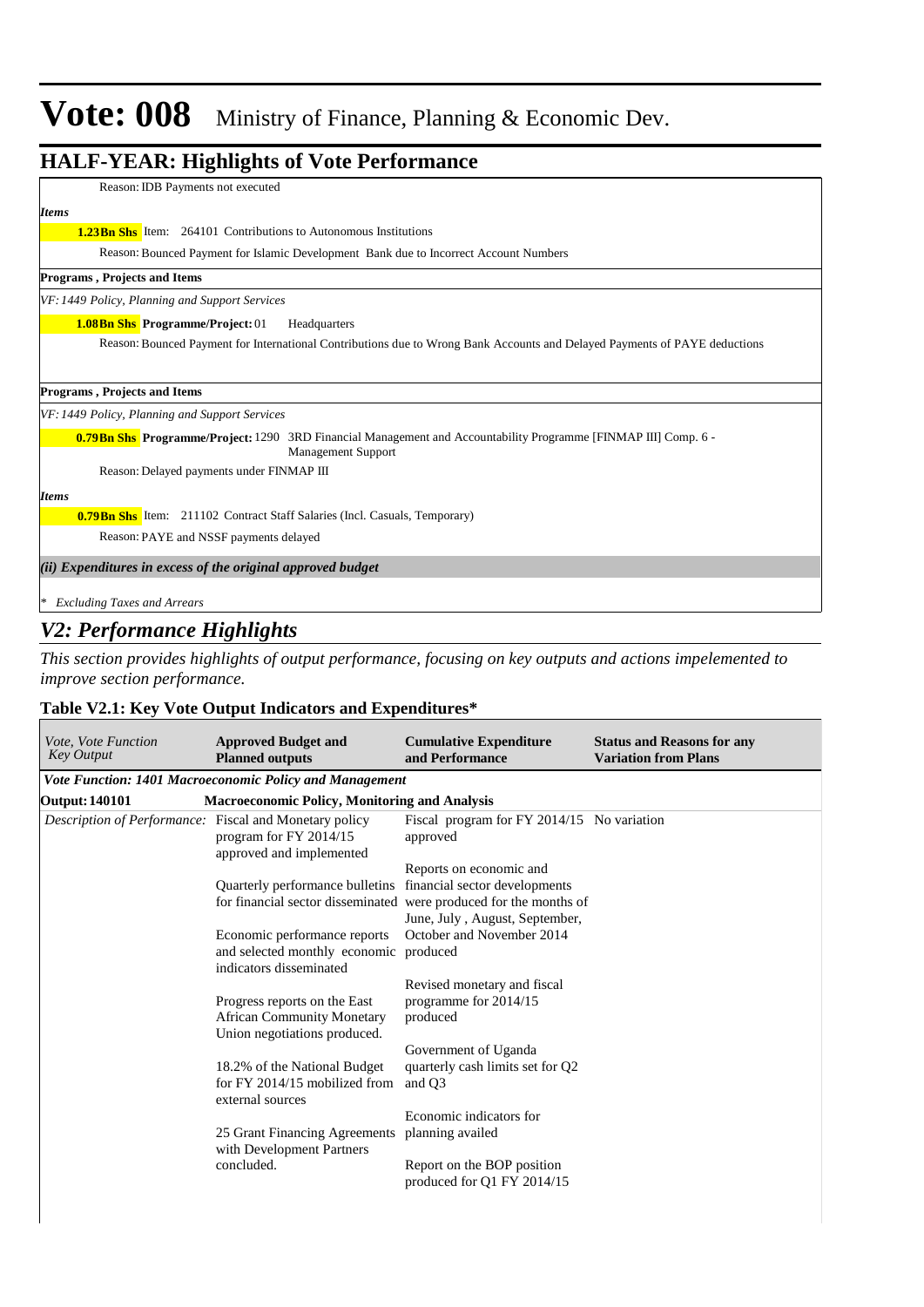#### **Cumulative Expenditure and Performance Approved Budget and Planned outputs Status and Reasons for any Variation from Plans** *Vote, Vote Function Key Output* Multilateral technical missions serviced Report for programme performance for 2014/15 produced Final Annual cash flow statements for FY 2013/14 Monthly cash flow statements for August, September, October, November and December Annual economic and financial performance report for 2013/14 produced Financial sector bulletin for Q1 produced of FY 2014/15 Macroeconomic framework Updated Fiscal analysis report for 2013/14, July, August, September, October, November and December 2014/15 produced Negotiations on the establishment of the East African Community Monetary Union were completed and Protocol document has been ratified by Parliament. 6.47% of the National Budget for FY 2014/15 mobilized from external sources 12 Grant Financing Agreements with Development Partners concluded. *Output Cost:* UShs Bn: 7.567 UShs Bn: 1.901 % Budget Spent: 25.1% *Performance Indicators:* Number of Tax Amendments Bills produced 4 4 Number of progress reports on Macroeconomic model produced 4 1 Number of macro economic reports produced 20 4 **Output: 140102 Domestic Revenue and Foreign Aid Policy, Monitoring and Analysis** *Description of Performance:* Quarterly Domestic financing reports for FY 2014/15 prepared Tax and Non-Tax revenue Medium term resource envelope prepared and recommendations projection prepared. URA monitored and supervised Monthly, Quarterly and Annual No variationperformance reports were provided, reviewed and presented to URA for updating.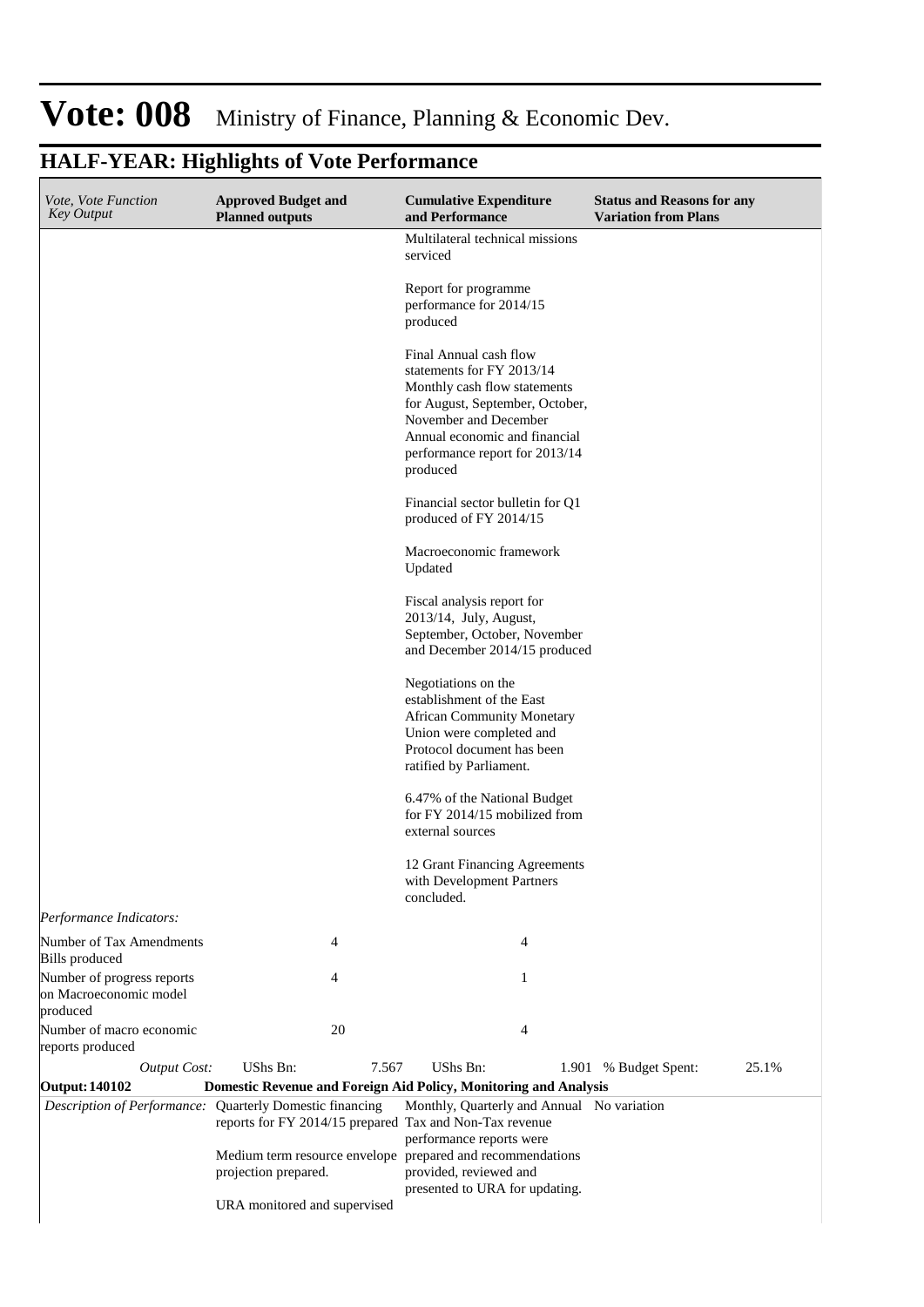| <i>Vote, Vote Function</i><br><b>Key Output</b>                                 | <b>Approved Budget and</b><br><b>Planned outputs</b>                                                                                                                                                                                            | <b>Cumulative Expenditure</b><br>and Performance                                                                                                                                                                                                                            | <b>Status and Reasons for any</b><br><b>Variation from Plans</b> |
|---------------------------------------------------------------------------------|-------------------------------------------------------------------------------------------------------------------------------------------------------------------------------------------------------------------------------------------------|-----------------------------------------------------------------------------------------------------------------------------------------------------------------------------------------------------------------------------------------------------------------------------|------------------------------------------------------------------|
|                                                                                 | to collect Ushs 9,577 billion<br>revenue target to finance the<br>Budget for FY2014/15                                                                                                                                                          | Medium term Tax Revenue<br>forecasts were reviewed and<br>provided.                                                                                                                                                                                                         |                                                                  |
|                                                                                 | MDAs and URA monitored to<br>ensure that NTR target of Ushs<br>206 billion is realized to finance target is realized to finance<br>the Budget for FY 2014/15                                                                                    | MDAs and URA monitored<br>monthly to ensure that NTR<br>Budget 2014/15 and Q2revenue<br>performance report                                                                                                                                                                  |                                                                  |
|                                                                                 | Macroeconomic framework and<br>the government cash flow<br>statement that reflect the overall target of Ushs 4544.17bn and<br>performance of domestic<br>revenues, loan repayments,<br>external loans and grants and<br>other financing updated | UShs 4568.44bn against the<br>Ushs.96.51bn against the target<br>of Ushs 95.31bn in tax and Non<br>Tax Revenue respectively was<br>collected in the first quarter of<br>the Financial Year 2014/15 as a<br>result of the policy measures put<br>in place by the Department. |                                                                  |
|                                                                                 |                                                                                                                                                                                                                                                 | Macroeconomic framework and<br>the government cash flow<br>statement that reflect the overall<br>performance of domestic<br>revenues, loan repayments,<br>external loans and grants and<br>other financing updated                                                          |                                                                  |
| Performance Indicators:                                                         |                                                                                                                                                                                                                                                 |                                                                                                                                                                                                                                                                             |                                                                  |
| Number of revenue                                                               | 14                                                                                                                                                                                                                                              | 3                                                                                                                                                                                                                                                                           |                                                                  |
| performance reports produced<br>Number of MDAs monitored<br>for Non Tax Revenue | 50                                                                                                                                                                                                                                              | 50                                                                                                                                                                                                                                                                          |                                                                  |
| External resources mobilized<br>as a percentage of the<br>National Budget.      | 16                                                                                                                                                                                                                                              | 4.37                                                                                                                                                                                                                                                                        |                                                                  |
| <b>Output Cost:</b>                                                             | UShs Bn:<br>2.322                                                                                                                                                                                                                               | UShs Bn:                                                                                                                                                                                                                                                                    | 51.5%<br>1.195 % Budget Spent:                                   |
| <b>Output: 140151</b>                                                           | <b>Pension Regulation services</b>                                                                                                                                                                                                              |                                                                                                                                                                                                                                                                             |                                                                  |
|                                                                                 | Description of Performance: Regulations and guidelines for<br>the Uganda Retirement Benefit<br>Regulatory Act 2011 developed<br>Risk management frameworks                                                                                      | Staff trainings in the Retirement No variation<br>Benefits Sector best practices<br>and other relevant areas<br>undertaken in Tanzania, United<br>Kingdom, India, Swaziland                                                                                                 |                                                                  |
|                                                                                 | developed                                                                                                                                                                                                                                       | Recruitment of CEO finalised.                                                                                                                                                                                                                                               |                                                                  |
|                                                                                 | Licensing, regulatory and risk<br>based supervision frameworks<br>developed                                                                                                                                                                     | Shortlists for the other positions<br>completed                                                                                                                                                                                                                             |                                                                  |
|                                                                                 | <b>Structure of National Database</b><br>of scheme participants developed                                                                                                                                                                       | Interviews underway                                                                                                                                                                                                                                                         |                                                                  |
|                                                                                 | Systems for monitoring<br>retirement benefits developed                                                                                                                                                                                         | One Board member participated<br>in a pension management forum<br>in Turin, Italy.                                                                                                                                                                                          |                                                                  |
|                                                                                 | Uganda Pension Liberalisation<br>process Benchmarked with peer in Corporate governance<br>countries                                                                                                                                             | Another Board member trained<br>Principles in Mombasa                                                                                                                                                                                                                       |                                                                  |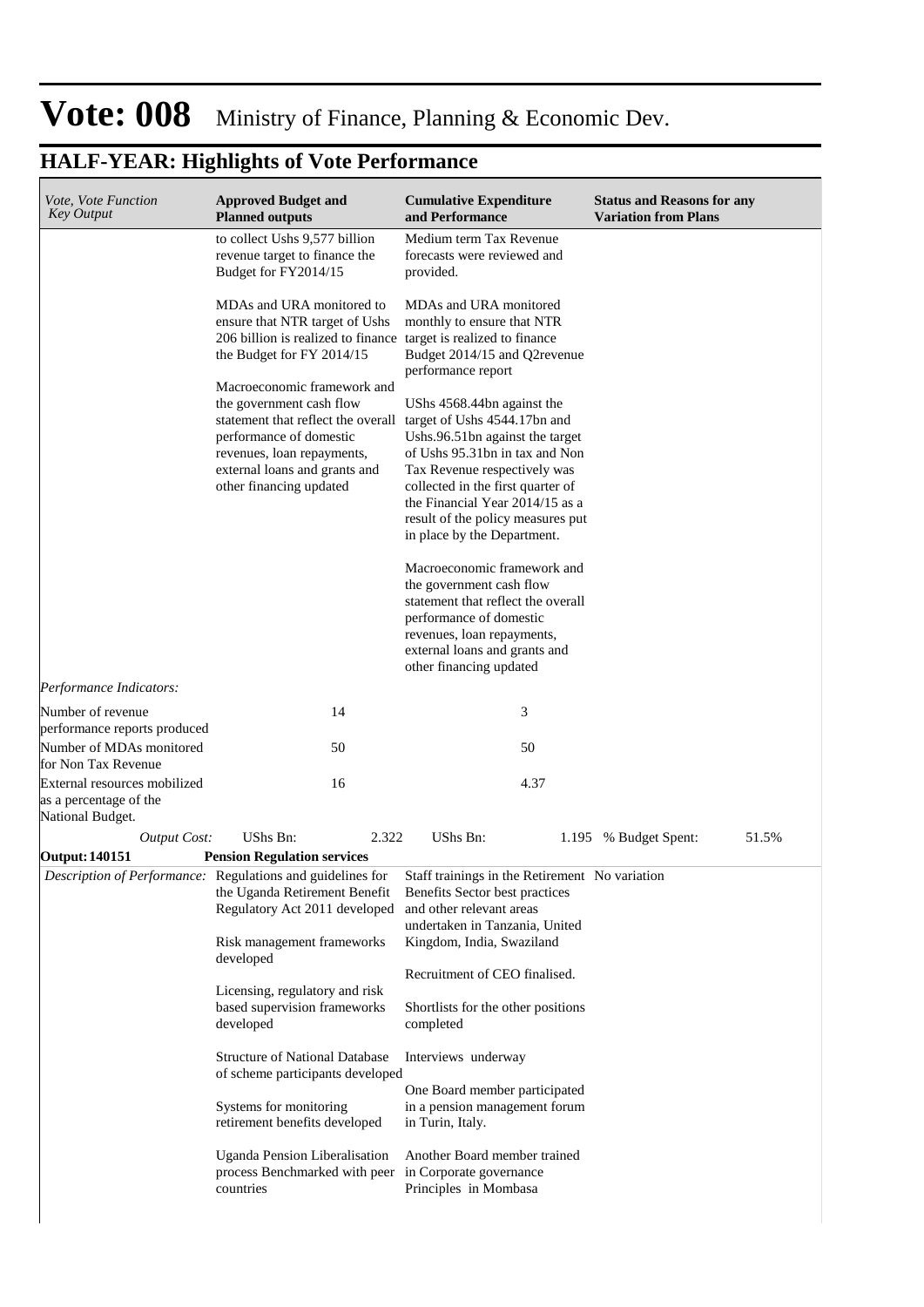| Vote, Vote Function<br><b>Key Output</b> | <b>Approved Budget and</b><br><b>Planned outputs</b>                                    | <b>Cumulative Expenditure</b><br>and Performance                                                                                                                   | <b>Status and Reasons for any</b><br><b>Variation from Plans</b> |
|------------------------------------------|-----------------------------------------------------------------------------------------|--------------------------------------------------------------------------------------------------------------------------------------------------------------------|------------------------------------------------------------------|
|                                          | Policy papers and studies on<br>retirement benefit, social<br>protection and/or pension | Draft human resource manual<br>developed.                                                                                                                          |                                                                  |
|                                          | reforms produced<br>Pension survey conducted                                            | Payment guidelines and<br>procedures for fees for service<br>providers developed and<br>operationalised.                                                           |                                                                  |
|                                          |                                                                                         | Trainings undertaken by staff in<br>pension supervision,<br>regulations and reforms in<br>Arusha, Dubai Further training<br>planned for staff after<br>recruitment |                                                                  |
|                                          |                                                                                         | Financial reporting and<br>disclosure requirements and<br>Corporate governance<br>regulations and regulations for<br>umbrella schemes developed                    |                                                                  |
|                                          |                                                                                         | Strategic plan developed and<br>pending approval by the Board                                                                                                      |                                                                  |
|                                          |                                                                                         | Licenses issued to Retirement<br>Benefits Schemes, Fund<br>Managers, Custodians, Trustees<br>and Administrators                                                    |                                                                  |
|                                          |                                                                                         | Total licenses issued as at Q1<br>$FY$ 14/15 are 59 schemes, 6<br>Fund Managers, 11<br>Administrators, 4 Corporate<br>Trustees and 353 Individual<br>trustees      |                                                                  |
|                                          |                                                                                         | ToRs and bid documents for<br>procurement of the consultant to<br>develop the blue print/<br>architectural planning<br>developed.                                  |                                                                  |
|                                          |                                                                                         | Contract for developing the<br><b>BLUE Print for ICT</b><br>infrastructure awarded                                                                                 |                                                                  |
|                                          |                                                                                         | Continued Sensitization on the<br>operations of URBRA ongoing<br>on                                                                                                |                                                                  |
|                                          |                                                                                         | Talk shows held on TV and<br>radio stations of NTV Uganda,<br><b>NBS</b>                                                                                           |                                                                  |
|                                          |                                                                                         | Terms of reference for the<br>consultancy services for<br>developing a risk based<br>supervision framework<br>developed.                                           |                                                                  |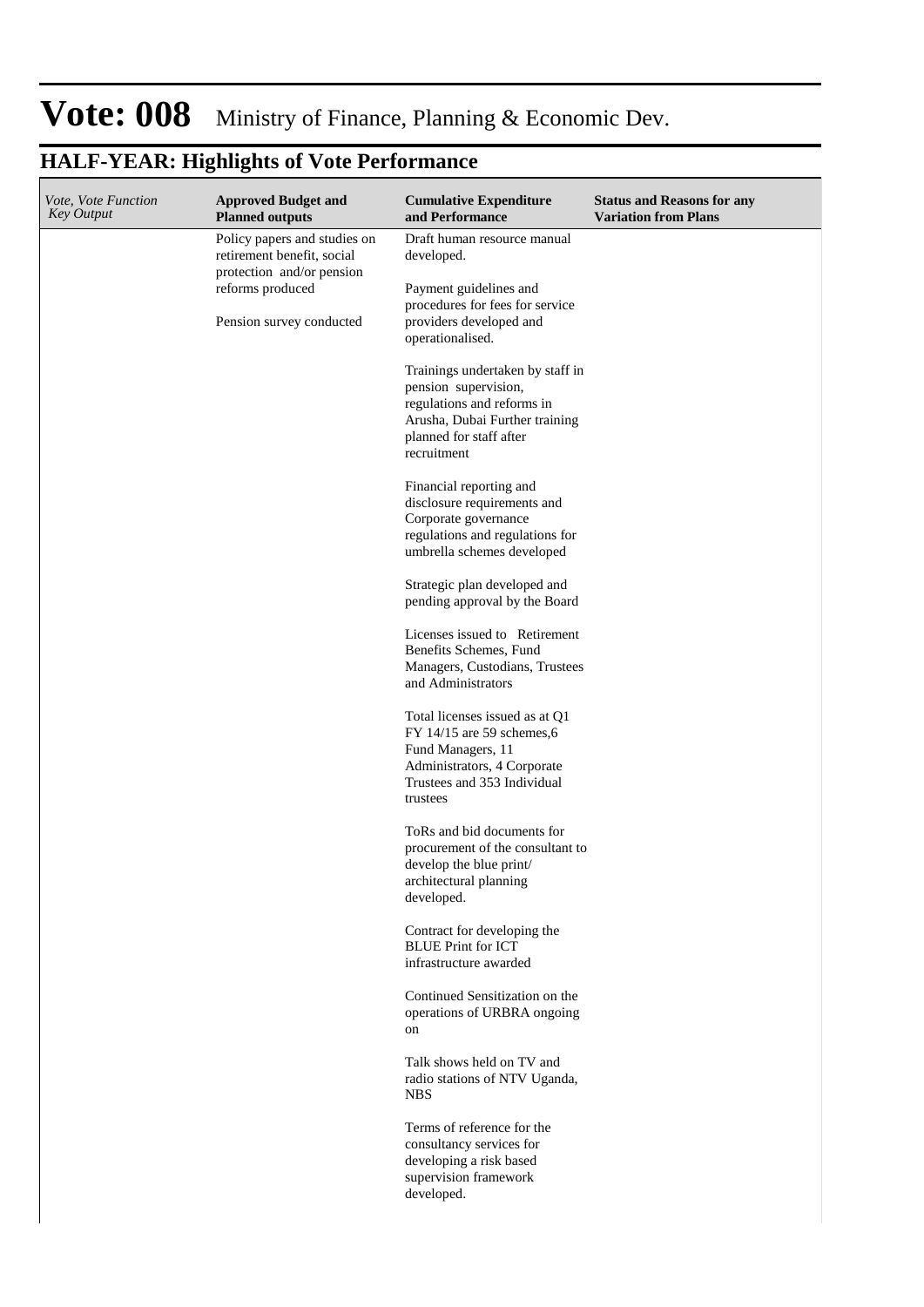#### **HALF-YEAR: Highlights of Vote Performance Cumulative Expenditure and Performance Approved Budget and Planned outputs Status and Reasons for any Variation from Plans** *Vote, Vote Function Key Output* Draft licensing and supervisory manuals developed. Procedures of licensing Retirement Benefits Schemes and service providers Implemented. Procurement and financial management procedures implemented and adhered to including; 8 contracts committee meetings held in Q 1, Prequalification of service providers underway, Internal audit report on procurement and Human resource produced and

Baseline survey conducted by a consultant contracted by URBRA.

discussed with management and

approved by the board Financial statements for FY 2013/14 prepared and submitted for audit, fixed asset register

Database for licensed Retirement Benefits Schemes and Service Providers developed, maintained and

developed.

updated.

Website developed and operationalized. Continuous website maintenance on-going

Compliance-based, off site supervision and regulatory guidance and procedures to Retirement Benefits Schemes Fund Managers, Custodians, Trustees and Administrators effected

8 out reaches to schemes conducted during the quarter.

Meetings held with service providers to discuss regulatory and supervisory issues and to enable URBRA information on the unlicensed schemes

3 Board meetings and 3 committee Board meetings held during the Q1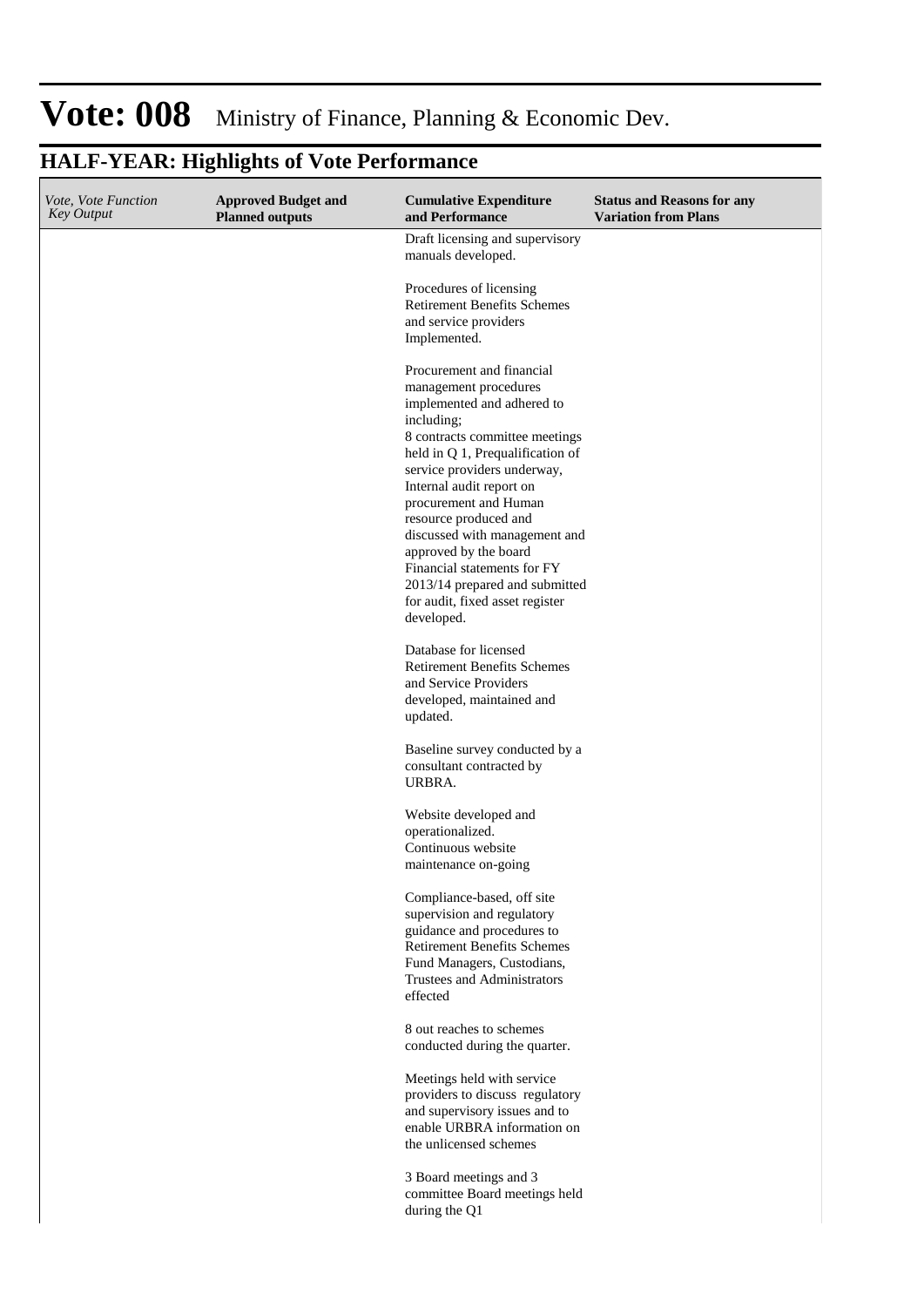#### **Cumulative Expenditure and Performance Approved Budget and Planned outputs Status and Reasons for any Variation from Plans** *Vote, Vote Function Key Output* Additional 3 Board meetings and 3 committee Board meetings held during the Committees of the Q2 Board constituted Work plan and budget developed and approved by the Finance Committee Weekly staff meetings to discuss progress on planned activities held during the quarter. Consultation with stakeholders on the pension liberalisation bill undertaken Benchmarking by MP's undertaken in South Africa Continued Compliance-based, off site supervision and regulatory guidance and procedures to Retirement Benefits Schemes Fund Managers, Custodians, Trustees and Administrators effected On-site inspection of all licensed Retirement Benefits Schemes and Service Providers to assess levels of compliance and identify potential risk undertaken Regular one on one meeting conducted with service providers in the sector. Trustees' training on Risk management held at Hotel Africana Communication awareness strategy Developed Communication firm hired to undertake awareness creation Continued Sensitization on the operations of URBRA ongoing on Talk shows held on TV and radio stations of NTV Uganda, NBS, Continued advertisements in local newspapers of new vision,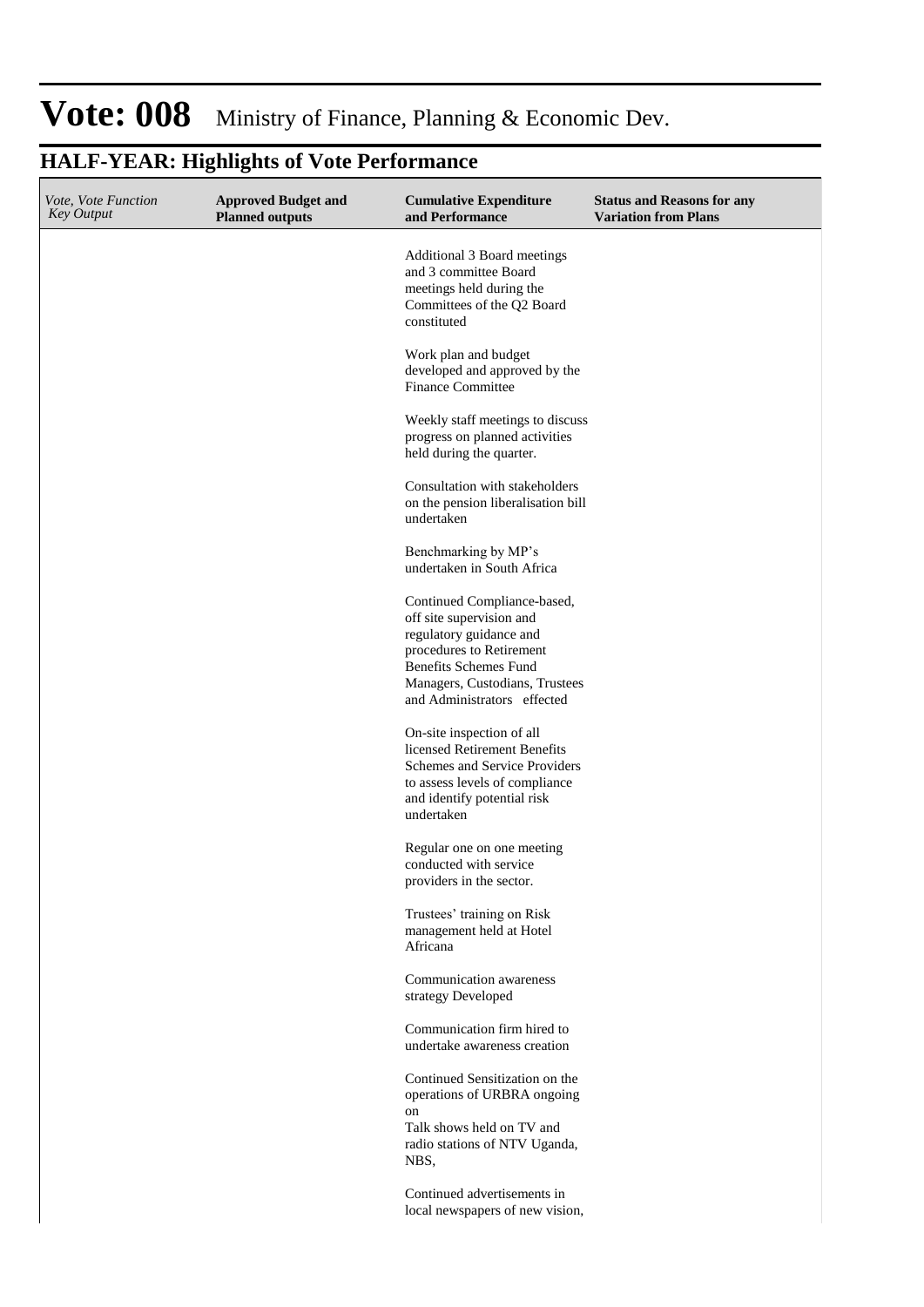| <i>Vote, Vote Function</i><br>Key Output                 | <b>Approved Budget and</b><br><b>Planned outputs</b>                                                                                                       |       | <b>Cumulative Expenditure</b><br>and Performance                                  |      | <b>Status and Reasons for any</b><br><b>Variation from Plans</b>                                                     |       |
|----------------------------------------------------------|------------------------------------------------------------------------------------------------------------------------------------------------------------|-------|-----------------------------------------------------------------------------------|------|----------------------------------------------------------------------------------------------------------------------|-------|
|                                                          |                                                                                                                                                            |       | Daily Monitor and Observer.                                                       |      |                                                                                                                      |       |
| <b>Output Cost:</b>                                      | UShs Bn:                                                                                                                                                   | 0.500 | UShs Bn:                                                                          |      | 0.218 % Budget Spent:                                                                                                | 43.5% |
| <b>Output: 140153</b>                                    | <b>Tax Appeals Tribunal Services</b>                                                                                                                       |       |                                                                                   |      |                                                                                                                      |       |
| Description of Performance: 120 tax disputes worth UShs  | 205bn resolved countrywide to<br>improve tax administration.                                                                                               |       | trillion reslved<br>2 Officials trained in taxation,                              |      | 30 tax disputes worth SHS 1.75 The very high value of the cases<br>resolved resulted from the oil<br>sector disputes |       |
|                                                          | Taxpayers sensitized on tax<br>litigation and arbitration<br>procedures to create awareness.                                                               |       | accounting, law and arbitration<br>25 Library books acquired                      |      |                                                                                                                      |       |
|                                                          | 10 officials trained in taxation,<br>law, accounting, case                                                                                                 |       | Editing of the 10th tax law<br>report commenced and continues                     |      |                                                                                                                      |       |
|                                                          | management, IT, arbitration and<br>dispute resolution to enhance<br>efficiency in tax dispute                                                              |       | 6 court user meetings held for<br>sensitization purposes                          |      |                                                                                                                      |       |
|                                                          | resolution.                                                                                                                                                |       | 2 court sessions held upcountry                                                   |      |                                                                                                                      |       |
|                                                          | Central tax law reference center<br>estabished in regional offices to<br>enhance research capacity of<br>tribunal and stakeholders in<br>regional offices. |       |                                                                                   |      |                                                                                                                      |       |
|                                                          | 10th Tax Law Report published<br>to enhance contribution to tax<br>law literature.                                                                         |       |                                                                                   |      |                                                                                                                      |       |
|                                                          | Conduct Court sessions in<br>Kampala, Mbale, Mbarara, Gulu<br>and Arua.                                                                                    |       |                                                                                   |      |                                                                                                                      |       |
| Performance Indicators:                                  |                                                                                                                                                            |       |                                                                                   |      |                                                                                                                      |       |
| Value of tax disputes<br>resolved (Ushs Bn)              | 205                                                                                                                                                        |       |                                                                                   | 1600 |                                                                                                                      |       |
| Number of Tax-payer<br>sensitization workshops held      | 4                                                                                                                                                          |       |                                                                                   | 2    |                                                                                                                      |       |
| Output Cost:                                             | UShs Bn:                                                                                                                                                   | 1.038 | <b>UShs Bn:</b>                                                                   |      | 0.515 % Budget Spent:                                                                                                | 49.6% |
| <b>Output: 140156</b>                                    | <b>Lottery Services</b>                                                                                                                                    |       |                                                                                   |      |                                                                                                                      |       |
| Description of Performance: Ushs 12 billion collected in | lottery, gaming and pool betting<br>tax and Ushs 0.500bn collected                                                                                         |       | Ushs 6.95 bn was collected in<br>government revenue                               |      | No variation                                                                                                         |       |
|                                                          | in NTR respectively.<br>Gaming and Pool betting                                                                                                            |       | Several meetings with URA<br>held to sync operations with<br>Lottery Board.       |      |                                                                                                                      |       |
|                                                          | licenses processed<br>Registry of gaming and pool<br>betting equipment and devices<br>established                                                          |       | Announcements highlighting the<br>dangers of gambling<br>continuously being aired |      |                                                                                                                      |       |
|                                                          | Standards for gambling<br>equipment and devices<br>established.                                                                                            |       |                                                                                   |      |                                                                                                                      |       |
| <b>Output Cost:</b>                                      | UShs Bn:                                                                                                                                                   | 0.800 | UShs Bn:                                                                          |      | 0.325 % Budget Spent:                                                                                                | 40.6% |
| <b>Vote Function Cost</b>                                | <b>UShs Bn:</b>                                                                                                                                            |       | 86.651 UShs Bn:                                                                   |      | 40.534 % Budget Spent:                                                                                               | 46.8% |

**Output: 140201 Policy, Coordination and Monitoring of the National Budget Cycle**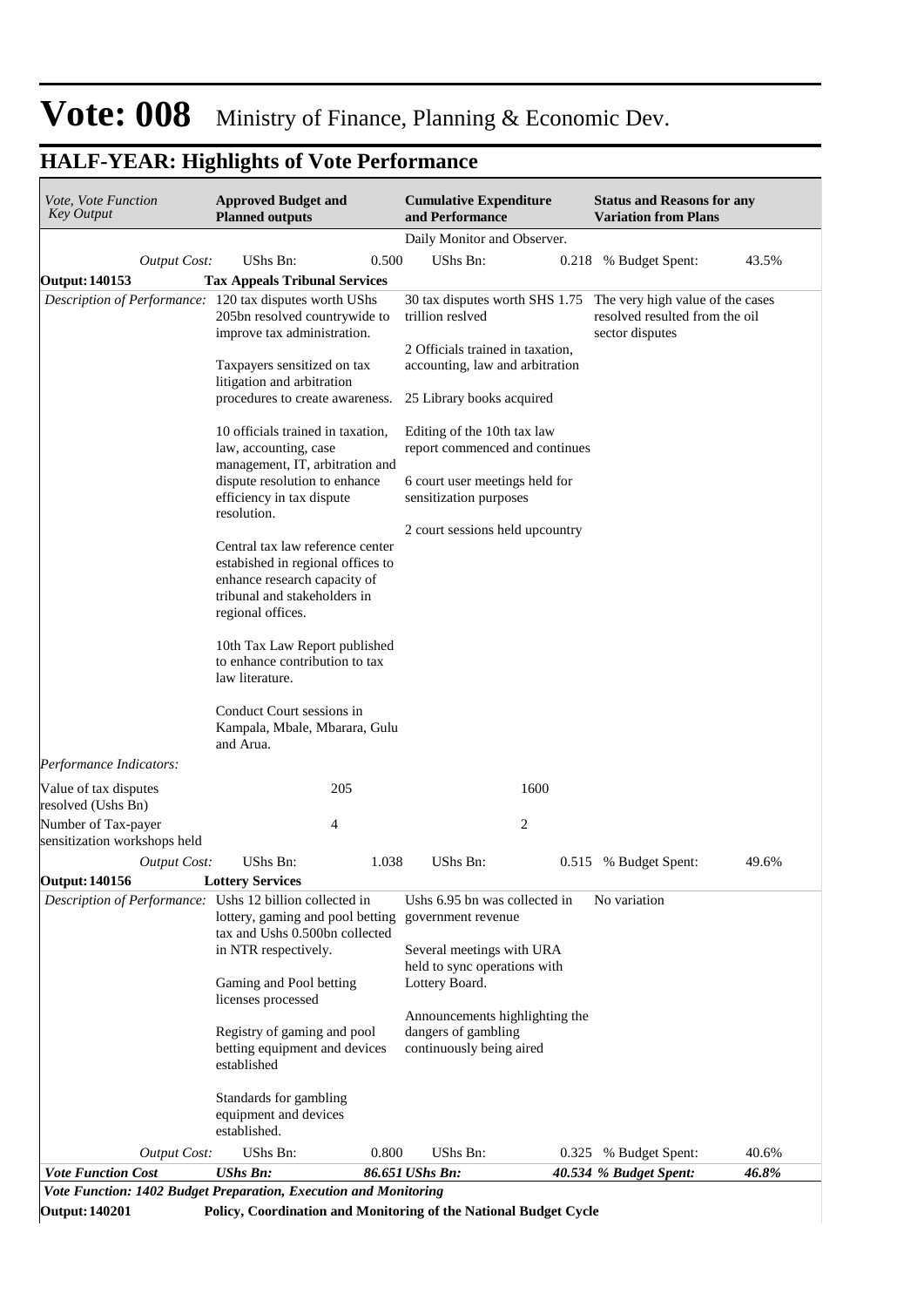| <i>Vote, Vote Function</i><br><b>Key Output</b>    | <b>Approved Budget and</b><br><b>Planned outputs</b>                                                                                                                                                        | <b>Cumulative Expenditure</b><br>and Performance                                                                                         | <b>Status and Reasons for any</b><br><b>Variation from Plans</b>              |
|----------------------------------------------------|-------------------------------------------------------------------------------------------------------------------------------------------------------------------------------------------------------------|------------------------------------------------------------------------------------------------------------------------------------------|-------------------------------------------------------------------------------|
|                                                    | Description of Performance: Release Schedules and Budget<br>Estimates Book for FY 2014/15<br>produced and disseminated.<br>Public Investment Plan &                                                         | Supplemeatry Bill 2014 prepared The under performance is<br>Appropriation Bill 2014<br>published.                                        | attributed to Low absorption in<br>wage at 84.00% and<br>Development at 85.7% |
|                                                    | <b>Budget Call Circulars (BCCs)</b><br>for FY 2015/16 Produced.                                                                                                                                             | Medium Term Expenditure<br>Framework (MTEF) for FY<br>2015/16 updated.                                                                   |                                                                               |
|                                                    | <b>Output Budgeting Tool</b><br>automated for online access to<br>ease budgeting and reporting<br>processes                                                                                                 | Cabinent Memoranda on the<br>Budget FY 2015/16 prepared.                                                                                 |                                                                               |
|                                                    | Annual and Quarterly work<br>plans for sectors analyzed and<br>reviewed.                                                                                                                                    | <b>Budget Directorate staff</b><br>capacity enhanced<br>Software Requirements                                                            |                                                                               |
|                                                    | <b>Budget Options Paper for FY</b><br>2015/16 prepared.                                                                                                                                                     | Specification document<br>produced and signed off by the<br>project Manager and the<br>Consultant                                        |                                                                               |
|                                                    | Monitoring Reports, Medium<br>Term Expenditure Framework<br>(MTEF) for the FY 2015/16 and budget performance reporting<br>the National Budget Framework module FY 2014/2015 and<br>for FY 2015/16 produced. | Central government Quarterly<br>Budgeting FY 2015/16 deployed                                                                            |                                                                               |
|                                                    | Sector Budget Framework<br>Papers for FY 2015/16<br>prepared, analyzed and<br>consolidated into the National                                                                                                | Quarter one Budget<br>Performance Reports<br>consolidated                                                                                |                                                                               |
|                                                    | Budget Framework paper.<br>Coordination and evaluation of<br>Oil and Gas cross cutting<br>sectoral Issues undertaken                                                                                        | Requirements for development<br>of a web based Programme<br><b>Budgeting System gathered</b><br>from major Line Ministries               |                                                                               |
|                                                    |                                                                                                                                                                                                             | <b>Budget Transparency Initiatives</b><br>(BTI) undertaken                                                                               |                                                                               |
| Performance Indicators:<br>Arrears as a % of total | 3                                                                                                                                                                                                           | 0.31                                                                                                                                     |                                                                               |
| expenditures FY N-2<br>% of funds utilized against | 98                                                                                                                                                                                                          | 90.3                                                                                                                                     |                                                                               |
| funds released (CG on IFMS)<br><b>Output Cost:</b> | <b>UShs Bn:</b><br>11.275                                                                                                                                                                                   | UShs Bn:                                                                                                                                 | 48.6%<br>5.474 % Budget Spent:                                                |
| <b>Output: 140202</b>                              | Policy, Coordination and Monitoring of the Local Government Budget Cycle                                                                                                                                    |                                                                                                                                          |                                                                               |
|                                                    | Description of Performance: Local government Approved<br><b>Budget Estimates for FY</b><br>2014/15 (Vol II) consolidated<br>and published.                                                                  | Local Government Approved<br><b>Budget Estimates for FY</b><br>2015/16 (Vol II) consolidated<br>and published.                           | No variation                                                                  |
|                                                    | Capacity of LG officials<br>enhanced on the Output<br>Budgeting Tool (OBT) to ease                                                                                                                          | Report on the Local<br>Government Budget<br>Consultations for the FY<br>Budget preparation and reporting 2015/16 prepared and published. |                                                                               |
|                                                    | Draft local government Planning Capacity for LG Officials<br>Figures for FY 2015/16 issued.                                                                                                                 | strengthened on the use of the<br>OBT                                                                                                    |                                                                               |
|                                                    | Report on the Local                                                                                                                                                                                         |                                                                                                                                          |                                                                               |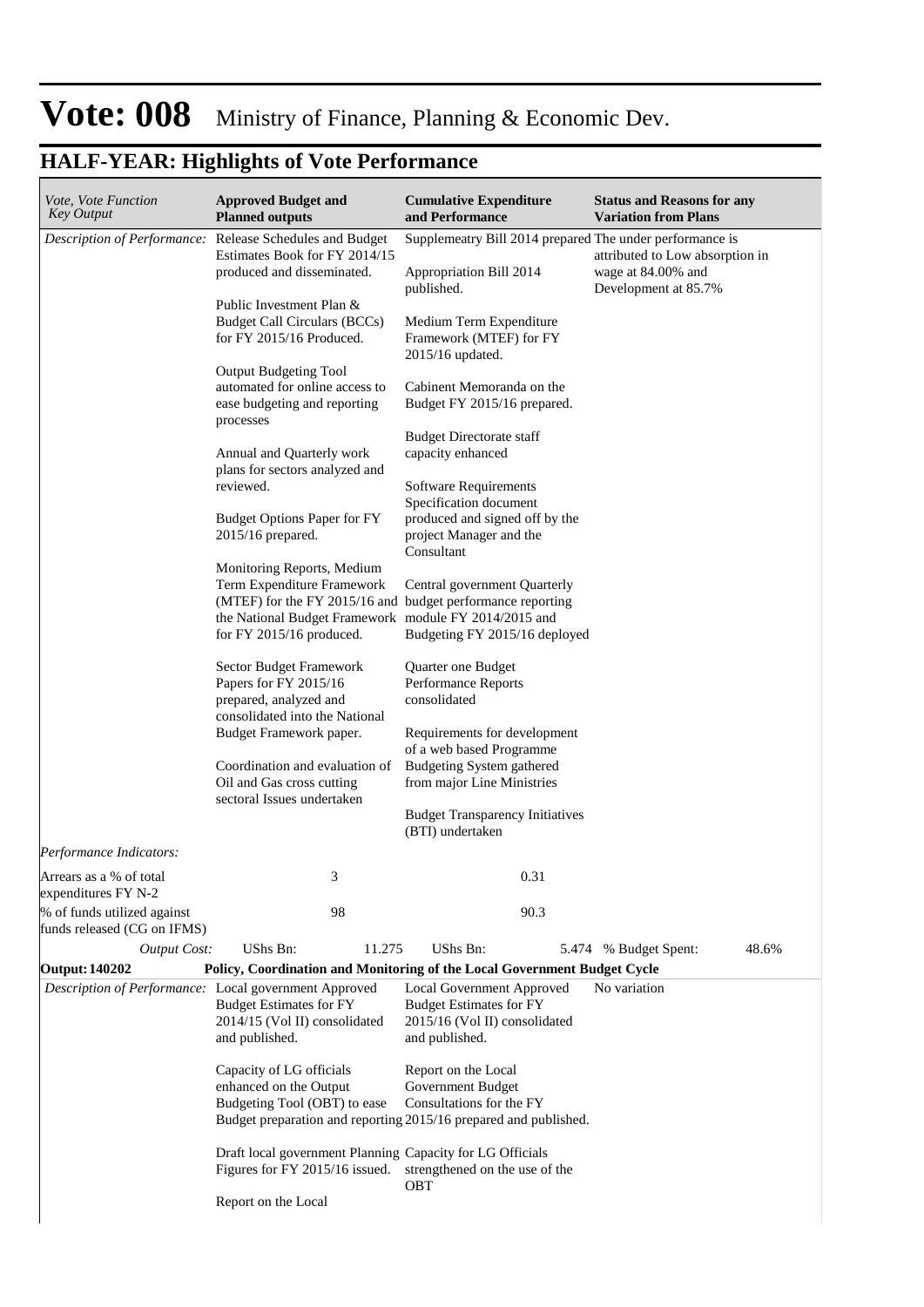### **HALF-YEAR: Highlights of Vote Performance**

| <i>Vote, Vote Function</i><br><b>Key Output</b>                                                                      | <b>Approved Budget and</b><br><b>Planned outputs</b>                                                      | <b>Cumulative Expenditure</b><br>and Performance                                                                                         | <b>Status and Reasons for any</b><br><b>Variation from Plans</b> |
|----------------------------------------------------------------------------------------------------------------------|-----------------------------------------------------------------------------------------------------------|------------------------------------------------------------------------------------------------------------------------------------------|------------------------------------------------------------------|
|                                                                                                                      | Government Budget<br>Consultations for the FY<br>2015/16 prepared and published. consolidated and issued. | <b>Local Government Quarterly</b><br>Release Schedules FY 2014/15                                                                        |                                                                  |
|                                                                                                                      | Local Government Quarterly<br>Release Schedules FY 2014/15<br>consolidated and issued.                    | Local Government Quartely<br><b>Budget Performance Reports</b><br>FY 2014/15 analysed.                                                   |                                                                  |
|                                                                                                                      | Local Government Quartely<br><b>Budget Performance Reports</b><br>FY 2014/15 analysed.                    | <b>Budget Transparecy Initiatives</b><br>undertaken                                                                                      |                                                                  |
|                                                                                                                      | Draft Local Government Budget Budget Website Trained                                                      | Call centre attendants on the                                                                                                            |                                                                  |
|                                                                                                                      | Estimates (Vol II) Consolidated<br>and printed.                                                           | Local Government Quarter two<br>Release Schedules FY 2014/15<br>consolidated and issued.                                                 |                                                                  |
|                                                                                                                      |                                                                                                           | 107 Local Government Quarter<br>one Budget Performance<br>Reports FY 2014/15 analysed.                                                   |                                                                  |
|                                                                                                                      |                                                                                                           | Draft performance contracts<br>(Form B) FY 2014/15 analysed<br>and feeedback availed                                                     |                                                                  |
|                                                                                                                      |                                                                                                           | 76 Local Government BFPS FY<br>2015/16 analysed and feeedback<br>availed                                                                 |                                                                  |
|                                                                                                                      |                                                                                                           | System requirements for<br>development of a web based<br>Programme Based Budgeting<br>system gathered from selected<br>local governments |                                                                  |
|                                                                                                                      |                                                                                                           | Software Requirements<br>Specification (SRS) reviewed<br>and signed by the Project<br>manager                                            |                                                                  |
|                                                                                                                      |                                                                                                           | Procurement of hardware<br>(servers) for OBT<br>implementation Initiated                                                                 |                                                                  |
|                                                                                                                      |                                                                                                           | Call centre and Budget hotline<br>for the Budget Strengthening<br>Initiatives Launched by the<br>Hon. Minister for Finance               |                                                                  |
| Performance Indicators:                                                                                              |                                                                                                           |                                                                                                                                          |                                                                  |
| % of Local Governments<br>submitting the final Quarter<br>4 performance report within<br>3 months of the end of year | 88                                                                                                        | 133                                                                                                                                      |                                                                  |
| Output Cost:                                                                                                         | UShs Bn:<br>2.853                                                                                         | UShs Bn:                                                                                                                                 | 69.7%<br>1.989 % Budget Spent:                                   |
| <b>Output: 140204</b>                                                                                                | Description of Performance: Budget Speech Policy Matrix                                                   | <b>Coordination and Monitoring of Sectoral Plans, Budgets and Budget Implementation</b><br>Quarterly Budget Performance No variation     |                                                                  |

Reports for FY 2014/15

for the FY 2015/16 updated.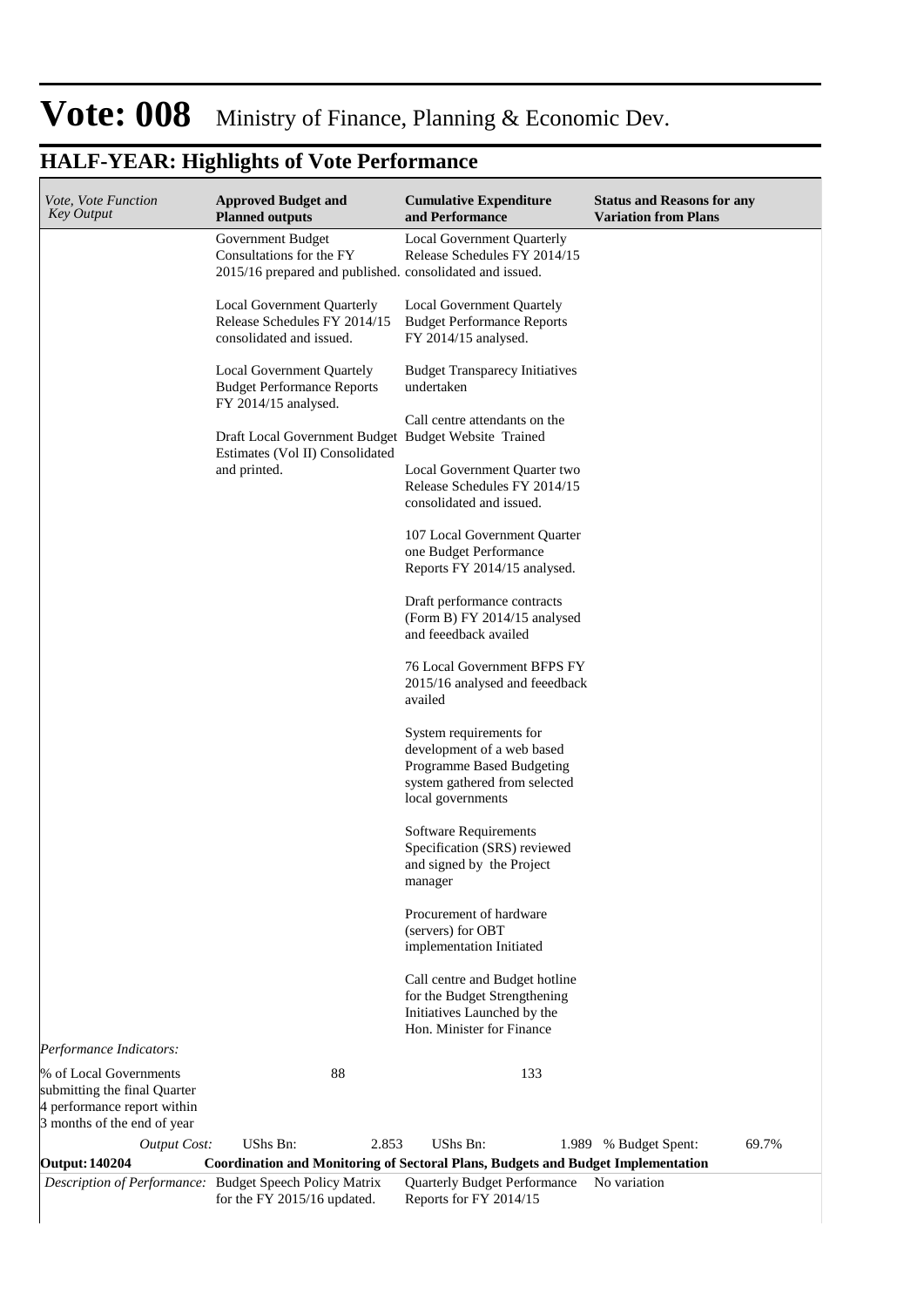| Vote, Vote Function<br>Key Output               | <b>Approved Budget and</b><br><b>Planned outputs</b>                                                                                                      | <b>Cumulative Expenditure</b><br>and Performance                                   | <b>Status and Reasons for any</b><br><b>Variation from Plans</b> |       |
|-------------------------------------------------|-----------------------------------------------------------------------------------------------------------------------------------------------------------|------------------------------------------------------------------------------------|------------------------------------------------------------------|-------|
|                                                 |                                                                                                                                                           | Analysed.                                                                          |                                                                  |       |
|                                                 | Annual Budget Performance<br>Report for the FY 2013/14<br>published.                                                                                      | First Budget Call Circulars for<br>FY 2015/16 prepared and issued                  |                                                                  |       |
|                                                 | First Budget Execution Circular Report for the National Budget<br>for the FY 2015/16 Issued.                                                              | Consultative workshop FY<br>15/16 prepared and published                           |                                                                  |       |
|                                                 |                                                                                                                                                           | Semi Annual Budget<br>Performance Reports for FY<br>2014/15 published              |                                                                  |       |
|                                                 |                                                                                                                                                           | Budget Strategy FY 2015/16<br>prepared.                                            |                                                                  |       |
| <b>Output Cost:</b>                             | UShs Bn:<br>3.129                                                                                                                                         | UShs Bn:                                                                           | 1.237 % Budget Spent:                                            | 39.5% |
| <b>Vote Function Cost</b>                       | <b>UShs Bn:</b>                                                                                                                                           | 17.258 UShs Bn:                                                                    | 9.179 % Budget Spent:                                            | 53.2% |
| Vote Function: 1403 Public Financial Management |                                                                                                                                                           |                                                                                    |                                                                  |       |
| <b>Output: 140301</b>                           | Accounting and Financial Management Policy, Coordination and Monitoring                                                                                   |                                                                                    |                                                                  |       |
|                                                 | Description of Performance: 2 payroll audits undertaken and 3 payroll audits undertaken and IT audits were not conducted in<br>reports produced           | reports produced                                                                   | Qtr 2 as planned due to<br>inadequate resources.                 |       |
|                                                 | Treasury Single Account Policy IFMS set up for 10 Donor<br>Guidelines finalised                                                                           | Funded com-pleted                                                                  | No foreign mission was audited<br>due to inadequate resources    |       |
|                                                 | IFMS to 8 hybrid Votes in<br>Central Government and 10<br>Donor Financed Projects<br>deepened                                                             | IFMS data centres and 113 sites<br>supported to remain connected<br>to the network |                                                                  |       |
|                                                 | IPPS interfaced with IFMS.                                                                                                                                | Support of IFMS AND IPPS<br>Interface payroll rollout                              |                                                                  |       |
|                                                 | IFMS data centers and 112 sites<br>supported to remain connected<br>to the network                                                                        | Support Implementation of<br>Fixed Assets Module to 5 sites                        |                                                                  |       |
|                                                 | MS NAV 2009 Support and<br>Monitoring for the 32 Missions<br>undertaken.                                                                                  | IFMS data centres and 112 sites<br>supported to remain connected<br>to the network |                                                                  |       |
|                                                 | 13 Supervisory reports on<br>internal audit activities in 13                                                                                              | MS NAV 2009 Support and<br>Monitoring for the 34 Missions                          |                                                                  |       |
|                                                 | Regional Referral Hospitals<br>prepared.                                                                                                                  | Uptodate supplier Database                                                         |                                                                  |       |
|                                                 | Non-Current Assets (NCAs)<br>Accounting Policy formulated.                                                                                                | Budget upload for IFMS Sites<br>and Legacy Votes Database<br>Updated               |                                                                  |       |
|                                                 | <b>Standard Operating Procedures</b><br>(SOPs) on Classified<br>Expenditure issued                                                                        | URA and DMFAS support<br><b>CEMAS</b>                                              |                                                                  |       |
|                                                 | Computerized Financial<br>Management System (NAV Post supplier e-registration interface<br>implementation support) in<br><b>Uganda's Foreign Missions</b> | Supported URA/MOFPED<br>to 73 votes.                                               |                                                                  |       |
|                                                 | provided<br>CEMAS Piloted in 3 Public                                                                                                                     | Salary decentralisation support<br>to 147 votes                                    |                                                                  |       |
|                                                 |                                                                                                                                                           |                                                                                    |                                                                  |       |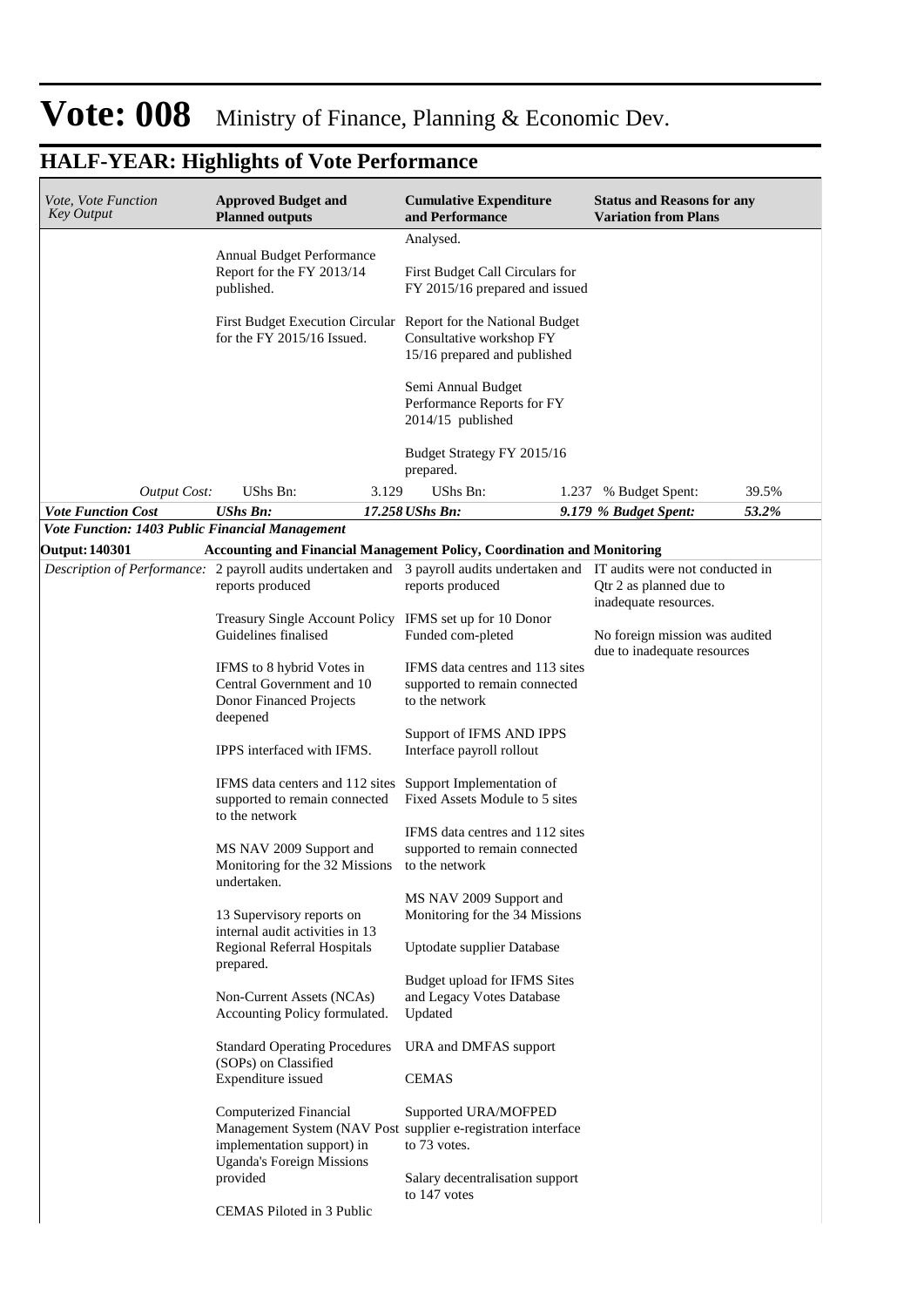| <i>Vote, Vote Function</i><br>Key Output                                                               | <b>Approved Budget and</b><br><b>Planned outputs</b>                                                                                                  | <b>Cumulative Expenditure</b><br>and Performance                                                                                                                                                                            | <b>Status and Reasons for any</b><br><b>Variation from Plans</b>                                                                                                                       |
|--------------------------------------------------------------------------------------------------------|-------------------------------------------------------------------------------------------------------------------------------------------------------|-----------------------------------------------------------------------------------------------------------------------------------------------------------------------------------------------------------------------------|----------------------------------------------------------------------------------------------------------------------------------------------------------------------------------------|
|                                                                                                        | Universities                                                                                                                                          | Supported votes to pay salary<br>arrears                                                                                                                                                                                    |                                                                                                                                                                                        |
|                                                                                                        |                                                                                                                                                       | Non-Current Assets (NCAs)<br>Accounting Policy formulated.                                                                                                                                                                  |                                                                                                                                                                                        |
|                                                                                                        |                                                                                                                                                       | <b>Standard Operating Procedures</b><br>(SOPs) on Classified<br>Expenditure issued                                                                                                                                          |                                                                                                                                                                                        |
|                                                                                                        |                                                                                                                                                       | Computerised Financial<br>Management System (NAV Post<br>implementation support) in<br><b>Uganda's Foreign Missions</b><br>provided                                                                                         |                                                                                                                                                                                        |
| Performance Indicators:                                                                                |                                                                                                                                                       |                                                                                                                                                                                                                             |                                                                                                                                                                                        |
| Number of Payroll audit<br>reports produced.                                                           | 2                                                                                                                                                     | $\boldsymbol{0}$                                                                                                                                                                                                            |                                                                                                                                                                                        |
| Number of foreign missions<br>audited.                                                                 | 5                                                                                                                                                     | $\theta$                                                                                                                                                                                                                    |                                                                                                                                                                                        |
| Number of Audit reports on<br>IT Activities produced.                                                  | 2                                                                                                                                                     | $\overline{0}$                                                                                                                                                                                                              |                                                                                                                                                                                        |
| <b>Output Cost:</b>                                                                                    | UShs Bn:<br>11.544                                                                                                                                    | UShs Bn:<br>5.361                                                                                                                                                                                                           | 46.4%<br>% Budget Spent:                                                                                                                                                               |
| Output: 140302                                                                                         |                                                                                                                                                       | <b>Management and Reporting on the Accounts of Government</b>                                                                                                                                                               |                                                                                                                                                                                        |
| Description of Performance: 4 Cabinet memoranda on                                                     | government outstanding<br>commitments produced<br>All bank Accounts of<br>Government reviewed and<br>reconciled<br><b>Consolidated Final Accounts</b> | 4 drafts special treasury<br>memorandam produced on;<br>*financial impropriety in OPM<br>*Dura Cement Limited<br>*Beachside Development<br>services<br>*Haba Group of Companies &<br>Ltd and Rhino Investements<br>Limited. | Treasury Memoranda was not<br>produced quarter 2 as the<br>Ministry is still awaiting<br>responses from the affected<br>persons in the 4 draft treasury<br>memoranda prepared in Qtr 1 |
|                                                                                                        | produced<br><b>Statutory Financial Statements</b><br>for Treasury Operations Vote                                                                     | All bank Accounts of<br>Government reviewed and<br>reconciled                                                                                                                                                               |                                                                                                                                                                                        |
|                                                                                                        | produced.                                                                                                                                             | <b>Consolidated Final Accounts</b><br>produced                                                                                                                                                                              |                                                                                                                                                                                        |
|                                                                                                        |                                                                                                                                                       | <b>Statutory Financial Statements</b><br>for Treasury Operations Vote<br>produced.                                                                                                                                          |                                                                                                                                                                                        |
| Performance Indicators:                                                                                |                                                                                                                                                       |                                                                                                                                                                                                                             |                                                                                                                                                                                        |
| Number of Public<br>Universities piloted on the<br>Computerized Education<br>Management and Accounting | 3                                                                                                                                                     | 1                                                                                                                                                                                                                           |                                                                                                                                                                                        |
| System.<br>Number of missions<br>upgraded within the<br><b>Navision System</b>                         | 32                                                                                                                                                    | 3                                                                                                                                                                                                                           |                                                                                                                                                                                        |
| <b>Output Cost:</b>                                                                                    | UShs Bn:                                                                                                                                              | UShs Bn:<br>5.668<br>2.339                                                                                                                                                                                                  | % Budget Spent:<br>41.3%                                                                                                                                                               |
| Output: 140303                                                                                         |                                                                                                                                                       | Development and Management of Internal Audit and Controls                                                                                                                                                                   |                                                                                                                                                                                        |
| Description of Performance: 8 Sector Audit Committee                                                   | Reports prepared                                                                                                                                      | Eight sectoral internal audit<br>committees were facilitated                                                                                                                                                                | PDE inspection tool is being<br>reviewed hence no inspection                                                                                                                           |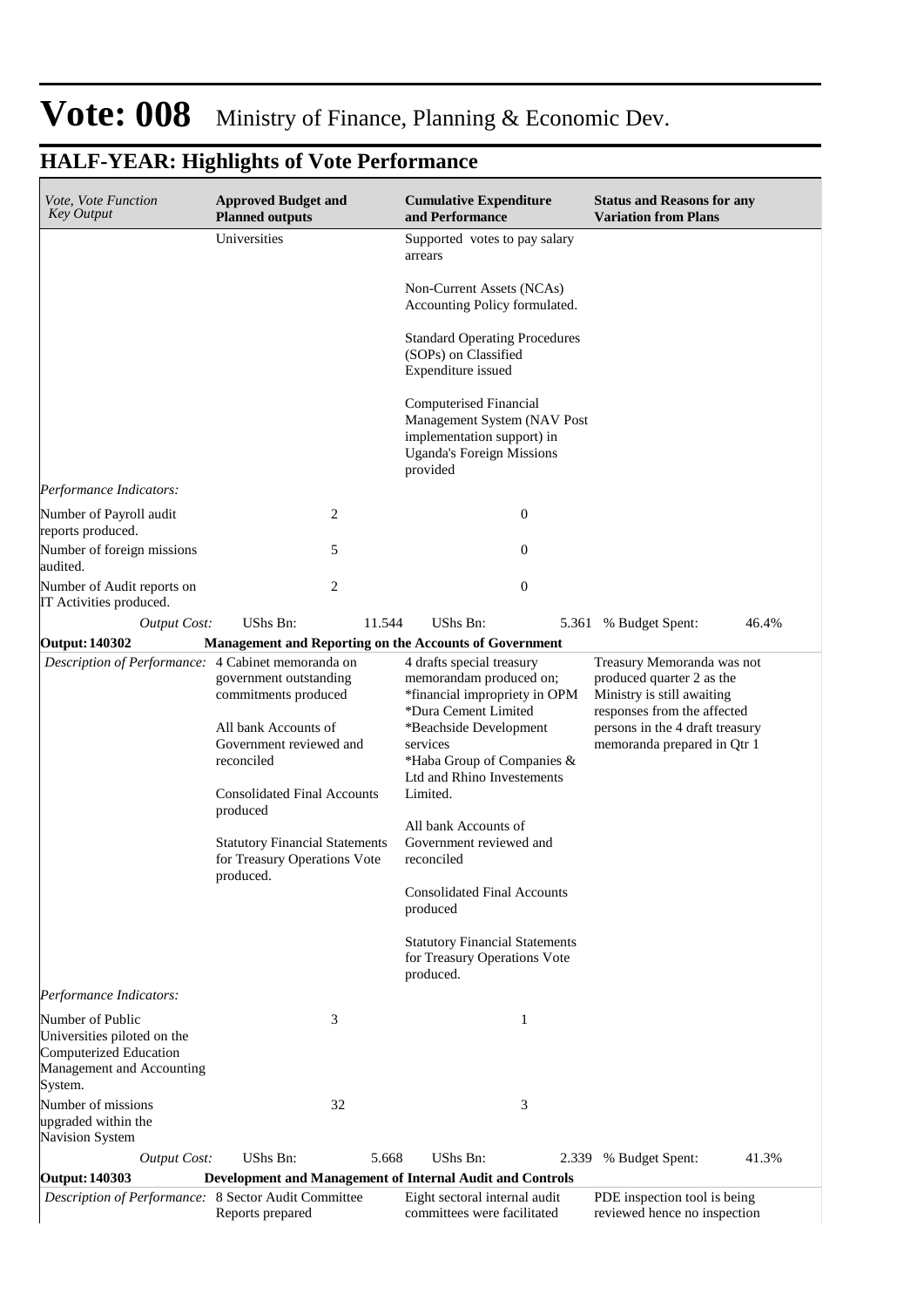| <i>Vote, Vote Function</i><br><b>Key Output</b>     | <b>Approved Budget and</b><br><b>Planned outputs</b>                                                                                                                  | <b>Cumulative Expenditure</b><br>and Performance                                                                                                                                                                                                                                                                                                                                                                                                                                                                                                                                                                                                                                                                                                                                                                         | <b>Status and Reasons for any</b><br><b>Variation from Plans</b>                                                                                                                                                                                                                                                       |
|-----------------------------------------------------|-----------------------------------------------------------------------------------------------------------------------------------------------------------------------|--------------------------------------------------------------------------------------------------------------------------------------------------------------------------------------------------------------------------------------------------------------------------------------------------------------------------------------------------------------------------------------------------------------------------------------------------------------------------------------------------------------------------------------------------------------------------------------------------------------------------------------------------------------------------------------------------------------------------------------------------------------------------------------------------------------------------|------------------------------------------------------------------------------------------------------------------------------------------------------------------------------------------------------------------------------------------------------------------------------------------------------------------------|
|                                                     | 1 Annual Consolidated Internal<br>Audit and Inspectorate report<br>Annual Financial Management<br>Guidelines for Closing and<br>Opening of Financial Year<br>prepared | during the period to review and<br>approve internal audit work<br>plans for FY 2014/15 and<br>review reports issued in the<br>fourth quarter of FY 2013/14.<br>1 annual consolidated report and<br>the summary version for Fy<br>2013/14 produced.                                                                                                                                                                                                                                                                                                                                                                                                                                                                                                                                                                       | has been carried out                                                                                                                                                                                                                                                                                                   |
| Performance Indicators:                             |                                                                                                                                                                       |                                                                                                                                                                                                                                                                                                                                                                                                                                                                                                                                                                                                                                                                                                                                                                                                                          |                                                                                                                                                                                                                                                                                                                        |
| Number of PDEs inspected.                           | 40                                                                                                                                                                    | $\boldsymbol{0}$                                                                                                                                                                                                                                                                                                                                                                                                                                                                                                                                                                                                                                                                                                                                                                                                         |                                                                                                                                                                                                                                                                                                                        |
| <b>Output Cost:</b>                                 | UShs Bn:<br>1.832                                                                                                                                                     | UShs Bn:                                                                                                                                                                                                                                                                                                                                                                                                                                                                                                                                                                                                                                                                                                                                                                                                                 | 0.810 % Budget Spent:<br>44.2%                                                                                                                                                                                                                                                                                         |
| <b>Output: 140304</b>                               | <b>Local Government Financial Management Reform</b>                                                                                                                   |                                                                                                                                                                                                                                                                                                                                                                                                                                                                                                                                                                                                                                                                                                                                                                                                                          |                                                                                                                                                                                                                                                                                                                        |
| Description of Performance: LG financial management | guidelines developed<br>IFMS Tier 2 Solution rolled out of the IFMS tier-2 solution in<br>to 80 local Governments                                                     | During the period, significant<br>progress was made with the<br>ongoing set up and deployment<br>local governments. This<br>included the commissioning and<br>handover of the system at the<br>six municipalities of Masaka,<br>Entebbe, Tororo, Mbale, Soroti<br>and Lira. Separately, local area<br>network (LAN) installations,<br>civil and electro mechanical<br>works as well as change<br>management sessions were<br>undertaken in the following<br>municipalities: kabala, Mbarar,<br>Fortportal, Arua, Moroto and<br>Gulu. The IFMS tier-2 system at<br>these sites is slated for<br>commissioning by the end of the<br>next quarter.                                                                                                                                                                          | No variation                                                                                                                                                                                                                                                                                                           |
| Output Cost:                                        | UShs Bn:<br>4.032                                                                                                                                                     | <b>UShs Bn:</b>                                                                                                                                                                                                                                                                                                                                                                                                                                                                                                                                                                                                                                                                                                                                                                                                          | 21.3%<br>0.861 % Budget Spent:                                                                                                                                                                                                                                                                                         |
| Output: 140305                                      | <b>Strengthening of Oversight (OAG and Parliament)</b>                                                                                                                |                                                                                                                                                                                                                                                                                                                                                                                                                                                                                                                                                                                                                                                                                                                                                                                                                          |                                                                                                                                                                                                                                                                                                                        |
| Description of Performance: Parliamentary committee | systems and procedures<br>structured in line with the<br>provisions of the PFM Bill                                                                                   | The focus of the component<br>during the quarter was on<br>strengthening the physical<br>independence of the Office of<br>the Auditor General, which in<br>turn enhances the capacity of the Institute Parliamentary Studies<br>institution to provide better and<br>uncompromised oversight over<br>budget execution in<br>government. During the period,<br>a major milestone was achieved: availability of (development<br>the commissioning of the OAG<br>head office (Audit House) on 20 planned activities.<br>November 2014, by H.E. the<br>vice President of Uganda who<br>represented the President.<br>Separately, the construction of<br>the Mbarara regional office is<br>98 percent complete, with only a<br>few internal finishes still<br>pending. In a similar vein, the<br>consultancy services for the | With the exception of the<br>ongoing procurement of<br>consultancy services to develop<br>training manuals on Public<br>Financial Management for the<br>(IPS), there were no notable<br>activities implemented under<br>this component. This situation<br>was again due to the non-<br>partner) funds to implement the |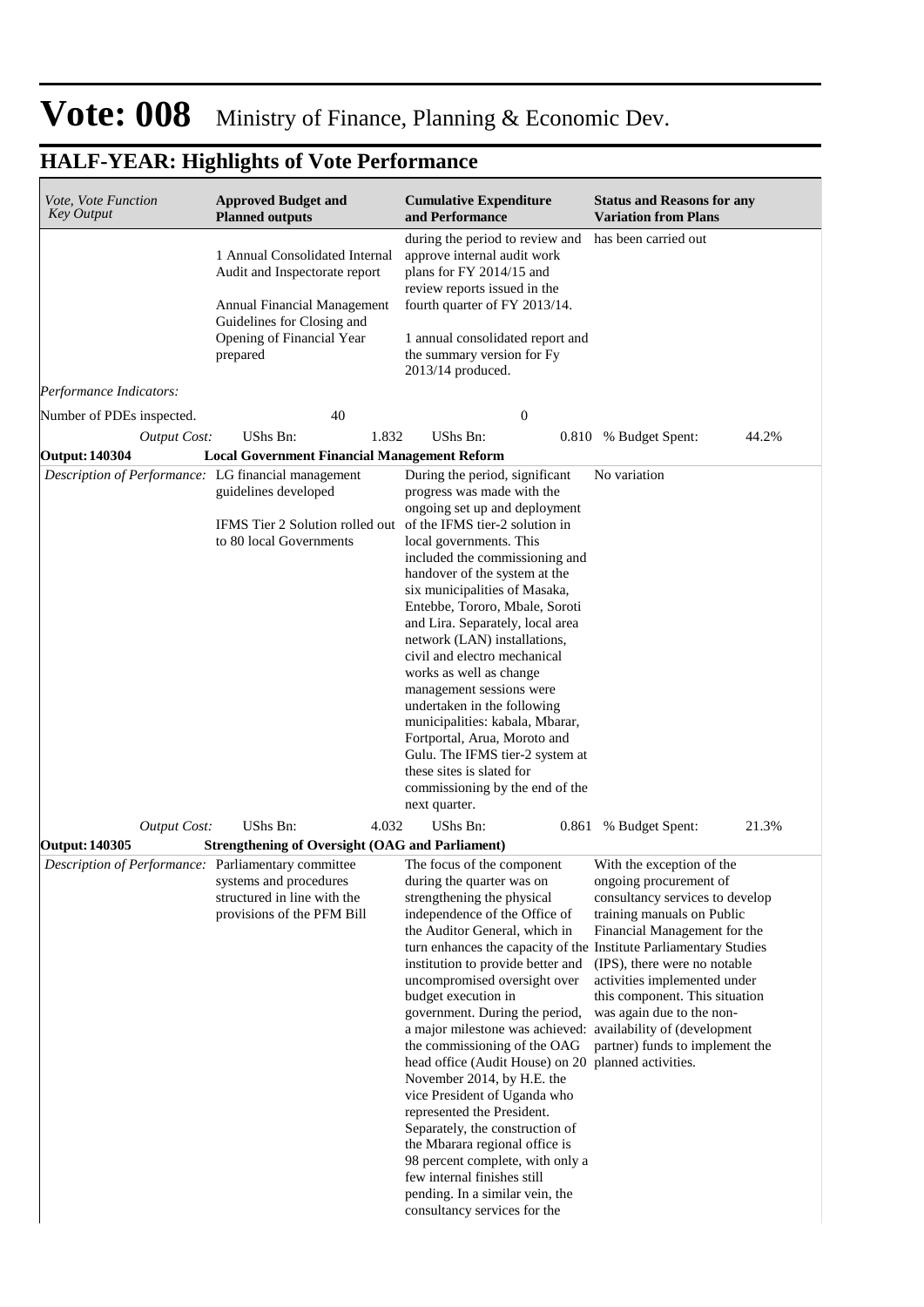| Vote, Vote Function<br><b>Key Output</b>                                      | <b>Approved Budget and</b><br><b>Planned outputs</b>                                                                                                            | <b>Cumulative Expenditure</b><br>and Performance                                                                                     | <b>Status and Reasons for any</b><br><b>Variation from Plans</b>                                                                                                    |       |
|-------------------------------------------------------------------------------|-----------------------------------------------------------------------------------------------------------------------------------------------------------------|--------------------------------------------------------------------------------------------------------------------------------------|---------------------------------------------------------------------------------------------------------------------------------------------------------------------|-------|
|                                                                               |                                                                                                                                                                 | design and supervision of<br>construction of the OAG<br>regional offices in Moroto and<br>Hoima has reached the<br>evaluation stage. |                                                                                                                                                                     |       |
| <b>Output Cost:</b>                                                           | UShs Bn:                                                                                                                                                        | UShs Bn:<br>0.102                                                                                                                    | 0.000 % Budget Spent:                                                                                                                                               | 0.0%  |
| <b>Vote Function Cost</b>                                                     | <b>UShs Bn:</b>                                                                                                                                                 | 37.271 UShs Bn:                                                                                                                      | 22.363 % Budget Spent:                                                                                                                                              | 60.0% |
|                                                                               | Vote Function: 1404 Development Policy Research and Monitoring                                                                                                  |                                                                                                                                      |                                                                                                                                                                     |       |
| <b>Output: 140401</b><br>Description of Performance: Background to the Budget | (BTTB) for FY 2015/16<br>prepared and disseminated                                                                                                              | Policy, Planning, Monitoring, Analysis and Advisory Services<br>Economic Performance Report<br>for FY 2013/14 completed              | 85% of the work on the Annual BTTB to be prepared in Q4                                                                                                             |       |
|                                                                               | Government Outlays Analysis<br>Report (GOAR) for FY 2012/13<br>produced and disseminated.                                                                       | 80% of work on the Public<br>expenditure analysis<br>report(PEAR) for FY 2013/14<br>completed                                        |                                                                                                                                                                     |       |
|                                                                               | Annual Economic Performance<br>and disseminated.                                                                                                                | report for FY 2013/14 produced Poverty Status Report 2014<br>Published and launched.                                                 |                                                                                                                                                                     |       |
|                                                                               | Public Expenditure Analysis<br>Report (PEAR) for 2014<br>produced.                                                                                              | National Mini PPA and the<br>different district Participatory<br>Poverty Assessment reports<br>completed and published.              |                                                                                                                                                                     |       |
|                                                                               | Policy Implementation Issues<br>Report (PIR) for FY 2014/15<br>produced (Analysis of the<br>National Budget Framwework<br>Paper and Public Investment<br>Plan). |                                                                                                                                      |                                                                                                                                                                     |       |
|                                                                               | Global and Regional Economic<br>Analysis Report (GEAR) for FY<br>2014/15 produced.                                                                              |                                                                                                                                      |                                                                                                                                                                     |       |
| Performance Indicators:                                                       |                                                                                                                                                                 |                                                                                                                                      |                                                                                                                                                                     |       |
| Number of sectors analyzed.                                                   | 6                                                                                                                                                               | $\boldsymbol{0}$                                                                                                                     |                                                                                                                                                                     |       |
| Number of Key Economic<br>Publications produced.                              | 4                                                                                                                                                               | $\boldsymbol{0}$                                                                                                                     |                                                                                                                                                                     |       |
| <b>Output Cost:</b>                                                           | UShs Bn:                                                                                                                                                        | 5.019<br>UShs Bn:                                                                                                                    | % Budget Spent:<br>2.589                                                                                                                                            | 51.6% |
| <b>Output: 140404</b>                                                         | <b>Policy Research and Analytical Studies</b>                                                                                                                   |                                                                                                                                      |                                                                                                                                                                     |       |
| Description of Performance: Poverty and Social Impact                         | Assesment (PSIA) report for FY Published and launched.<br>2014/15 produced based on the<br>2013 census data.                                                    | Poverty Status Report 2014<br>National Mini PPA and the<br>different district Participatory                                          | In regrads to the Inception<br>report on merging sources of<br>growth; the consultant declined<br>the contract                                                      |       |
|                                                                               | Mini Participatory Poverty<br>Assessment Report for FY<br>2014/15 produced and<br>disseminated                                                                  | Poverty Assessment reports<br>completed and published.<br>A concept note and a literature<br>review on the Implication of            | In view of the Inception report<br>of the Sustainable Development<br>Modelling, the conctractual<br>process took a longer time than<br>planned. However, it will be |       |
|                                                                               | Sustainable Development Goals<br>report for Uganda 2014<br>produced                                                                                             | instituting a statutory Minimum<br>Wage in Uganda completed.                                                                         | delivered in Q3.                                                                                                                                                    |       |
|                                                                               | Research Programme for FY<br>2015/16 produced and                                                                                                               | Report on "Uganda's<br>employment challenge: An<br>evaluation of government's                                                        |                                                                                                                                                                     |       |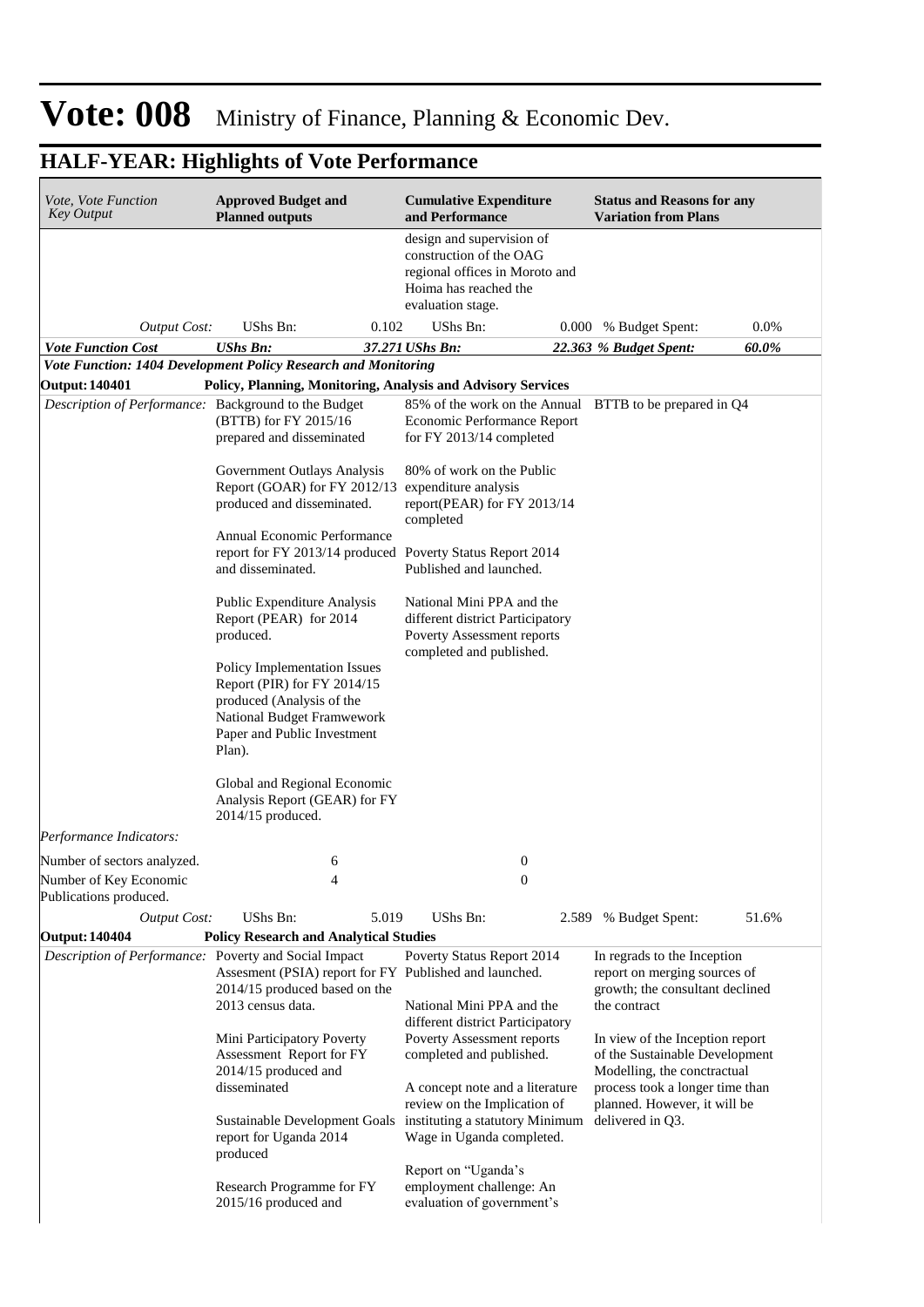| Vote, Vote Function<br><b>Key Output</b>     | <b>Approved Budget and</b><br><b>Planned outputs</b>                                                                                                                                               | <b>Cumulative Expenditure</b><br>and Performance                                                                                                                                                                         | <b>Status and Reasons for any</b><br><b>Variation from Plans</b>                                                     |
|----------------------------------------------|----------------------------------------------------------------------------------------------------------------------------------------------------------------------------------------------------|--------------------------------------------------------------------------------------------------------------------------------------------------------------------------------------------------------------------------|----------------------------------------------------------------------------------------------------------------------|
|                                              | disseminated.                                                                                                                                                                                      | strategy" published                                                                                                                                                                                                      |                                                                                                                      |
|                                              | 4 ad-hoc analytical briefs for<br>Management produced<br>Four research studies from the<br>FY 2013/14 Research<br>Programme conducted                                                              | Report on "Absorptive capacity:<br>Improving the reliability and<br>efficiency of Government<br>resource flows and transactions"<br>completed.                                                                           |                                                                                                                      |
|                                              | UShs Bn:<br>1.230                                                                                                                                                                                  | UShs Bn:                                                                                                                                                                                                                 | 37.2%                                                                                                                |
| <b>Output Cost:</b><br><b>Output: 140451</b> | <b>Population Development Services</b>                                                                                                                                                             |                                                                                                                                                                                                                          | 0.458 % Budget Spent:                                                                                                |
| Description of Performance:                  | <b>National Population Policy</b>                                                                                                                                                                  | A meeting to popularize the                                                                                                                                                                                              | Not all the targeted districts                                                                                       |
|                                              | popularised through<br>dissemination meetings at<br>subcounty and district levels in<br>at least 60 districts and 12<br>Municipalities                                                             | National Population Policy was<br>conducted on December 4, 2014 Data Quality assessment<br>at Rider Hotel Mukono with all<br>the districts constituting Central since the year was coming to an<br>Uganda in attendance. | could be covered during the<br>exercise due to time constraint<br>end with districts having<br>competing priorities. |
|                                              | Capacity developed for<br>integration of Population and<br>Reproductive Health variables<br>into policies, plans and<br>programmes                                                                 | A number of districts were<br>given support to strengthen their<br>capacity in terms of Integrating<br>of Population variables into<br>development plans at District<br>level.                                           |                                                                                                                      |
|                                              | Participatory framework for<br>tracking population trends and<br>paterns developed and<br>operationalised<br>State of Uganda Population<br>Report 2014 developed and<br>disseminated (6000 copies) | The districts of Abim, Amudat,<br>Arua, Bundibugyo, Gulu,<br>Kitgum, and Nakapiripirit) have<br>fully integrated population and<br>development variables into their<br>plans.                                            |                                                                                                                      |
|                                              | Mark the World Population day<br>2014 in which we shall advocate 13th edition of the State of<br>for a manageable family size                                                                      | During the quarter, POPSEC<br>developed and produced the<br>Uganda's Population Report<br>since 2001.                                                                                                                    |                                                                                                                      |
|                                              | Technical backstopping of<br>dsitricts and subcounties<br>Population offices to effectively<br>implement the National<br>Population Policy Action Plan<br>carried out                              | Technical backstopping through<br>data quality assessment was<br>conducted in the districts of<br>Gulu, Kitgum, Nakapiripirit<br>Amudat, Mubende and<br>Bundibugyo between December                                      |                                                                                                                      |
|                                              | Incorporation of population<br>variables into development<br>workplans at subcounty and<br>deistrict levels undertaken in at<br>least 60 districts                                                 | 8-12, 2014. The aim of the<br>activity was to assess the<br>Quality of data generated for<br>planning and other purposes,<br>data coordination of the districts<br>visited and also to share and                         |                                                                                                                      |
|                                              | Annual assessment of<br>population variables at District,<br>Municipalities, Town Councils<br>and Subcounties inconjuction<br>with Ministry of Local                                               | discuss key challenges and<br>recommend areas for<br>improvement<br>A seven day workshop on                                                                                                                              |                                                                                                                      |
|                                              | Government conducted<br>Adolescent Sexual reproductive<br>health training rolled out in 10<br>districts                                                                                            | teenage pregnancy, social skills<br>development especially<br>leadership, communication and<br>participation; self-respect and<br>character building especially                                                          |                                                                                                                      |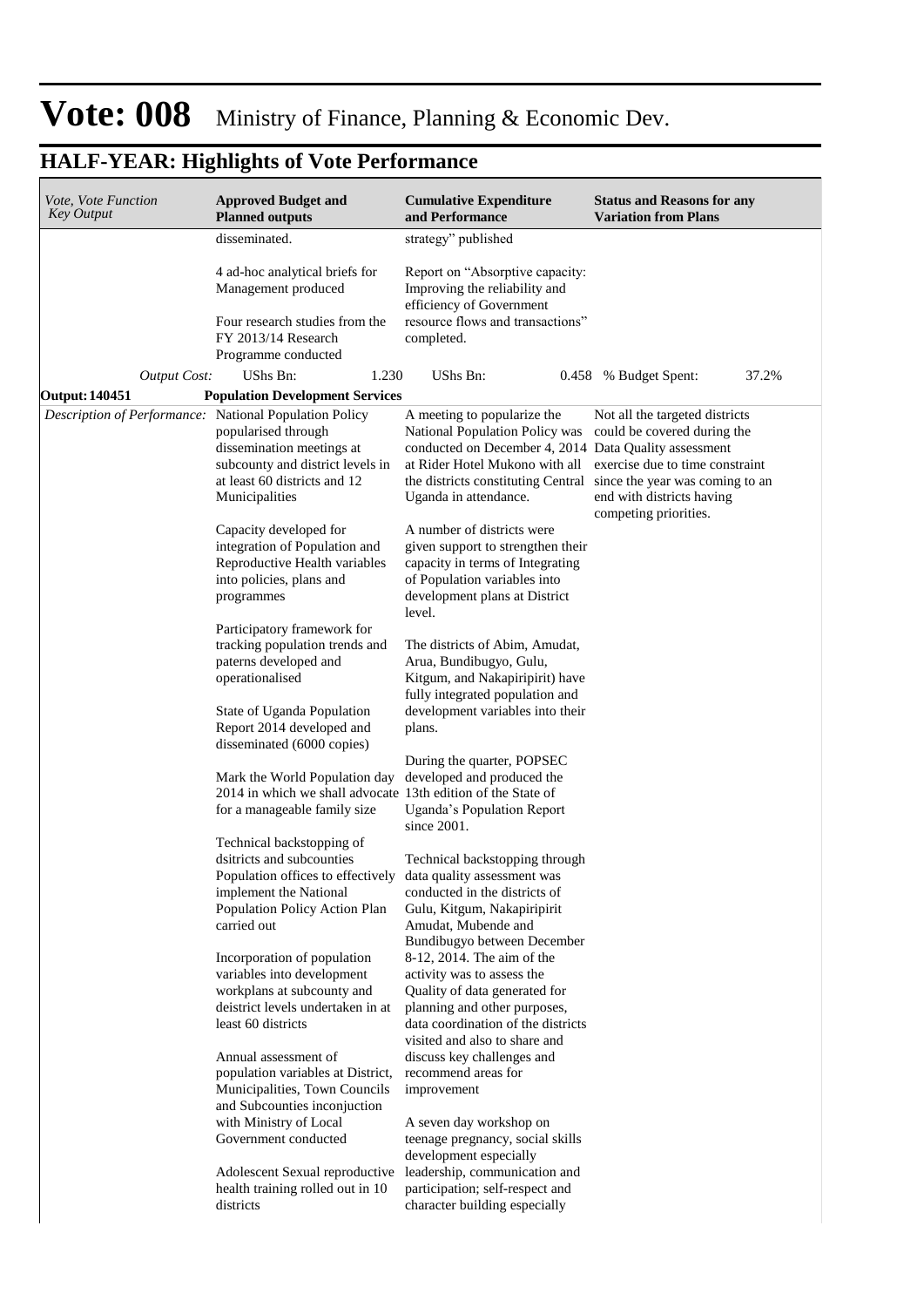| <i>Vote, Vote Function</i><br><b>Key Output</b>                                                             | <b>Approved Budget and</b><br><b>Planned outputs</b>                                                                                      | <b>Cumulative Expenditure</b><br>and Performance                                                                                                                                                                                                                                                                                                                                                                                                                                                                                                                | <b>Status and Reasons for any</b><br><b>Variation from Plans</b> |
|-------------------------------------------------------------------------------------------------------------|-------------------------------------------------------------------------------------------------------------------------------------------|-----------------------------------------------------------------------------------------------------------------------------------------------------------------------------------------------------------------------------------------------------------------------------------------------------------------------------------------------------------------------------------------------------------------------------------------------------------------------------------------------------------------------------------------------------------------|------------------------------------------------------------------|
|                                                                                                             | Information, Eduaction and<br>Communication materials on<br>family planning and a<br>manegable family size<br>developed and disseminated. | responsibility, resourcefulness<br>and resilience; and community<br>living/service skills especially<br>caring, farness, citizenship and<br>trustworthiness was undertaken<br>for girls and boys aged 6-18<br>years in Masaka district at<br><b>Blessed Sacrament Kimaanya</b><br>Senior Secondary School from<br>December 7-13, 2014, and was<br>organized by the Family Health<br>department. The campaign by<br>FHD is meant to create<br>awareness on the dangers of<br>early pregnancy, marriage and<br>how this can be avoided among<br>the young people. |                                                                  |
| Performance Indicators:                                                                                     |                                                                                                                                           |                                                                                                                                                                                                                                                                                                                                                                                                                                                                                                                                                                 |                                                                  |
| Number of Sub-counties<br>trained in data management<br>and utilization.                                    | $\boldsymbol{0}$                                                                                                                          | $\boldsymbol{0}$                                                                                                                                                                                                                                                                                                                                                                                                                                                                                                                                                |                                                                  |
| Number of District Planning<br>Units provided with<br><b>Technical Support</b><br>Supervision.              | 60                                                                                                                                        | 10                                                                                                                                                                                                                                                                                                                                                                                                                                                                                                                                                              |                                                                  |
| Number of District Planning<br>Units guided on how to use<br>the National Population<br>Policy Action Plan. | 60                                                                                                                                        | 10                                                                                                                                                                                                                                                                                                                                                                                                                                                                                                                                                              |                                                                  |
| <b>Output Cost:</b>                                                                                         | <b>UShs Bn:</b><br>2.783                                                                                                                  | UShs Bn:                                                                                                                                                                                                                                                                                                                                                                                                                                                                                                                                                        | 1.392 % Budget Spent:<br>50.0%                                   |
| <b>Output: 140452</b>                                                                                       | <b>Economic Policy Research and Analysis</b>                                                                                              |                                                                                                                                                                                                                                                                                                                                                                                                                                                                                                                                                                 |                                                                  |
|                                                                                                             | Description of Performance: 12 Research reports produced to 6 Research reports produced to No variation<br>inform policy.                 | inform policy.                                                                                                                                                                                                                                                                                                                                                                                                                                                                                                                                                  |                                                                  |
|                                                                                                             | 15 Policy briefs published to<br>guide policy makers.                                                                                     | 6 Policy briefs published to<br>guide policy makers.                                                                                                                                                                                                                                                                                                                                                                                                                                                                                                            |                                                                  |
|                                                                                                             | 2 Press releases issued on<br>emerging economic issues<br>affecting the country.                                                          | 11 Press releases issued on<br>emerging economic issues<br>affecting the country.                                                                                                                                                                                                                                                                                                                                                                                                                                                                               |                                                                  |
|                                                                                                             | 4 Quarterly publications on the<br>State of Ugandan Economy<br>disseminated                                                               | Technical Support in policy<br>analysis to Government<br>Ministries, Departments and<br>Agencies provided.                                                                                                                                                                                                                                                                                                                                                                                                                                                      |                                                                  |
|                                                                                                             | 4 National dissemination<br>workshops/Public dialogues<br>held to share key research<br>findings with key stakeholders.                   | Held 3 national dissemination<br>workshop and public dialogues<br>to share key research findings                                                                                                                                                                                                                                                                                                                                                                                                                                                                |                                                                  |
|                                                                                                             | National Budget for FY 2014/15<br>analyzed for easy understanding<br>of all stakeholders.                                                 |                                                                                                                                                                                                                                                                                                                                                                                                                                                                                                                                                                 |                                                                  |
|                                                                                                             | 2 Training sessions to build<br>capacity for Policy Analysts and<br>Civil Society Organizations<br>$(CSOs)$ .                             |                                                                                                                                                                                                                                                                                                                                                                                                                                                                                                                                                                 |                                                                  |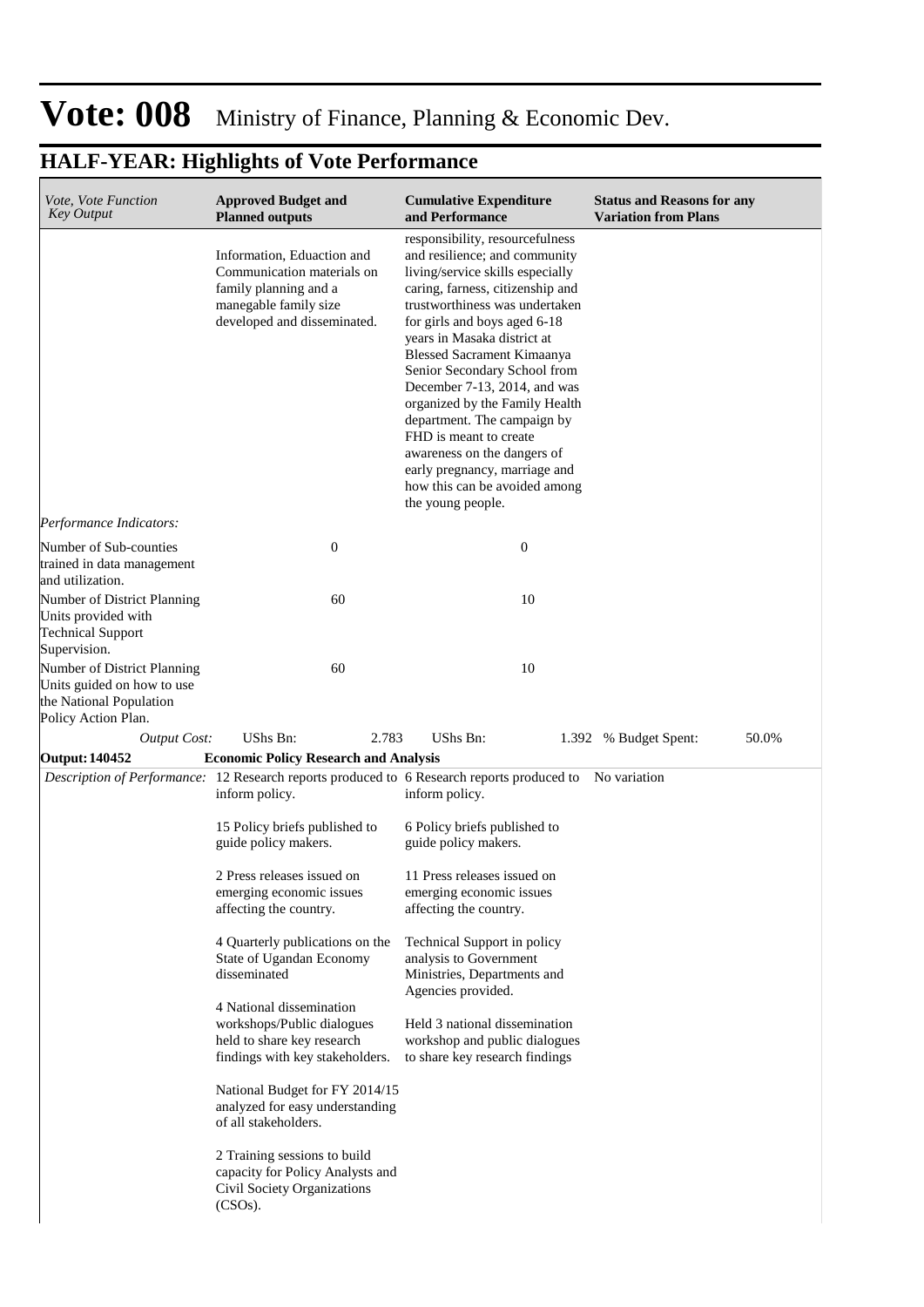#### **Cumulative Expenditure and Performance Approved Budget and Planned outputs Status and Reasons for any Variation from Plans** *Vote, Vote Function Key Output Vote Function Cost UShs Bn: 25.597 UShs Bn: 13.267 % Budget Spent: 51.8%* Technical Support in policy analysis to Government Ministries, Departments and Agencies provided. Six Internship programs facilitated to build capacity of young professionals. Bi-Annual Forum on Agriculture and Food Security organized *Output Cost:* UShs Bn: 2.425 UShs Bn: 1.213 % Budget Spent: 50.0% *Vote Function: 1406 Investment and Private Sector Promotion* **Output: 140601 Investment and private sector policy framework and monitoring** *Description of Performance:* Investment Policy developed. Private sector development strategy prepared. Annual competitiveness and private sector development report produced. Annual public-private partnership status report produced. Estimated contingent liabilities from public-private partnership projects on Government produced. The final Investment Code Amendment Bill prepared. Investment performance report for FY 2014/15 produced. The updated Investment guide prepared and disseminated Private sector competitiveness indicators tracked. Investment forum for FY 2014/15 organized and facilitated Business licensing reforms identified and implemented One investment promotion and protection agreements (IPAs) reviewed and initiated The Investment Code (Amendment) Bill was submitted to Cabinet for approval. An interim structure of the Uganda Free Zones Authority to development strategyoperationalise the Free Zones Act 2014 established. The Free Zones Act (Commencement) Instrument, 2014 gazetted. Uganda Free Zones Regulations drafted. Kaweweta Special Economic Zone familiarisation visit conducted and follow up meetings held with the stakeholders to resolve land disputes on the site for the Kaweweta SEZ. Draft EAC Special Economic Zones (SEZ) Policy reviewed and Uganda's position and comments forwarded to the EAC Secretariat. Uganda Investment Handbook 2014 prepared. Draft Micro Small and Medium Enterprises (MSME) Policy was prepared and awaits approval by Top Management. Report on Uganda's performance in the World Bank Doing Business produced. Inadequate funding to conduct the second investor survey and short term cosultancy services for review of IPAs, investment policy development and development of private sector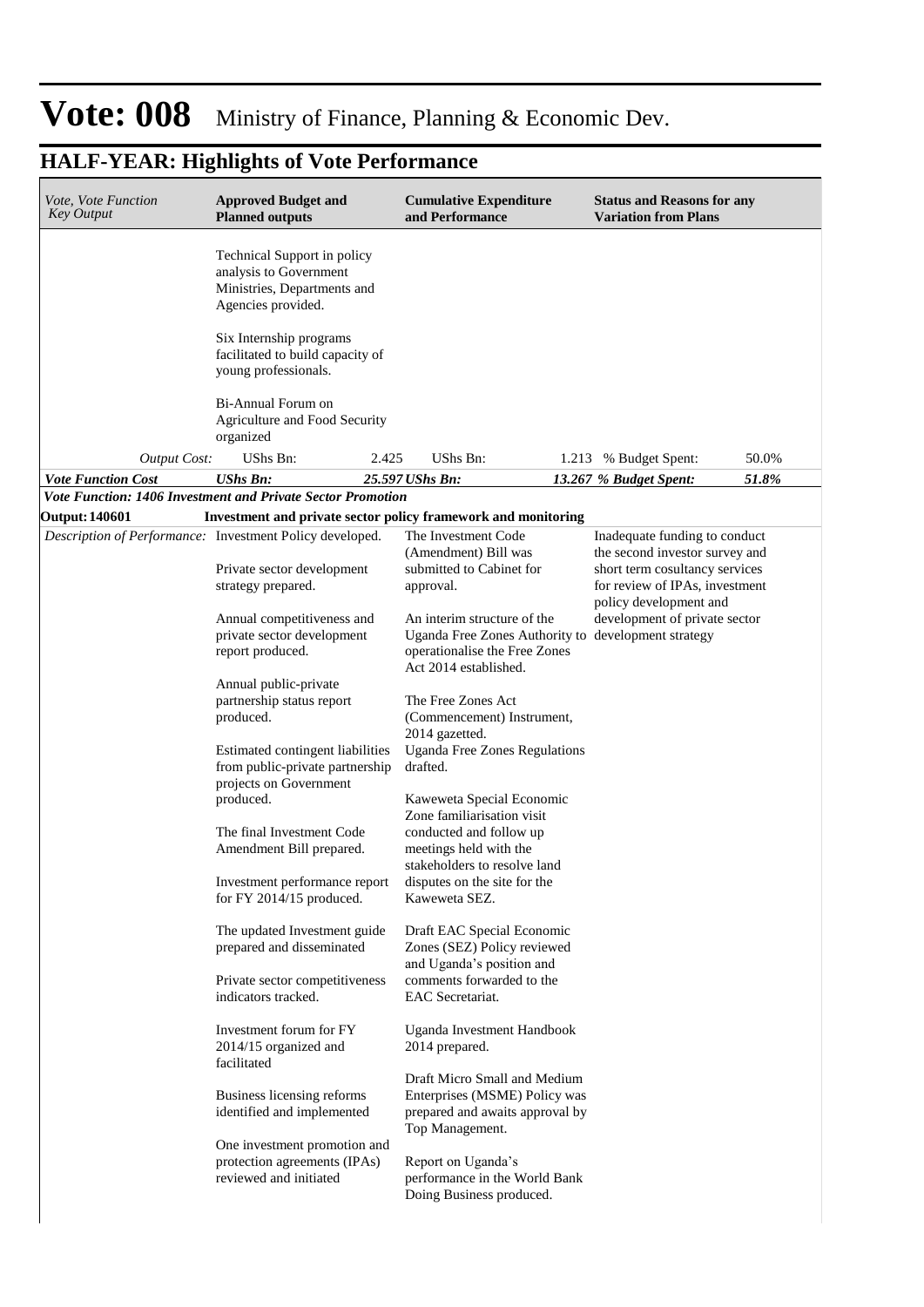| <i>Vote, Vote Function</i><br><b>Key Output</b>                 | <b>Approved Budget and</b><br><b>Planned outputs</b> | <b>Cumulative Expenditure</b><br>and Performance                                                                                                                                                                                                                                                                                                                                                          | <b>Status and Reasons for any</b><br><b>Variation from Plans</b> |
|-----------------------------------------------------------------|------------------------------------------------------|-----------------------------------------------------------------------------------------------------------------------------------------------------------------------------------------------------------------------------------------------------------------------------------------------------------------------------------------------------------------------------------------------------------|------------------------------------------------------------------|
|                                                                 |                                                      | Doing Business in Uganda<br>Reform Memo updated and<br>forum held on 21st August 2014.                                                                                                                                                                                                                                                                                                                    |                                                                  |
|                                                                 |                                                      | Promotional videos for<br>Domestic Investors Expo<br>procured and disseminated to<br>stakeholders.                                                                                                                                                                                                                                                                                                        |                                                                  |
|                                                                 |                                                      | Global Competitiveness Survey<br>workshop facilitated<br>Investors Missions serviced.                                                                                                                                                                                                                                                                                                                     |                                                                  |
|                                                                 |                                                      | Soroti Fruit Factory ground<br>breaking completed.                                                                                                                                                                                                                                                                                                                                                        |                                                                  |
|                                                                 |                                                      | The Public-Private Partnerships<br>Bill was passed by Parliament<br>and forwarded for assent to H.E.<br>The President. The Bill was sent<br>back to parliament with<br>comments for incorporation and<br>is now being transmitted to the<br>President for assent by<br>Parliament.                                                                                                                        |                                                                  |
|                                                                 |                                                      | Contingent liabilities for<br>ongoing Public-Private<br>Partnerships Projects estimated.<br>(Kalangala Infrastructure<br>Services (KIS) Project; Umeme<br>Electricity Distribution Project;<br>Kampala Serena Hotel Project;<br>the Nalubaale and Kiira<br>Hydroelectric Facilities Project;<br>Kenya - Uganda Railway<br>Concession Project; Bujagali<br>Power Project; and Kilembe<br>Mineral Project). |                                                                  |
|                                                                 |                                                      | Uganda's achievements in PPPs<br>and Investment for<br>Independence Day Celebrations<br>published in the Daily Monitor<br>Publication.                                                                                                                                                                                                                                                                    |                                                                  |
|                                                                 |                                                      | Capacity of departmental staff<br>built through training in various<br>PPP Strategies, Methods, and<br>Project Structuring Techniques;<br>External vulnerabilities and<br><b>Contingent Liability</b><br>Management.                                                                                                                                                                                      |                                                                  |
| Performance Indicators:                                         |                                                      |                                                                                                                                                                                                                                                                                                                                                                                                           |                                                                  |
| Number of Investor<br><b>Protection Agreements</b><br>concluded | 5                                                    | $\boldsymbol{0}$                                                                                                                                                                                                                                                                                                                                                                                          |                                                                  |
| Number of Investment laws<br>reviewed and harmonized            | 5                                                    | 3                                                                                                                                                                                                                                                                                                                                                                                                         |                                                                  |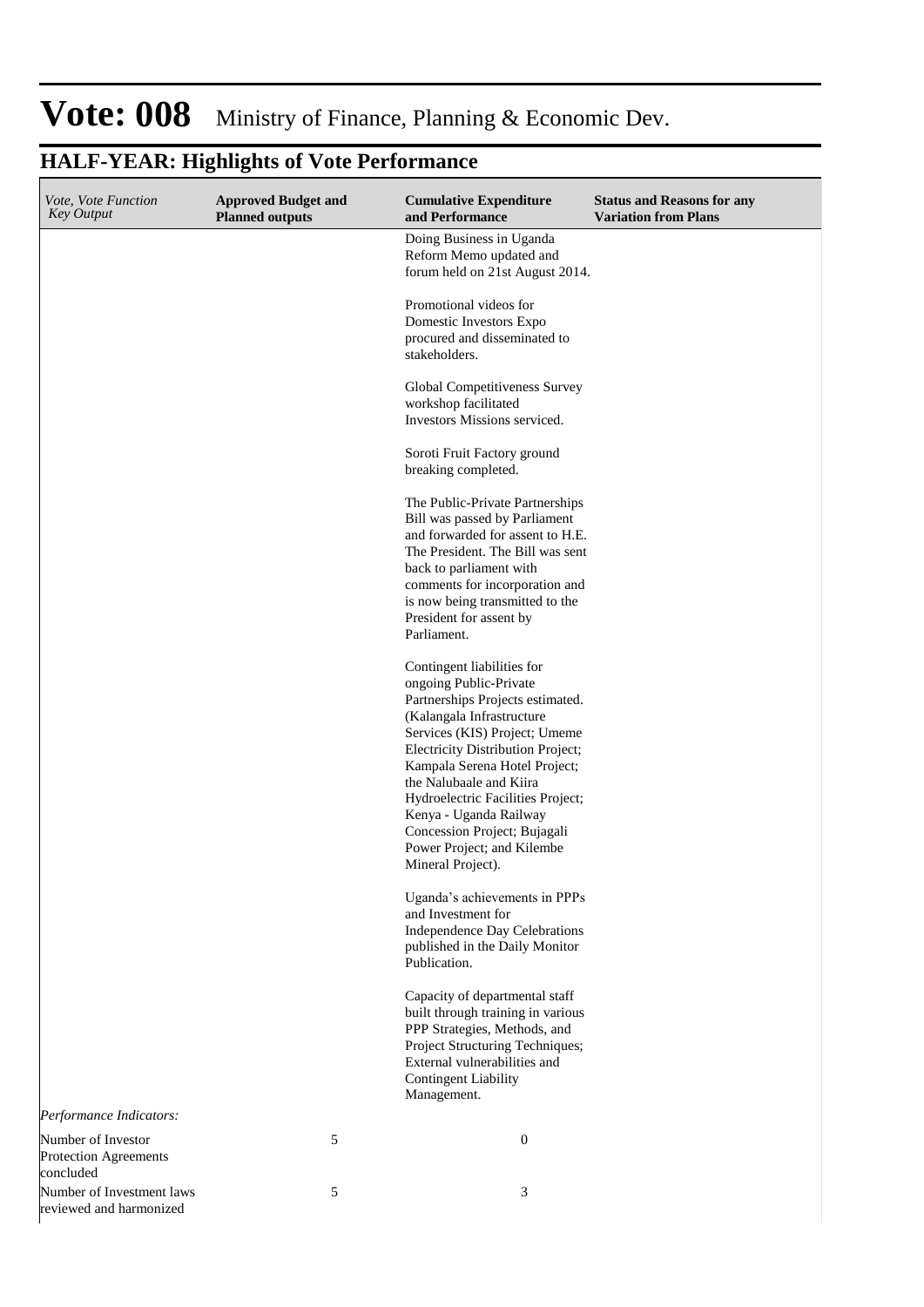#### **Cumulative Expenditure and Performance Approved Budget and Planned outputs Status and Reasons for any Variation from Plans** *Vote, Vote Function Key Output Output Cost:* UShs Bn: 6.276 UShs Bn: 2.966 % Budget Spent: 47.3% with EAC. Number of business Licensing Reforms implemented. 20 0 **Output: 140651 Provision of serviced investment infrastructure** *Description of Performance:* 350 Projects Investments licenced 300 Projects offered after care services and facilitated. Two Comprehensive Presidential Investor Round Table (PIRT) meetings facilitated to promote investments in the Country. One stop business licensing centre operationalized with 6 core Institutions 800 companies in 4 regions of Uganda sensitized on key investment potentials areas Private Sector Investor Survey (PSIS) 2014 conducted Home is Best 4th Diaspora Summit in Kampala held to bring together all Nationals living abroad. Six domestic Investment Promotions activities in FY 2014/15 conducted Four outward missions to identify potential investors conducted  $O1:$ 88 projects were licensed worth not allow physical visits to US\$ 350 million & will create planned employment of 6,887 jobs 62 companies were recommended for work permits; 63 companies were facilitated with tax registration & other tax related issues; 29companies were assisted to register their businesses; 131 companies had general inquiries regarding the investment licence & other issues. 26 companies were provided with aftercare services which included follow up on land, wok permits, taxation issues, closure by KCCA and quality standard issues by UNBS. One workshop in Bunyoro region was held in conjuction with the Small, Medium Enterprises. There over 100 participants and also attended by the political leadesr from Central and Loal Governments of the districts of Kibaale, Hoima, Buliisa, Masindi and Kiryandongo 16 projects were monitored worth actual investment of US\$ 61.499 million and 1,396 actual jobs created. 13 TWG meetings were held during Quarter 1, 3 Ministries of Agriculture, ICT and Finance met with members of TWGs. Held Jinja Investors Forum which was attend by 57 companies located in Jinja 5 meetings on EAC matters were attended 2 on EAC Trade Report 2013 held in Kampala Limited funding available could monitor all the targeted companies.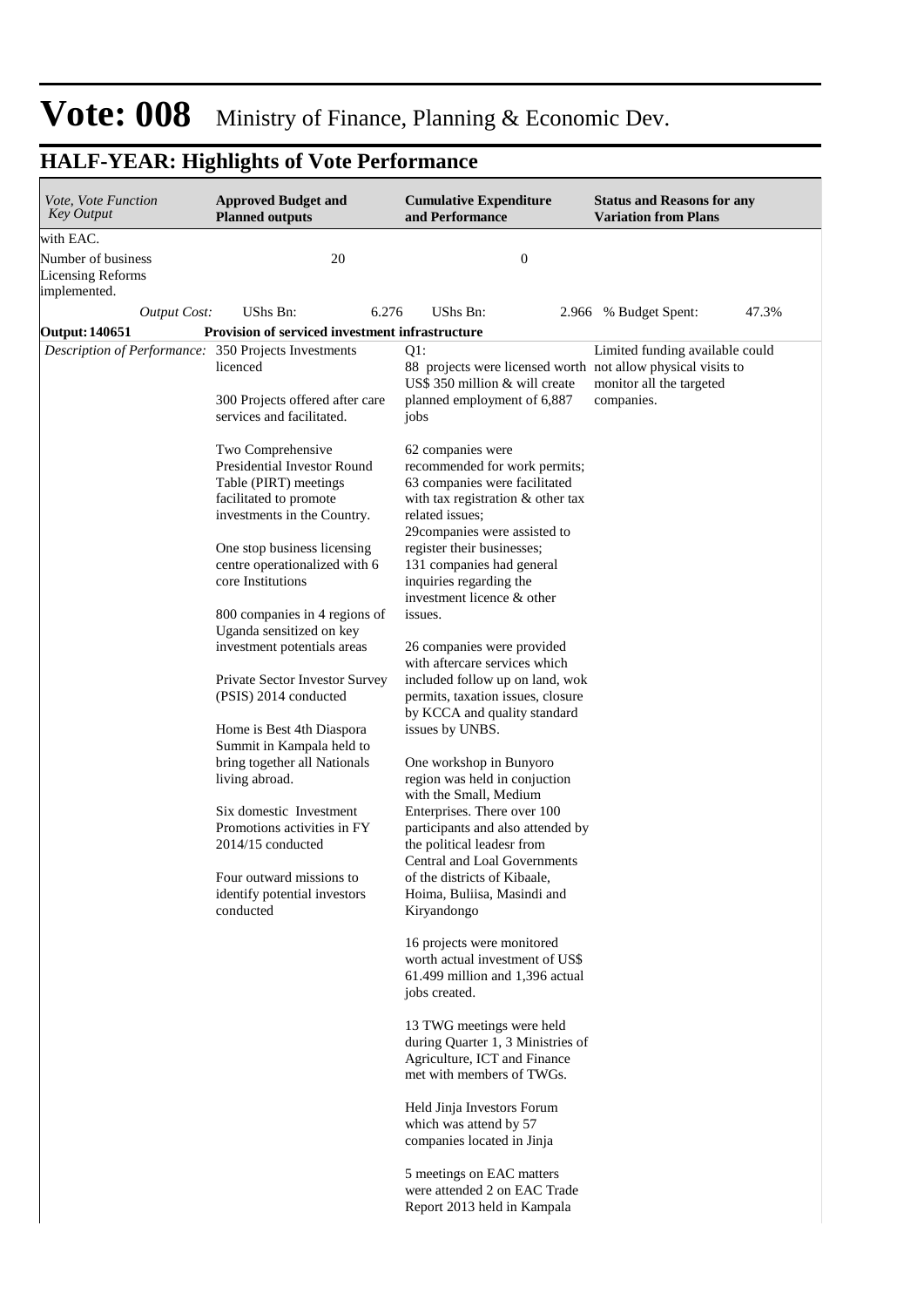| Vote, Vote Function<br><b>Key Output</b> | <b>Approved Budget and</b><br><b>Planned outputs</b> | <b>Cumulative Expenditure</b><br>and Performance                                                                                                                                                                                                                                                                                                                                                                                               | <b>Status and Reasons for any</b><br><b>Variation from Plans</b> |
|------------------------------------------|------------------------------------------------------|------------------------------------------------------------------------------------------------------------------------------------------------------------------------------------------------------------------------------------------------------------------------------------------------------------------------------------------------------------------------------------------------------------------------------------------------|------------------------------------------------------------------|
|                                          |                                                      | and Arusha & 3 National<br>meetings                                                                                                                                                                                                                                                                                                                                                                                                            |                                                                  |
|                                          |                                                      | $Q2$ :                                                                                                                                                                                                                                                                                                                                                                                                                                         |                                                                  |
|                                          |                                                      | 84 projects were licensed worth<br>US\$ 438.4 million & will<br>create planned employment of<br>9,838 jobs                                                                                                                                                                                                                                                                                                                                     |                                                                  |
|                                          |                                                      | 42 companies were<br>recommended for work permits;<br>63 companies were facilitated<br>with tax registration & other tax<br>related issues;<br>21 companies were assisted to<br>register their businesses;<br>93 companies had general<br>inquiries regarding the<br>investment licence & other<br>issues                                                                                                                                      |                                                                  |
|                                          |                                                      | 17 projects were monitored<br>worth actual investment of US\$<br>438.3 million and 3,138 actual<br>jobs created                                                                                                                                                                                                                                                                                                                                |                                                                  |
|                                          |                                                      | 3 TWG meetings were held<br>during Quarter 2, 1 Meeting<br>between Chairperson<br>Agriculture TWG with<br>Executive Director, UIA                                                                                                                                                                                                                                                                                                              |                                                                  |
|                                          |                                                      | 3 meetings on EAC matters<br>were attended; 1 on study on<br>EPZs in EAC held in Kampala,<br>1 on EAC Experts meeting on<br>Investment Promotion &<br>Sectoral Committee on<br>Investment, in Nairobi and 1 on<br><b>Talent Mobility Partnership</b><br>(TMP) initiative                                                                                                                                                                       |                                                                  |
|                                          |                                                      | UIA handled 3 inward missions<br>from Iran, India, USA<br>missions). Thirty (30) actual<br>inquiries were generated by<br>different sectors in the country<br>in the second quarter. Eight 8)<br>inquiries were in manufacturing<br>sector from - Iran 10 inquiries<br>from India in agro processing,<br>two (2) inquiries each came<br>from India in ICT and USA 5<br>oil and Gas sectors and seven<br>(5) in mineral beneficiation<br>India. |                                                                  |
|                                          |                                                      | There were 55 contacts captured<br>and added to the UIA data base.                                                                                                                                                                                                                                                                                                                                                                             |                                                                  |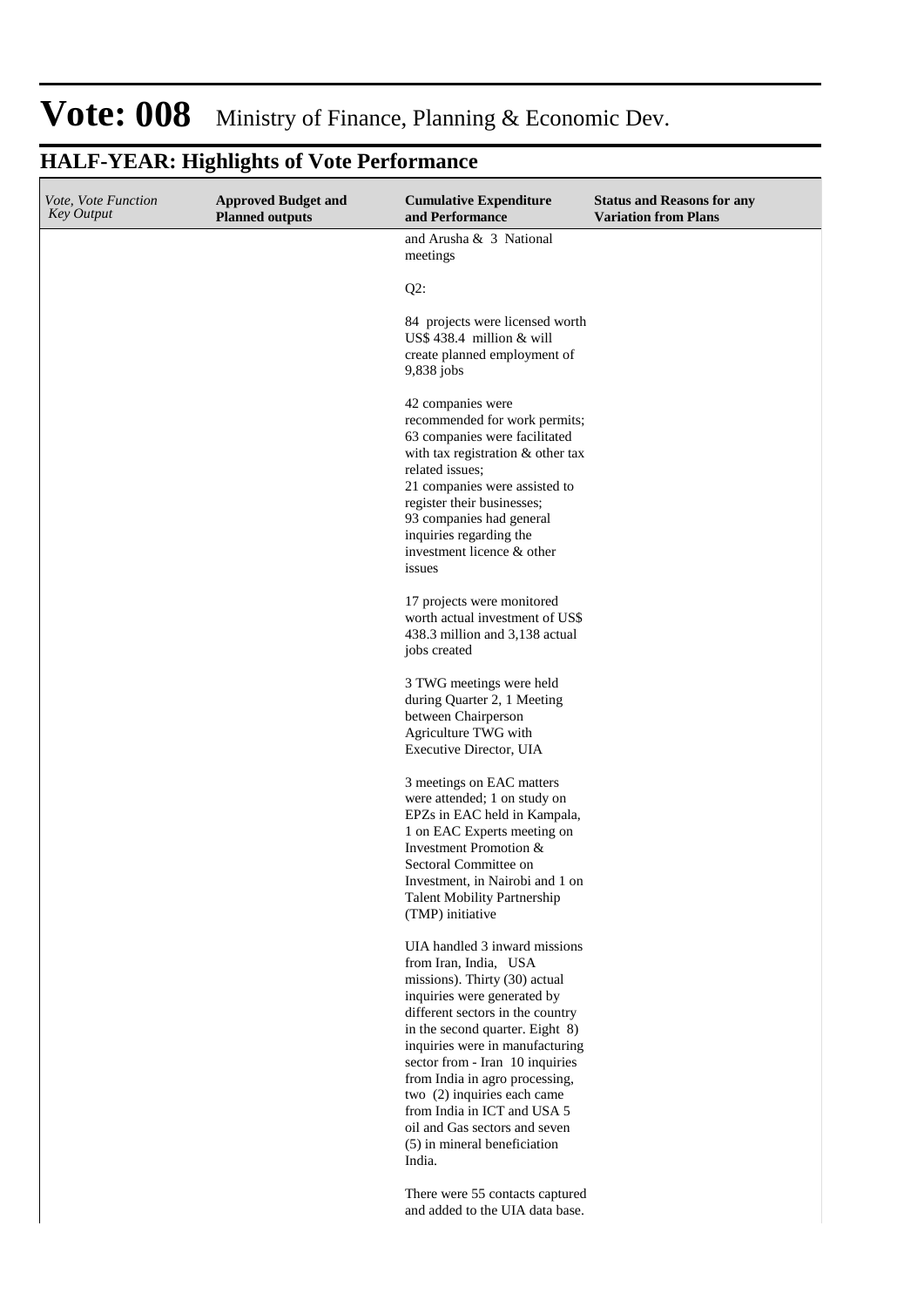#### **Cumulative Expenditure and Performance Approved Budget and Planned outputs Status and Reasons for any Variation from Plans** *Vote, Vote Function Key Output* The planed was 50 and was surpassed by 5 contacts this due to the increase in inquiries in the agro processing, ICT, Tourism Gas, Oil and Mineral sectors UIA handled 14 inward missions both individual and group delegations India, Syria, Turkey, UK and, South Africa missions *Output Cost:* UShs Bn: 32.874 UShs Bn: 10.000 % Budget Spent: 30.4% **Output: 140653 Develop enterpruneur skills & Enterprise Uganda services** *Description of Performance:* 4,000 household members equipped with skills to start enterprises. One Global Entrepreneurship Week used to create entrepreneurship awareness and to recognize entrepreneurs. 300 SMEs received business development services to grow their businesses. 7 farmer groups strengthened The Enterprise Uganda institutional capacity strengthened. Q1: 1549 household members received Business & Enterprise Start-up Tool (BEST) training in Adjumani and Amuria. 737 household members received follow-up services from Wakiso and Amuria. 195 SME owners and employees received financial literacy, productivity and human resource training. In-house training for 4 staff in Agri-business entrepreneurship training (ABET) – August 2014. Q2: 1272 household members received BEST training in Sironko with 508 females and 764 male. 1,112 entrepreneurs attended the GEW Conference in celebration of the Global Entrepreneurship Week. In addition a Newspaper supplement was run and partners catalyzed to run different entrepreneurship promoting activities. 76 SME owners and employees received Customer Care training. 20 youth entrepreneurs undergo business training under the Kickstart program. Farmer groups to be strengthened in Quarter 4. Three farmer groups in Kisoro, Kabale There is high demand for entrepreneurship training business skills short term trainings to accommodate more participants.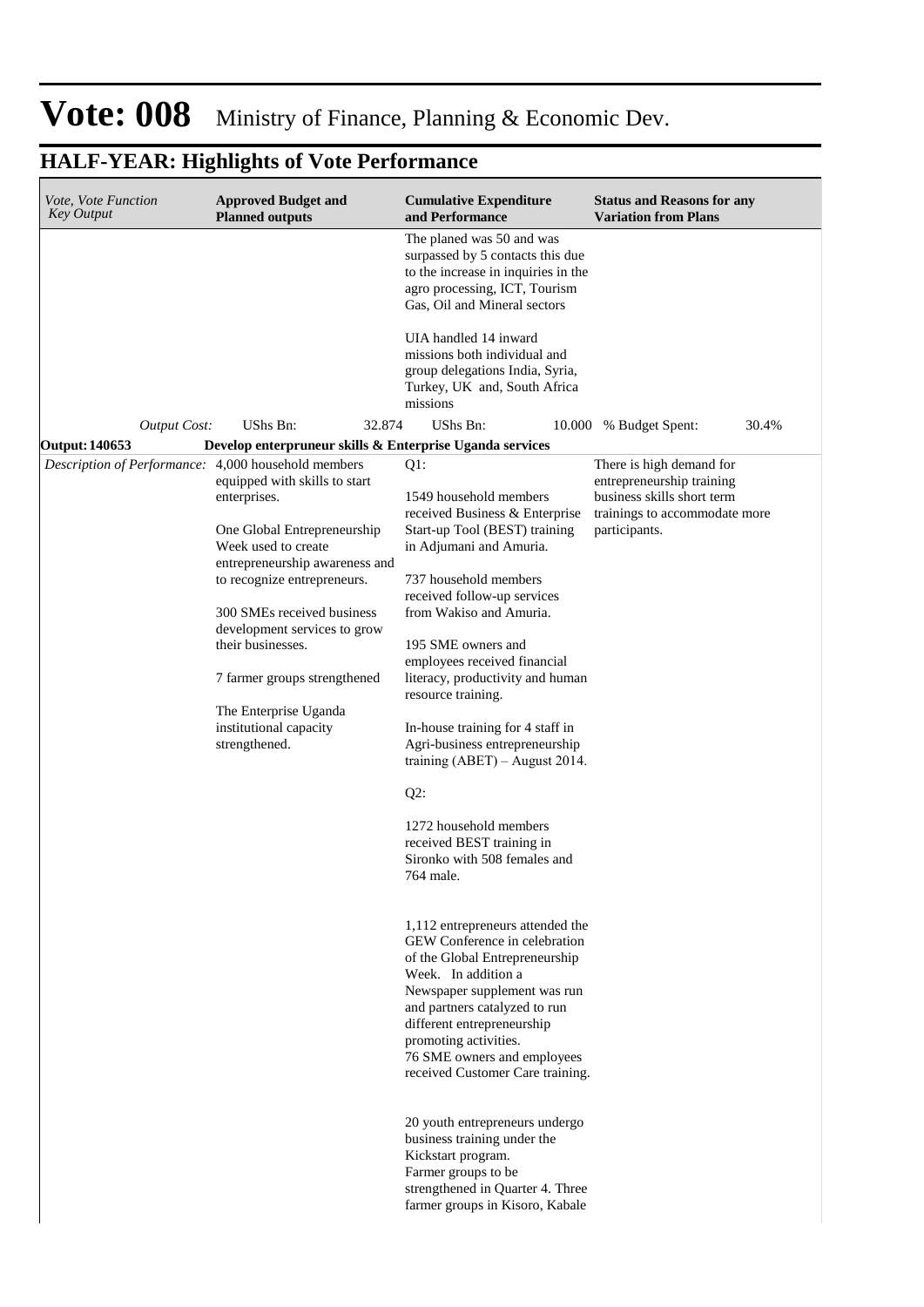| <i>Vote, Vote Function</i><br><b>Key Output</b>                                         | <b>Approved Budget and</b><br><b>Planned outputs</b>                                                                                                                                                                                                                                                                                                                                                                                                                                                                                                       | <b>Cumulative Expenditure</b><br>and Performance                                                                                                                                                                                                                                                                                                                                                                                                                                                                                                                                                                                                                                                                                                                                               | <b>Status and Reasons for any</b><br><b>Variation from Plans</b> |
|-----------------------------------------------------------------------------------------|------------------------------------------------------------------------------------------------------------------------------------------------------------------------------------------------------------------------------------------------------------------------------------------------------------------------------------------------------------------------------------------------------------------------------------------------------------------------------------------------------------------------------------------------------------|------------------------------------------------------------------------------------------------------------------------------------------------------------------------------------------------------------------------------------------------------------------------------------------------------------------------------------------------------------------------------------------------------------------------------------------------------------------------------------------------------------------------------------------------------------------------------------------------------------------------------------------------------------------------------------------------------------------------------------------------------------------------------------------------|------------------------------------------------------------------|
|                                                                                         |                                                                                                                                                                                                                                                                                                                                                                                                                                                                                                                                                            | and Kanungu trained in<br>entrepreneurshio and market<br>access training. A total of 478<br>farmers were trained. Total<br>tonnage of barley produced has<br>increased from 370 metric tons<br>$(in 2012)$ to 1,161 metric tons<br>(in 2014) for the three groups.<br>Business Mentoring provided all<br>the 7 groups.<br>Three staff attended Global                                                                                                                                                                                                                                                                                                                                                                                                                                          |                                                                  |
|                                                                                         |                                                                                                                                                                                                                                                                                                                                                                                                                                                                                                                                                            | Youth Entrepreneurship<br>Conference in Washington DC.                                                                                                                                                                                                                                                                                                                                                                                                                                                                                                                                                                                                                                                                                                                                         |                                                                  |
| Performance Indicators:                                                                 |                                                                                                                                                                                                                                                                                                                                                                                                                                                                                                                                                            |                                                                                                                                                                                                                                                                                                                                                                                                                                                                                                                                                                                                                                                                                                                                                                                                |                                                                  |
| Number of rural and urban<br>participants mobilized and<br>trained to start businesses. | 4,000                                                                                                                                                                                                                                                                                                                                                                                                                                                                                                                                                      | 1549                                                                                                                                                                                                                                                                                                                                                                                                                                                                                                                                                                                                                                                                                                                                                                                           |                                                                  |
| <b>Output Cost:</b>                                                                     | UShs Bn:<br>2.610                                                                                                                                                                                                                                                                                                                                                                                                                                                                                                                                          | UShs Bn:                                                                                                                                                                                                                                                                                                                                                                                                                                                                                                                                                                                                                                                                                                                                                                                       | 50.0%<br>1.305 % Budget Spent:                                   |
| <b>Output: 140655</b>                                                                   | <b>SME Services</b>                                                                                                                                                                                                                                                                                                                                                                                                                                                                                                                                        |                                                                                                                                                                                                                                                                                                                                                                                                                                                                                                                                                                                                                                                                                                                                                                                                |                                                                  |
|                                                                                         | Description of Performance: 4 Regional District Investment<br>Committes /forum<br>established at Mubende,<br>Busoga and Bukedi<br>4000 MSME flyers and UIA<br>guides produced<br>150 MSMEs trained under the<br>Technical/Enterprenueship<br><b>Skills Training</b><br>Simplified SME registration<br>process<br>Setup a well equiped business<br>development advisory center set Ngora and attended by 65<br>up<br>Development of MSME data<br>base<br>1 International MSMSE<br>Exhibition Jua Kali held<br>Business to Business linkanges<br>established | $Q1$ :<br>One Sweet Potato Cluster was<br>developed in Ngora.<br>A pre-visit was made to Ngora<br>cluster and it was noted that the<br>composition of participants for<br>training should reflect the triple<br>helix principle (government,<br>academia and private sector);<br>accordingly 55 farmers (private<br>sector), 3 government officials<br>and 2 researchers were<br>recommended for selection.A<br>sweet potato cluster training<br>held in Kapir Sub County,<br>participants, 2 baselines surveys<br>for maize and beans done in in<br>Luwero and Nakasongola<br>districts respectively, 2 cluster<br>action team meetings held for<br>fish and furniture. Furniture<br>members trained in<br>entrepreneurship skills and fish<br>cluster members trained to make<br>fish feeds. | No variation                                                     |
|                                                                                         |                                                                                                                                                                                                                                                                                                                                                                                                                                                                                                                                                            | i) Organized the Bunyoro<br>Investment Forum in Hoima and<br>was attended by over 100<br>promoters of SMEs and 50<br>members from Bunyoro<br>DICsii)The theme of the Forum<br>was "Nurturing Local Investors<br>for Better Growth Opportunities"<br>iii) Other members of Team<br>Uganda who made presentations                                                                                                                                                                                                                                                                                                                                                                                                                                                                                |                                                                  |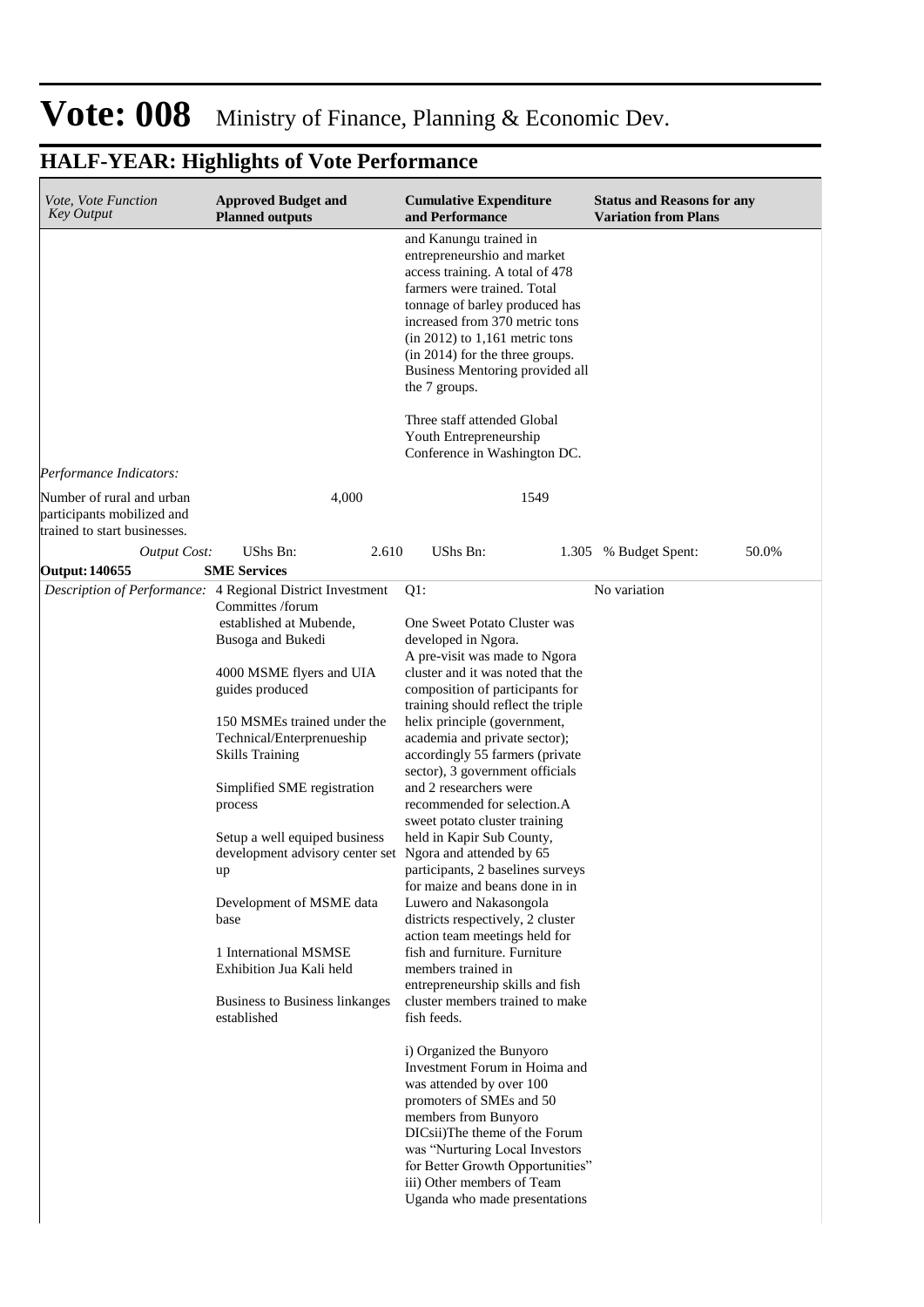#### **Cumulative Expenditure and Performance Approved Budget and Planned outputs Status and Reasons for any Variation from Plans** *Vote, Vote Function Key Output* during the forum included; URA, URBS, UNBS and IRA iv) Created 5 DICs in Kibaale, Hoima, Buliisa, Masindi and Kiryandongo Profiling Up to 1080 were profiled during the quarter and their information captured in SME database. Profiling is done to help support and build capacities of local entrepreneurs/SMEs to take advantage of the emerging business opportunities in the oil sector while at the same time building businesses and markets that go beyond the Oil and Gas sector. In promoting business to business linkages, In collaboration with EKN mobilized Women entrepreneurs to go to the Netherlands in October 2014 for an outward mission, initiated collaborations with KCCA Under the technical skills training program, i) Up to 100 entrepreneurs were trained in hands on technical skills: 60 trained on soap production in Mpigi district and 40 trained on fruit juice processing in Ngora district. Ii) 180 entrepreneurs in Paliisa, Kibaale and Jinja were trained in business management skills. Iii)Business counseling and advisory provided to a number of MSME walk - ins Training Youth-The pilot program for the youth apprenticeship program was commissioned through training of the first batch of 87 apprentices and recruitment of 78 SMEs for the program. Out of the 87 apprentices 51 were considered and assigned SMEs, there are now 37 apprentices actively involved and engaged working with the businesses, the other 14 participated only in July and dropped off. Active apprentices were assigned additional business to cover the gaps created, 4 supervisors were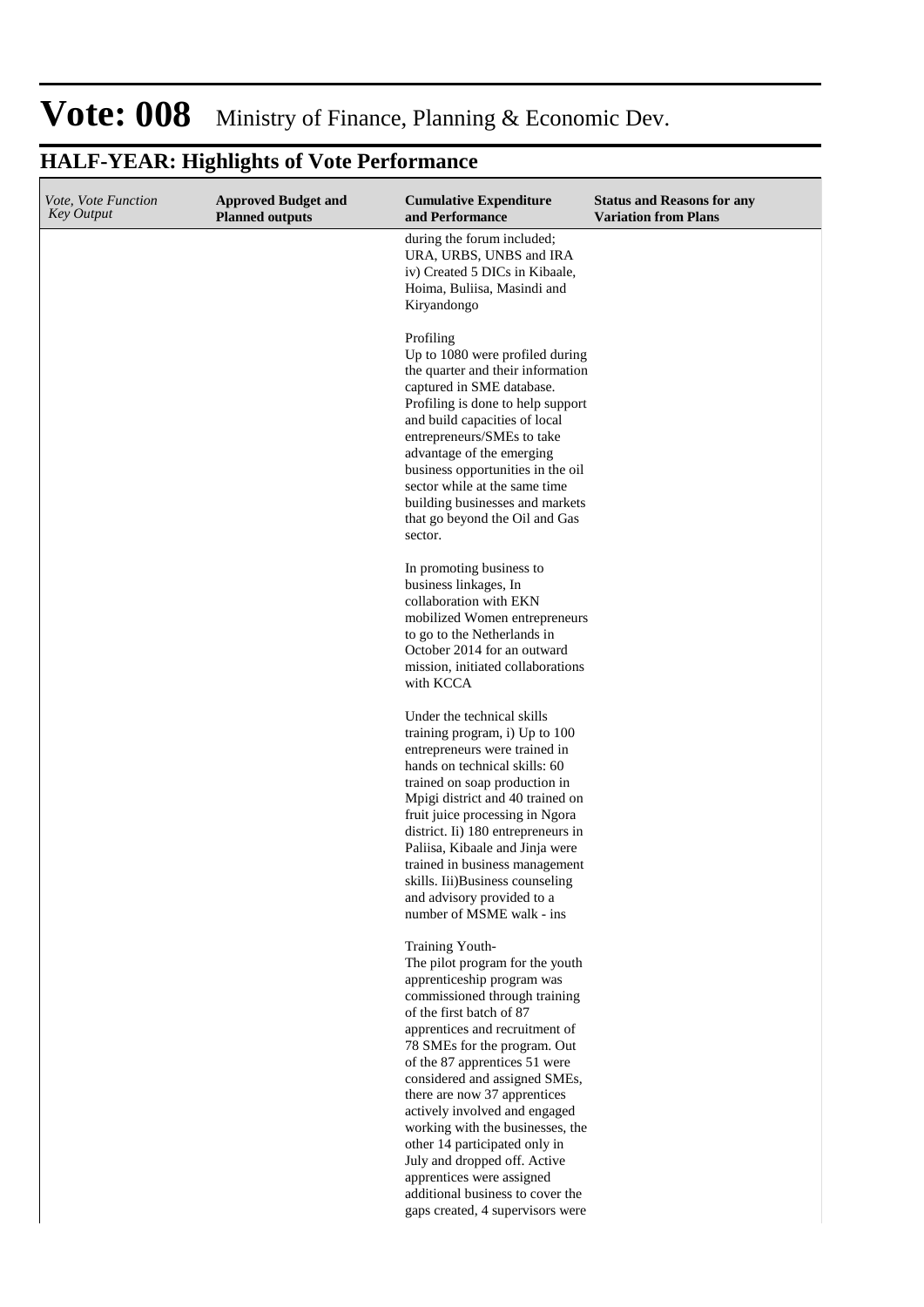#### **Cumulative Expenditure and Performance Approved Budget and Planned outputs Status and Reasons for any Variation from Plans** *Vote, Vote Function Key Output* also recruited to support the Youth Apprentices Q2: 4 clusters monitored i.e. Furniture in Nsambya Poultry in Kampala Rice in Butaleja Cotton in Butaleja 4 baseline validation meetings held for furniture, poultry, rice and cotton clusters. Regional district investment committees were planned for 1st and 3rd Qtr Up to 1440 SMEs were profiled in Nakasongora, Kiryandongo, Nakaseke and Kiboga districts. The SMEs are being entered in the database Under establishing business to business linkages, UIA Initiated contacts with Norwegian Embassy through Innovation Norway a Semi- autonomous organization in Norway which promotes and facilitates Norway investments to international market. Training SMEs in technical skills- - 60 entrepreneurs trained in technical skills: 30 on soap production 30 on textile, tie and dye -100 entrepreneurs in Mbarara (40 who were members of FRONASA) and Wakiso (60)

#### **HALF-YEAR: Highlights of Vote Performance**

MSMEs flyers and UIA guides produced -800 copies of the investment guides printed, production of regional investment profiles and SME flyers ongoing in collaboration with District Commercial Officers (DCOs)

were trained in business management skills

Through the Youth Apprenticeship program, Trained 62 new apprentices and identified 101 SMEs and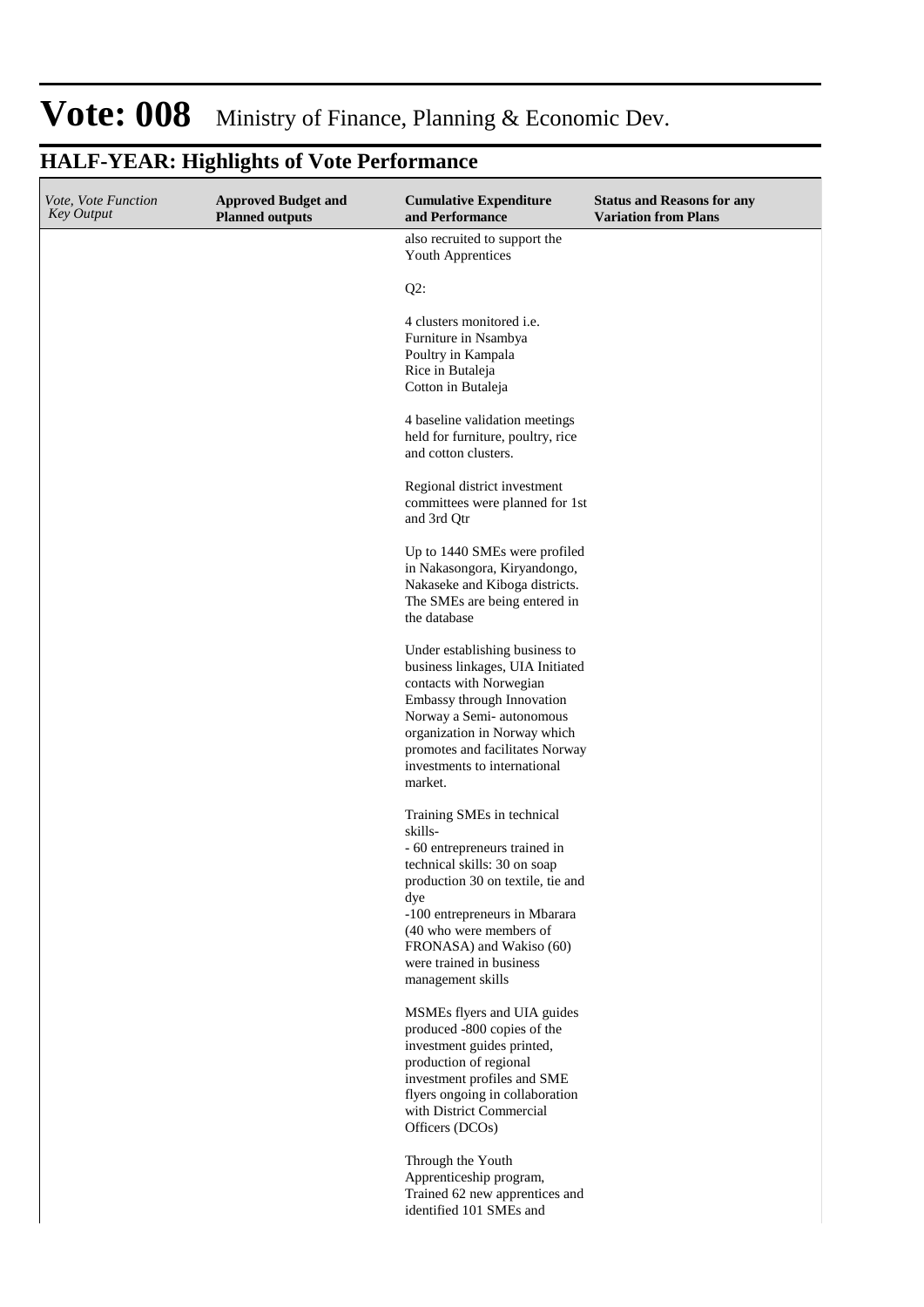#### **Cumulative Expenditure and Performance Approved Budget and Planned outputs Status and Reasons for any Variation from Plans** *Vote, Vote Function Key Output Vote Function Cost UShs Bn: 43.310 UShs Bn: 15.618 % Budget Spent: 36.1%* matched to the apprentices, 5 supervisors were trained and attached. Joint review and monitoring of the 1st batch of apprentices was done and appropriate support given. There was a press conference on the YAP attended by major media houses in Uganda. Facilitate and host SME exhibitions-Organized the Gulu Home is Best exhibition attended by 180 participants including large companies from EAC and South Africa. BOU, UNBS, URA, UIRI, URSB, International Alert, UNDP, UNCCI, UCDA, MEMD and MAECA were among the promoters UIA worked with during the Gulu exhibition Organize One international SME mission -Jua Kali was organized in Rwanda- 90 exhibitors from Uganda attended. UIA sponsored transport, and a flag UIA printed an exhibitor's catalogue which was used for promoting the exhibitors from Uganda *Output Cost:* UShs Bn: 0.550 UShs Bn: 0.275 % Budget Spent: 50.0% *Vote Function: 1408 Microfinance* **Output: 140801 Microfinance framework established** *Description of Performance:* Microfinance Law to regulate the Tier 4 Institutions put in place. Monitoring, supervision and mentoring of SACCOs in the different zonal areas undertaken Uganda Microfinance Reguratory Authority UMRA formulated Microfinance Policy 2005 Amended Final draft of the Tier IV Microfinance Bill forwarded to Fisrt Parliamentay Council. The was not established since the Tier IV Technical working committee incorporated comments from the Carbinet secretariat and re-submitted the Parliament.Bill to the First Parliamentary Counsel. SACCO Status report for the period July - December 2014 produced. The department undertook quarterly monitoring and supervision visits to Uganda Microfinance Regulatory Authourity-(MRA) Tier IV Microfinance Bill that gives legal existance to UMRA is not yet passed into Law by

#### **HALF-YEAR: Highlights of Vote Performance**

Microfinance Institutions/SACCOs Monitored and SACCO and collected data on SACCO performance and sustainability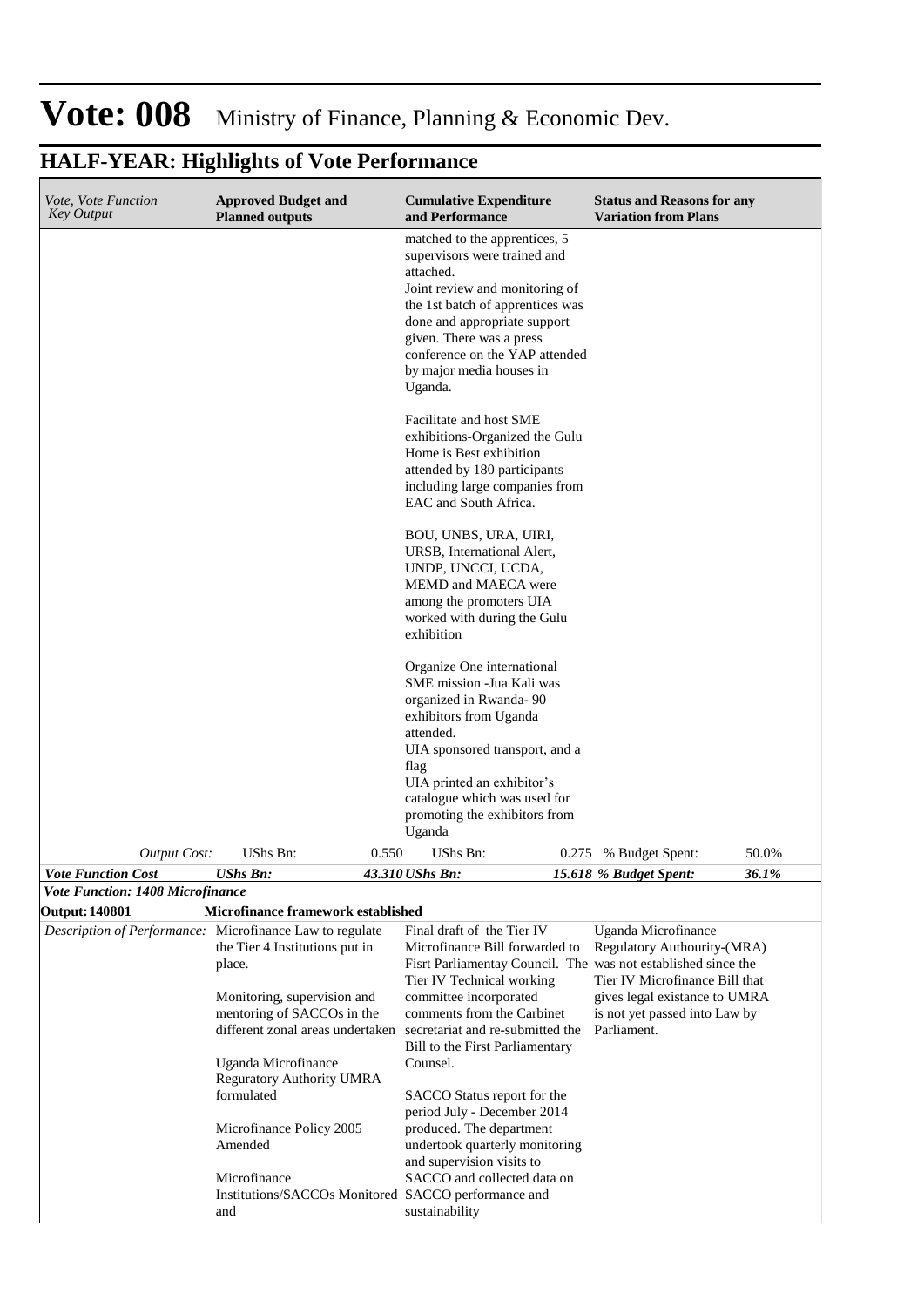#### **Cumulative Expenditure and Performance Approved Budget and Planned outputs Status and Reasons for any Variation from Plans** *Vote, Vote Function Key Output* supervised Village Savings and Loan Associations (VSLAs) Supported Ammemdments to the MDI Act prepared and sent to Bank of Uganda. The department held meetings with Bank of Uganda on the proposed ammendments. Six monthly meetings with Implementig Agencies held. The department held meetings with UCSCU, MSCL on the implementation of the Rural Financial Services Strategy. Microfinance Policy 2005 review consultations are ongoing *Output Cost:* UShs Bn: 1.835 UShs Bn: 0.913 % Budget Spent: 49.8% *Performance Indicators:* Number of SACCOs strengthened through capacity building. 300 50 Number of SACCOs provided with specialized training. 735 150 Number of SACCOs monitored. 2,200 550 **Output: 140851 SACCOS established in every subcounty** *Description of Performance:* Microfinance interventions evaluated Microfinance Institutions/SACCOs Monitored and supervised SACCO networking activities in regions undertaken Village Savings and Loan Associations supported T.o.Rs and a concept for the baseline survey on VSLAs developed. The survey will be part of the planned Microfinance Census scheduled for the third quarter. Quarterly SACCO Monitoring and supervision activities held. The department undertook in eastern, Western, Nothern and central region. The data was used to update the SACCO database SACCO mentoring activities undertaken. The Department held SACCO mentoring activities in Lango and Acholi region and Eastern region. The workshops are aimed at ensuring sustainability in the SACCO industry. RIEEP Performance Monitored. ADB, fielded a Mission to monitor the Rural Income and Employment Enhancement No variation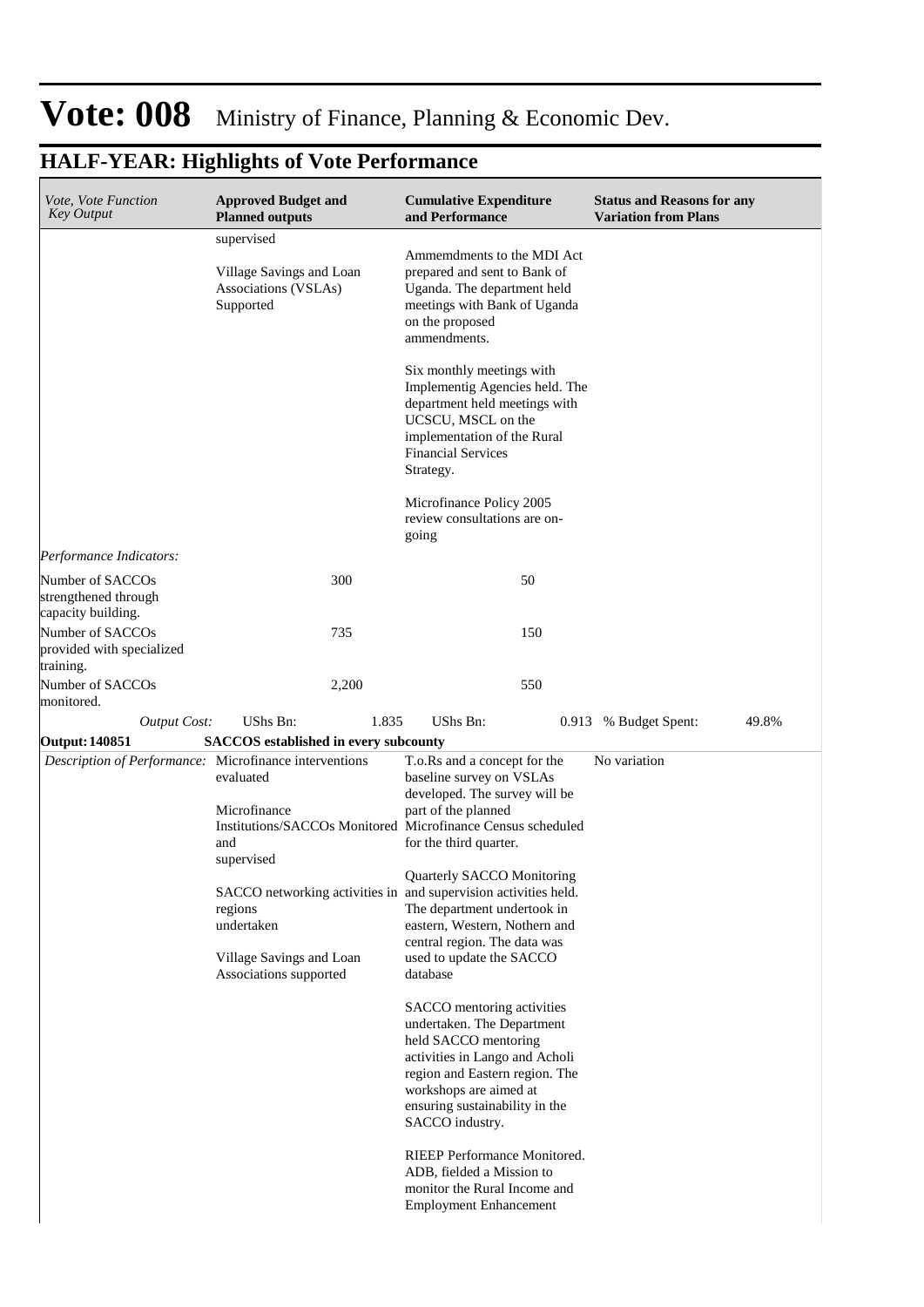| Vote, Vote Function<br><b>Key Output</b> | <b>Approved Budget and</b><br><b>Planned outputs</b> | <b>Cumulative Expenditure</b><br>and Performance                                                                                                                                                                                                                                                                                                                               | <b>Status and Reasons for any</b><br><b>Variation from Plans</b> |
|------------------------------------------|------------------------------------------------------|--------------------------------------------------------------------------------------------------------------------------------------------------------------------------------------------------------------------------------------------------------------------------------------------------------------------------------------------------------------------------------|------------------------------------------------------------------|
|                                          |                                                      | Project (RIEEP) performance.<br>Staff participated in this<br>exercise. The report is being<br>reviewed                                                                                                                                                                                                                                                                        |                                                                  |
|                                          |                                                      | Financial Inclusion<br><b>Coordination Committee</b><br>(FICCO) formulated. The<br>committee is comprised of<br>various players. This was<br>intended to bring together all<br>companies, organizing<br>promoting financial inclusion in<br>Uganda under one umbrella.                                                                                                         |                                                                  |
|                                          |                                                      | The department also held a<br>meeting with Foundation Gates<br>brand fusion on Geo-mapping<br>for Financial Institutions.                                                                                                                                                                                                                                                      |                                                                  |
|                                          |                                                      | Six (6) Monthly supervision<br>meetings with UCSCU, MSCL<br>held. This is a mandatory<br>monthly meeting with RFSS<br>implementing agencies. This<br>months' meeting discussed the<br>SACCO refresher training<br>carried out by UCSCU in<br>western Uganda and UCSCUs<br>work plan in which the agency<br>pointed out areas they need<br>support from Government              |                                                                  |
|                                          |                                                      | <b>SACCO Annual General</b><br>Meetings (AGMs) attended. The<br>SACCOs were guided on<br>Government policies and<br>planned regulations. The AGMs<br>visited included RIDO-SACCO<br>in kibaale. Among others                                                                                                                                                                   |                                                                  |
|                                          |                                                      | Technical coordination meeting<br>on Rural Agricultural financing<br>project by KFW attended                                                                                                                                                                                                                                                                                   |                                                                  |
|                                          |                                                      | In conjunction with CARE -<br>Uganda, the department<br>organized a two (2) Self Help<br>Groups' subcommittee meeting<br>at Imperial Royal, and at<br>Islamiya - Kampala and<br>reviewed the Terms of<br>Reference (T.o.R) for the sub-<br>committee and also drafted a<br>sub-committee work plan. The<br>SHG sub-committee is a<br>subcommittee of the<br>Microfinance Forum |                                                                  |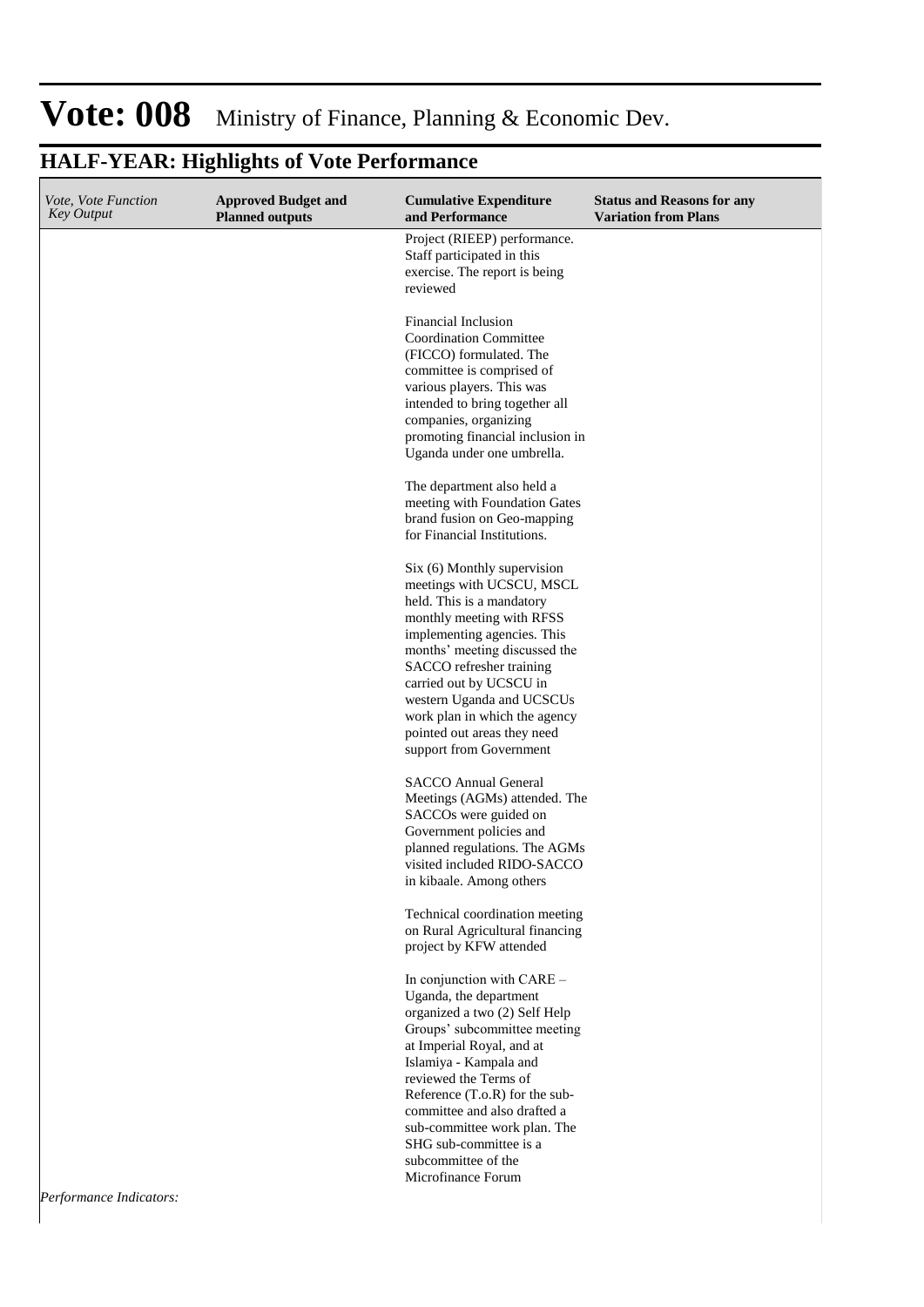### **HALF-YEAR: Highlights of Vote Performance**

| Vote, Vote Function<br><b>Key Output</b>                                               | <b>Approved Budget and</b><br><b>Planned outputs</b>                                                                                                                                                                                                                                                                                                                                                                |       | <b>Cumulative Expenditure</b><br>and Performance                                                                                                                                                                                                                                                                                                                                                                                                                                                                                                                                                                                                                                                                                                                                                                                                                                       |       | <b>Status and Reasons for any</b><br><b>Variation from Plans</b> |       |
|----------------------------------------------------------------------------------------|---------------------------------------------------------------------------------------------------------------------------------------------------------------------------------------------------------------------------------------------------------------------------------------------------------------------------------------------------------------------------------------------------------------------|-------|----------------------------------------------------------------------------------------------------------------------------------------------------------------------------------------------------------------------------------------------------------------------------------------------------------------------------------------------------------------------------------------------------------------------------------------------------------------------------------------------------------------------------------------------------------------------------------------------------------------------------------------------------------------------------------------------------------------------------------------------------------------------------------------------------------------------------------------------------------------------------------------|-------|------------------------------------------------------------------|-------|
| No. of SACCOs registered                                                               | 2,200                                                                                                                                                                                                                                                                                                                                                                                                               |       | 227                                                                                                                                                                                                                                                                                                                                                                                                                                                                                                                                                                                                                                                                                                                                                                                                                                                                                    |       |                                                                  |       |
| <b>Output Cost:</b>                                                                    | <b>UShs Bn:</b>                                                                                                                                                                                                                                                                                                                                                                                                     | 9.256 | UShs Bn:                                                                                                                                                                                                                                                                                                                                                                                                                                                                                                                                                                                                                                                                                                                                                                                                                                                                               | 0.648 | % Budget Spent:                                                  | 7.0%  |
| <b>Output: 140852</b>                                                                  | Microfinance Institutions supported with matching grants                                                                                                                                                                                                                                                                                                                                                            |       |                                                                                                                                                                                                                                                                                                                                                                                                                                                                                                                                                                                                                                                                                                                                                                                                                                                                                        |       |                                                                  |       |
| Description of Performance: 295 loans worth UShs 48.50                                 | billion disbursed to Districts<br>with active clients<br>Two (2) new products<br>developed in the Financial Year department focused on loan<br>2014/15<br>Savings mobilisation increased<br>by UShs 2.5 billion in the<br>Financial Year 2014/15.<br>280 Microfinance Institutions<br>offered technical assistance and<br>training in governance, loan<br>management, Accounting and<br>financial management fields |       | Disbursed 134 loans i.e. 99% of No variation<br>the planned 100 loans. The<br>Portifolio at Risk $P.A.R > 90$<br>days was 19%, higher than<br>target of 5%. The Credit<br>disbursement, delinquency<br>management and Constant loan<br>follow up to enforce recoveries.<br>New MSCL Strategic Plan<br>$(2014-2019)$ developed and<br>tracking of the Asset Finance<br>Loan product is under pilot<br>testing<br>Technical assistance was<br>provided in aligning<br>Departmental & Zonal work<br>plans to the MSC Annual<br>approved budget FY 2014/15.<br>The MSCL Client Database was<br>updated and provision for<br>Islamic Microfinance clients<br>(Participatory microfinance)<br>developed.<br>Efforts were made to fast track<br>the Islamic Participatory Micro<br>financing & the Client tracking<br>survey through correspondences<br>to IDB, UBOS & AfDB,<br>respectively. |       |                                                                  |       |
| <b>Output Cost:</b>                                                                    | UShs Bn:                                                                                                                                                                                                                                                                                                                                                                                                            | 5.573 | UShs Bn:                                                                                                                                                                                                                                                                                                                                                                                                                                                                                                                                                                                                                                                                                                                                                                                                                                                                               |       | 2.879 % Budget Spent:                                            | 51.7% |
| <b>Vote Function Cost</b><br>Vote Function: 1449 Policy, Planning and Support Services | <b>UShs Bn:</b>                                                                                                                                                                                                                                                                                                                                                                                                     |       | 16.664 UShs Bn:                                                                                                                                                                                                                                                                                                                                                                                                                                                                                                                                                                                                                                                                                                                                                                                                                                                                        |       | 6.782 % Budget Spent:                                            | 40.7% |
| <b>Output: 144972</b>                                                                  | <b>Government Buildings and Administrative Infrastructure</b>                                                                                                                                                                                                                                                                                                                                                       |       |                                                                                                                                                                                                                                                                                                                                                                                                                                                                                                                                                                                                                                                                                                                                                                                                                                                                                        |       |                                                                  |       |
| Description of Performance: Renovation of Treasury                                     |                                                                                                                                                                                                                                                                                                                                                                                                                     |       | <b>Renovation of Ministry</b>                                                                                                                                                                                                                                                                                                                                                                                                                                                                                                                                                                                                                                                                                                                                                                                                                                                          |       | No variation                                                     |       |
|                                                                                        | Building and overhaul of Water structures completed.<br>System completed.                                                                                                                                                                                                                                                                                                                                           |       |                                                                                                                                                                                                                                                                                                                                                                                                                                                                                                                                                                                                                                                                                                                                                                                                                                                                                        |       |                                                                  |       |
|                                                                                        | Minor repairs on main Finance<br>building carried out                                                                                                                                                                                                                                                                                                                                                               |       | Ministry structures maintained                                                                                                                                                                                                                                                                                                                                                                                                                                                                                                                                                                                                                                                                                                                                                                                                                                                         |       |                                                                  |       |
|                                                                                        | Installation of fire fighting<br>system undertaken                                                                                                                                                                                                                                                                                                                                                                  |       |                                                                                                                                                                                                                                                                                                                                                                                                                                                                                                                                                                                                                                                                                                                                                                                                                                                                                        |       |                                                                  |       |
| <b>Output Cost:</b>                                                                    | UShs Bn:                                                                                                                                                                                                                                                                                                                                                                                                            | 6.021 | UShs Bn:                                                                                                                                                                                                                                                                                                                                                                                                                                                                                                                                                                                                                                                                                                                                                                                                                                                                               |       | 2.425 % Budget Spent:                                            | 40.3% |
| <b>Vote Function Cost</b>                                                              | <b>UShs Bn:</b>                                                                                                                                                                                                                                                                                                                                                                                                     |       | 44.227 UShs Bn:                                                                                                                                                                                                                                                                                                                                                                                                                                                                                                                                                                                                                                                                                                                                                                                                                                                                        |       | 17.835 % Budget Spent:                                           | 40.3% |
| <b>Cost of Vote Services:</b>                                                          | UShs Bn:                                                                                                                                                                                                                                                                                                                                                                                                            |       | 270.978 UShs Bn:                                                                                                                                                                                                                                                                                                                                                                                                                                                                                                                                                                                                                                                                                                                                                                                                                                                                       |       | <b>125.579</b> % Budget Spent:                                   | 46.3% |

*\* Excluding Taxes and Arrears*

Key Vote Performance for the Second quarter of FY 2014/15 are highlighted as follows per Vote Function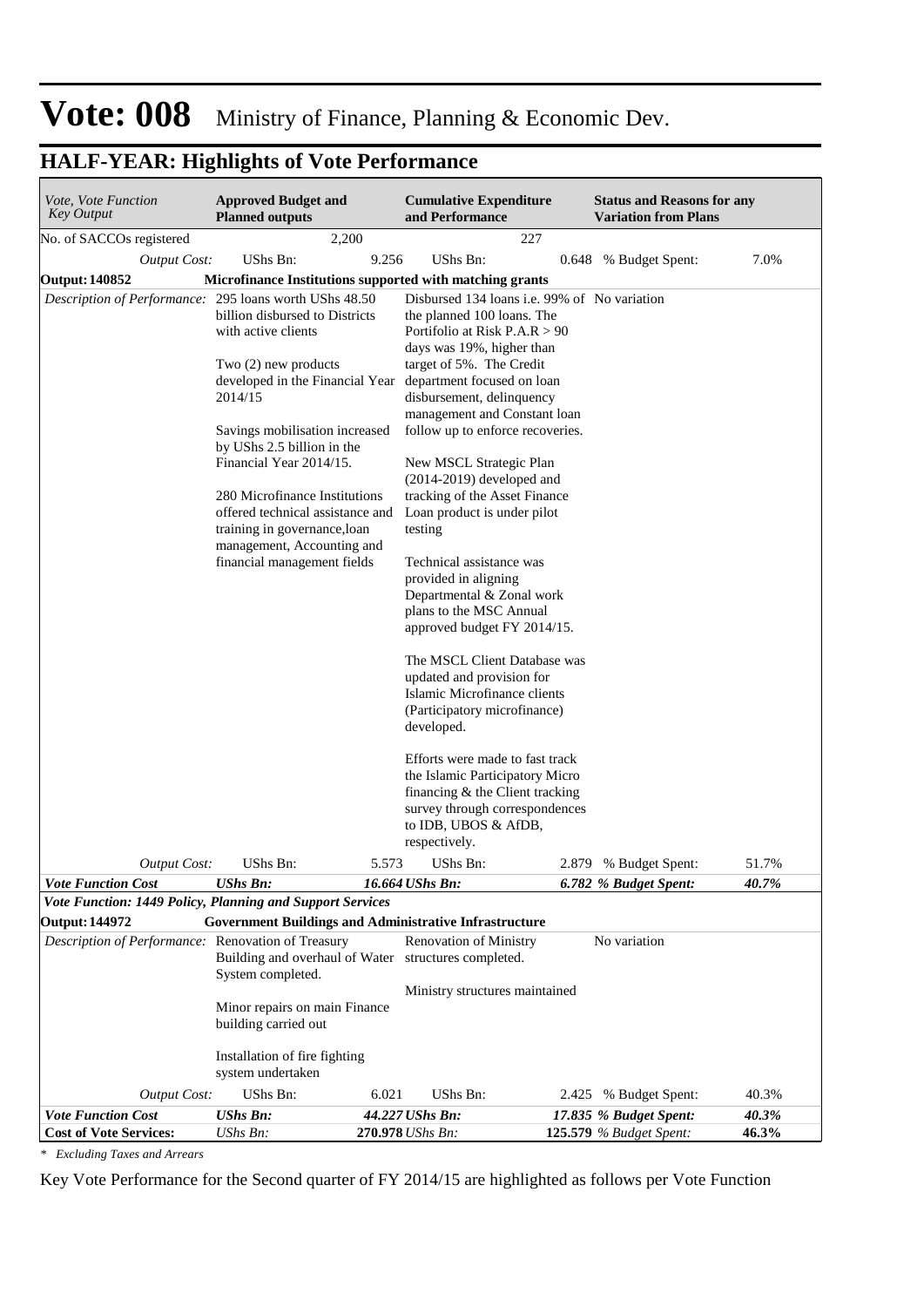### **HALF-YEAR: Highlights of Vote Performance**

i. Macroeconomic Management

The Vote Function works towards enhancing external and domestic revenue mobilisation. As a measure to improve tax administration, URA efficiency and tax policy measures were monitored and their impact on revenue performance evaluated. On the other hand, the Key Performance Indicators for monthly, Quarterly and Annual Tax and Non-Tax revenue performance reports were prepared and recommendations provided, reviewed and provided on performance outlook.

The Tax Appeals Tribunal handled and resolved 10 disputes worth UShs 1.5 billion. The Tribunal also held 4 Court users meetings held in Mbale, Mbarara and Gulu for sensitization purposes and trained 4 officials in taxation and accounting.

The ministry carried out gaming industry review study and report prepared which forms the basis for implementation of the new regulations. An operation to stamp out illegal operators was carried out together with the Uganda Police which resulted into closure of 5 illegal Companies. Ushs 6.95 bn shillings was collected in gaming and pool betting tax. The Board has also undertaken various print media and radio announcement and thus held 2 press conferences mainly to create public awareness.

The Ministry also updated the revised macroeconomic framework including updating of the Medium term macroeconomic framework and LTEF. The Ministry further updated the Government cash flow statement and macroeconomic framework that reflect the overall government performance of revenues, expenditures and financing requirements. In addition, the Annual Debt Sustainability Analysis (DSA) 2014 and Sovereign debt risk draft reports have been which were published in the quarter. On the other hand, negotiations on the establishment of the East African Community Monetary Union were completed and Protocol document has been ratified by Parliament.

The collection of the socio-economic data (by UBoS) for the social accounting matrix (SAM) of the integrated macro-economic model (IMEM) was finalized during the quarter. The SAM is now complete and some level of forecasting can now be undertaken using the IMEM. In the latter half of the year, a short term macro-economic modeling adviser will join the macroeconomic department to strengthen the capacity for utilizing the model.

ii. Budget Preparation, Execution and Monitoring

The Vote Function is mainly mandated to allocate resources and monitor their utilization. In fulfillment of its objectives, the Ministry under this Vote Function prepared the following documents as required for the Budget process;

- 1. Supplementary Bill 2014
- 2. Appropriation Bill 2014
- 3. Medium Term Expenditure Framework (MTEF) for FY 2015/16 updated
- 4. Cabinet Memoranda on the Budget FY 2015/16
- 5. Local Government Approved Budget Estimates for FY 2015/16 (Vol II)
- 6. Report on the Local Government Budget Consultations for the FY 2015/16
- 7. Local Government Quarterly Release Schedules FY 2014/15 consolidated and issued.
- 8. First Budget Call Circular FY 2015/16 issued to all Accounting Officers (Central and Local Government)

The Software Requirements Specification document validated to ensure that all user requirements are captured and Requirements for development of a web based Programme Budgeting System gathered from major Line Ministries, Software Requirements Specification (SRS) reviewed and signed by the Project manager. On the other hand, the Central government Quarterly budget performance reporting module FY 2014/2015 and Budgeting FY 2015/16 deployed.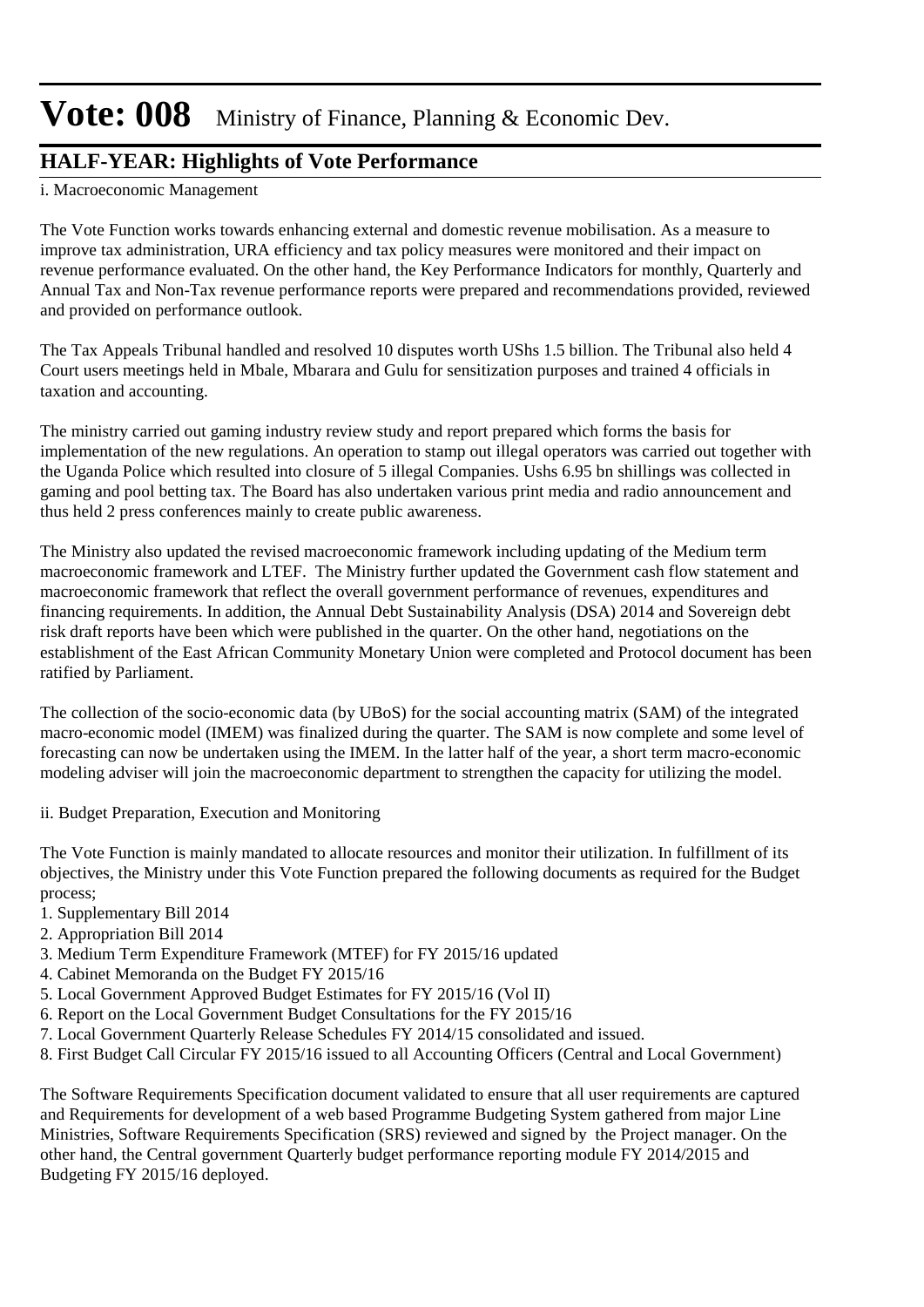### **HALF-YEAR: Highlights of Vote Performance**

The Ministry conducted a software requirement specification (SRS) workshop for the online version of the OBT at which the requirements were agreed upon by GoU and the developers given a go-ahead to proceed with the development of the on-line version of the system. Once fully operational, this version of the OBT will be central to the implementation of programme-based budgeting in government.

The Call centre and Budget hotline for the Budget Strengthening Initiatives Launched by the Hon. Minister for Finance by Hon. Minister during the National Budget Consultative workshops FY 2015/16 and Radio and TV adverts on Budget Transparency initiatives ran on Local Stations.

The Ministry analyzed and consolidated Sector Budget Framework Papers for FY 2015/16 into the National Budget Framework paper and facilitated in the National Budget Consultative workshop for FY 2015/16 and the Annual Budget Performance discussions for FY 2013/14

#### iii. Public Financial Management

Under the Vote Function, the Ministry ensures safe custody and effective management of public resources and assets, management and reporting on accounts of Government. For the Second quarter of FY 2014/15, the Ministry completed IFMS set up for 10 Donor Funded and IFMS data centers and 112 sites were supported to remain connected to the network1 hybrid Vote in central Government and supported IFMS data centers and 113 sites to remain connected to the network. The Ministry also effected salary decentralization to last 76 Local Governments and supported IFMS and IPPS Interface payroll rollout.

The Vote Function is also in charge of consolidation of Government final Accounts at the end of each Financial Year. The Ministry in this regard consolidated and produced quarterly Financial reports Accounts for the Financial Year ending 2013/2014 and further reviewed and reconciled all bank accounts as well as training MDAs to produce financial reports as required by law.

Government is in a bid to strengthen public financial management systems and ensure quick and effective service delivery through quick settlement of financial transactions. The Ministry has on this background introduced the strengthened the Treasury Single Account system. Straight Through Processing of transfer of grants to USE, UPE, Tertiary Institutions, Health Training Institutions and Town Councils was implemented and funds were transferred for second quarter

10 new loans were posted in DMFAS DMFAS with both external and domestic debt disbursements and repayments for the quarter, processed; 13 creditors serviced and 136 withdrawal applications processed.

Under the Inspectorate and Internal audit Department, the Ministry produced Reports on Inspection of the following Local Governments produced, Kabondo DLG, Kabongo TC, Mpigi DLG, Kalungu DLG, Kapchorwa DLG, Kween DLG, Alebtong DLG, Otuke DLG, Ntungamo DLG and Rukungiri DLG during the period. On the other hand, 3 reports on verified salary arrears produced together with the following special audit reports; report on the Special Audit of Iganga Municipal Council, Follow up report on the special audit of Rakai District Local Government

The Ministry sought Solicitors General's legal guidance on Accountants Act 2013 Regulations. Furthermore, Public Finance Bill 2012 passed by Parliament on 27th November 2014 and commenced the development of the Enegry Fund Policy for the Ministry of Energy and Mineral Development.

The computerized Financial Management System (NAV Post implementation support) in Uganda's Foreign Missions was provided and the Navision System in the 5 remaining Missions (Dar-es-Salaam, Kigali, Ankara, Ottawa and Tripoli) was upgraded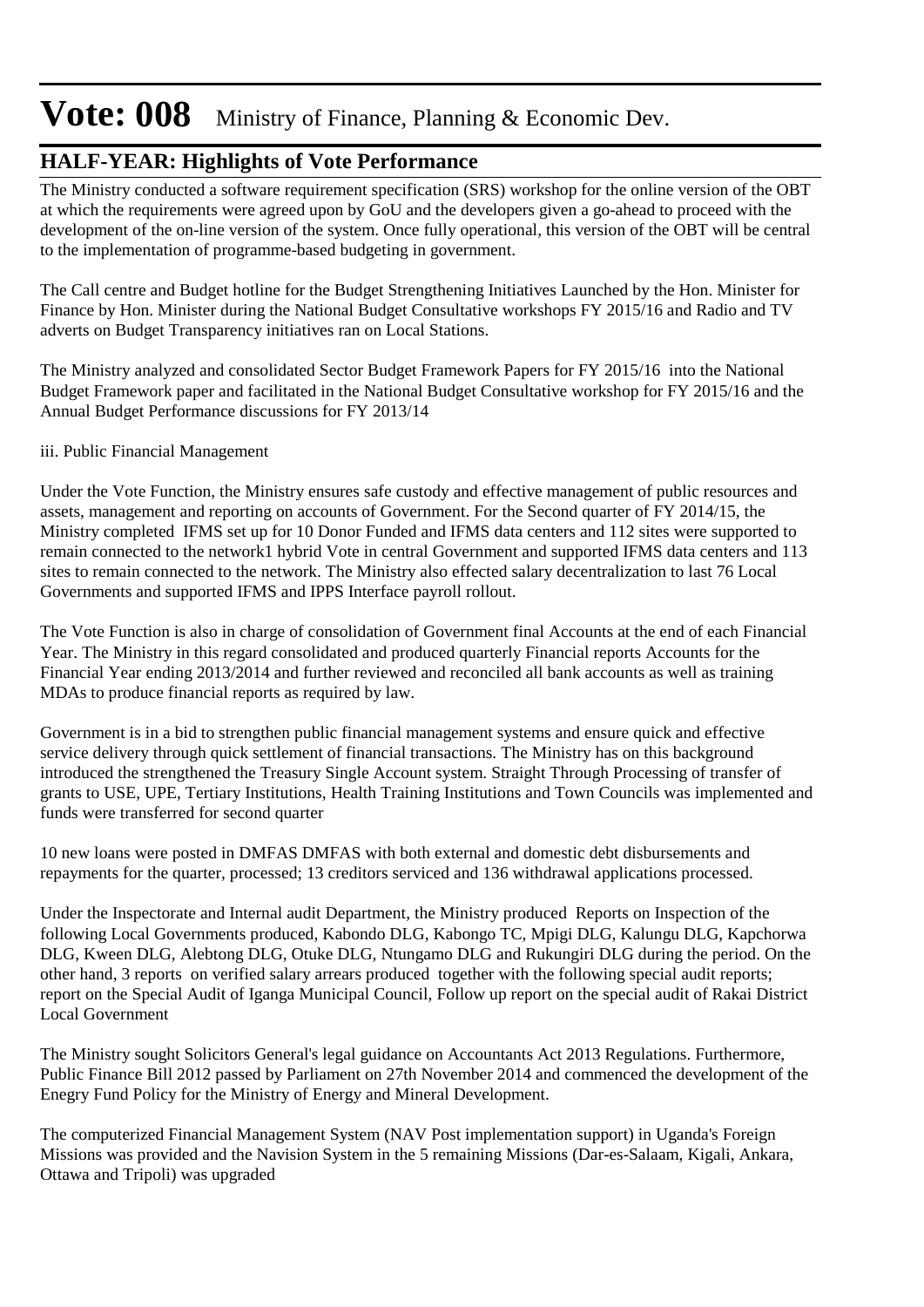### **HALF-YEAR: Highlights of Vote Performance**

The Ministry held a CEMAS Up-date meeting on 4th November 2014 the CEMAS Implementation Kick Off at Mbarara University of Science & Technology on 17th November 2014 and the last milestone on Implementation is underway at all 8 Public Universities and Self Accounting Tertiary Institutions.

iv. Economic Development and policy Research

Under this Vote Function, the Ministry generates evidence based research and carries out data analysis to inform Government decision on Economic policy and national development. During the first quarter, the Ministry completed 73% of work on Fiscal reconciliation of final accounts for the FY 2013/14, Final Draft of GOAR FY 2011/12, 85% of the work on the Annual Economic Performance Report for FY 2013/14, 80% of work on the Public expenditure analysis report(PEAR) for FY 2013/14 and finalized the Policy Implementation Issues Paper for FY 2013/14.

Under the Vote Function, Poverty Status Report 2014 was Published and launched, National Mini PPA and the different district Participatory Poverty Assessment reports were completed and published. A concept note and a literature review on the Implication of instituting a statutory Minimum Wage in Uganda and Report on "Uganda's employment challenge: An evaluation of government's strategy" published. Furthermore, the Report on "Absorptive capacity: Improving the reliability and efficiency of Government resource flows and transactions" too was completed.

Under the Population Secretariat, A meeting to popularize the National Population Policy was conducted on December 4, 2014 at Rider Hotel Mukono with all the districts constituting Central Uganda in attendance. A number of districts were given support to strengthen their capacity in terms of Integrating of Population variables into development plans at District level and it was established that the districts of Abim, Amudat, Arua, Bundibugyo, Gulu, Kitgum, and Nakapiripirit) have fully integrated population and development variables into their plans.

During the quarter, POPSEC developed and produced the 13th edition of the State of Uganda's Population Report since 2001. Technical backstopping through data quality assessment was conducted in the districts of Gulu, Kitgum, Nakapiripirit Amudat, Mubende and Bundibugyo between December 8-12, 2014. The aim of the activity was to assess the Quality of data generated for planning and other purposes, data coordination of the districts visited and also to share and discuss key challenges and recommend areas for improvement

A seven day workshop on teenage pregnancy, social skills development especially leadership, communication and participation; self-respect and character building especially responsibility, resourcefulness and resilience; and community living/service skills especially caring, farness, citizenship and trustworthiness was undertaken for girls and boys aged 6-18 years in Masaka district at Blessed Sacrament Kimaanya Senior Secondary School from December 7-13, 2014, and was organized by the Family Health department. The campaign by FHD is meant to create awareness on the dangers of early pregnancy, marriage and how this can be avoided among the young people.

Under the Economic Policy Research Center, EPRC, 6 Press Releases Issued and these include; 1. Article titled: "How the shilling's depreciation could affect Uganda's economy", In the Observer, December 29-30, 2014 

2. Article titled: "Substandard inputs are hindering technology adoption", In the Observer, December 19-20, 2014 

3. Article titled: Go slow on health insurance Scheme", In the Observer, December 10-11, 2014.

4. Article titled: "Why do customers fear banks?", In the Independent Magazine, October 17-23, 2014.

5. Article titled: "Renewable energy can solve Uganda's growing energy needs", In the New Vision October 28, 2014.

6. Article titled: "Is foreign Aid improving Uganda's capacity to trade", In the Daily Monitor October 30, 2014.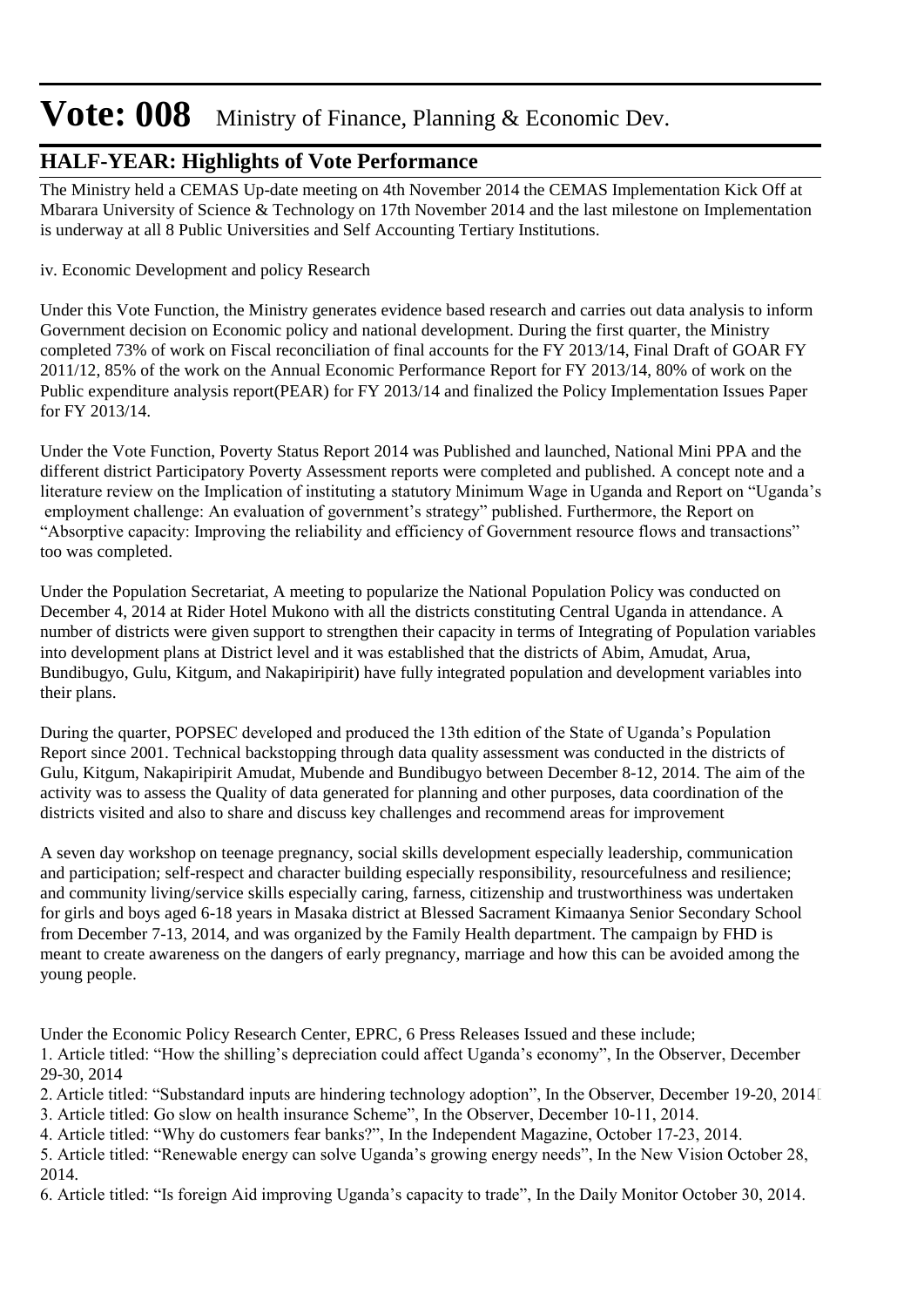### **HALF-YEAR: Highlights of Vote Performance**

Research papers produced under EPRC to inform policy include;

- 1. "Tax Revenue Effects of Sectoral Growth in Uganda".
- 2. "Identifying Pro-poor Taxes in Uganda's Budget".
- 3. The Natural Resource Management (NRM) in Uganda: Baseline Survey Report".

v. Investment and Private Sector Development

The Ministry under this Vote Function undertakes out the objective of promoting investment and creating a conducive investment environment. In the period under review, the Ministry under this Vote Function submitted the Investment Code (Amendment) Bill to Cabinet for approval. On the other hand, an interim structure of the Uganda Free Zones Authority to operationalise the Free Zones Act 2014 and drafted the Uganda Free Zones Regulations.

Under the Uganda Investment Authority, 84 projects were licensed worth US\$ 438.4 million & these are anticipated to create planned employment of 9,838 jobs. 42 companies were recommended for work permits; 63 companies were facilitated with tax registration & other tax related issues; 21 companies were assisted to register their businesses; 93 companies had general inquiries regarding the investment licence & other issues Furthermore, 17 projects were monitored worth actual investment of US\$ 438.3 million and 3,138 actual jobs were created

UIA also handled 3 inward missions from Iran, India, USA missions). Thirty (30) actual inquiries were generated by different sectors in the country in the second quarter. Eight 8) inquiries were in manufacturing sector from - Iran 10 inquiries from India in agro processing, two (2) inquiries each came from India in ICT and USA 5 oil and Gas sectors and seven (5) in mineral beneficiation India. UIA handled 14 inward missions both individual and group delegations India, Syria, Turkey, UK and, South Africa missions

Under the Enterprise Uganda, 1272 household members were provided with BEST training in Sironko with 508 females and 764 male and 1,112 entrepreneurs attended the GEW Conference in celebration of the Global Entrepreneurship Week. In addition a Newspaper supplement was run and partners catalyzed to run different entrepreneurship promoting activities.

Farmer groups to be strengthened in Quarter 4. Three farmer groups in Kisoro, Kabale and Kanungu trained in entrepreneurshio and market access training. A total of 478 farmers were trained. Total tonnage of barley produced has increased from 370 metric tons (in 2012) to 1,161 metric tons (in 2014) for the three groups.

#### vi. Microfinance

Under the Microfinance VF, the Ministry ensures sustainable delivery of affordable financial services country wide. During the quarter, the Ministry developed new loan products. The Ministry held discussions with the Microfinance Support Center in the effort to introduce new products like group lending.

300 SACCOs were monitored and supervised. The department undertook monthly field activities for Monitoring and Supervision of SACCOs to strengthen the Rural Financial Services Strategy (RFSS) developed by Government to enhance the deepening of financial services delivery in the rural areas of Uganda

Held 3 Meetings with Microfinance Institutions (MFIs) on new product development. Participating institutions included Bayport financial services, AMFIU among other. The companies noted the delays in passing the Tier IV Microfinance Bill into Law. Lack of this Law has constrained their operations. Held meetings with SACCO leaders in the Eastern region. The meeting discussed the future sustainability of SACCOs after RFSP project support. Refresher training for UCSCU staff was also carried out.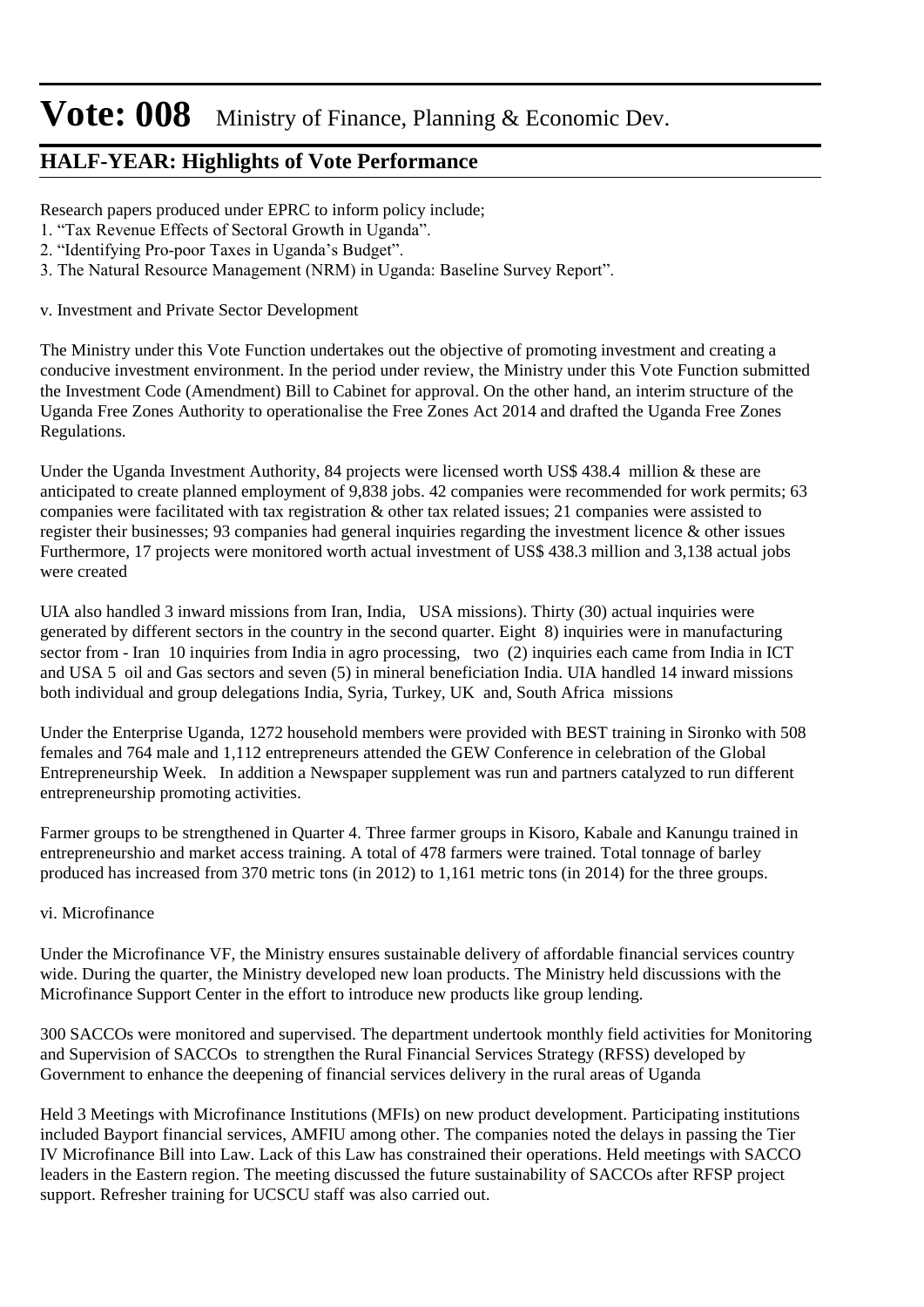### **HALF-YEAR: Highlights of Vote Performance**

Reviewed the Training Needs Assessment report prepared by Uganda Cooperative College-Kigumba. It was noted that some SACCO members do not know their rights, and duties, Lack of enabling SACCO Law to protect members affects SACCO performances

Under the Microfinance Support Center Ltd, Disbursed 60 loans i.e. 99% of the planned 100 loans. The Portifolio at Risk P.A.R > 90 days was 19%, higher than target of 5%. The Credit department focused on loan disbursement, delinquency management and Constant loan follow up to enforce recoveries. Technical assistance was provided in aligning Departmental & Zonal work plans to the MSC Annual approved budget FY 2014/15.

Furthermore, the MSCL Client Database was updated and provision for Islamic Microfinance clients (Participatory microfinance) developed. Efforts were made to fast track the Islamic Participatory Micro financing & the Client tracking survey through correspondences to IDB, UBOS & AfDB, respectively.

#### vii. Policy Planning and Support Services

The Vote Function is responsible for provision of strategic policy guidance and leadership to the Ministry. During the first quarter of the Financial Year, Budget Framework Paper for FY 2015/16 prepared and submitted to Accountability sector secretariat. The First quarter financial and physical performance reports for FY 2014/15 prepared and submitted.

Monitored Ministry programs and projects of US ADF, NEC, selected science projects in selected districts among other projects to check on implementation of the work plan.

The Ministry is at the forefront of ensuring gender mainstreaming. A gender Working Group training was undertaken during the quarter. The Ministry has further carried out gender sensitization and awakening amongst staff.

The Ministry has further facilitated local and international high delegation meetings including World Bank and IMF meetings for Top Management. This is aimed at further consolidation and harmonization of macroeconomic policy in line with international agreements and also ensure effective resource mobilization.

Strategic focus areas for achieving economic growth targets and ensuring accountability, enhancing revenue collection and implementing Regional Integration policies has been on the agenda for strategic policy decisions.

Public relations managed (through hosting of delegations, Protocols, conferences which included East African Community ministers of Finance, Chinese Delegation and Development Partners).

#### **Table V2.2: Implementing Actions to Improve Vote Performance**

| <b>Planned Actions:</b>                                                                              | <b>Actual Actions:</b>                                                        | <b>Reasons for Variation</b>                                                                      |
|------------------------------------------------------------------------------------------------------|-------------------------------------------------------------------------------|---------------------------------------------------------------------------------------------------|
| Vote: 008 Ministry of Finance, Planning & Economic Dev.                                              |                                                                               |                                                                                                   |
| Vote Function: 14 01 Macroeconomic Policy and Management                                             |                                                                               |                                                                                                   |
| Further roll out of the Public Investment<br>Management System (PIMIS) and training<br>of core users | <b>Public Information Management System</b><br>(PIMS) launched                | No variation                                                                                      |
| Portfolio Reviews for all donor funded<br>projects conducted                                         | Development Partner funded programmes<br>executed and monitored               |                                                                                                   |
| Dynamic CGE Model implemented<br>Database for Computable General                                     | Progress report on Implementation of<br>static and dynamic CGE model produced | UBOS is still finalising the Supply and<br>Use Tables (SUT) and Social Accounting<br>Matrix (SAM) |
| Equilibrium model developed from the<br>Supply and Use Tables (SUT) and Social                       | Progress report on Implementation of the<br>Micro-Simulation Model produced   |                                                                                                   |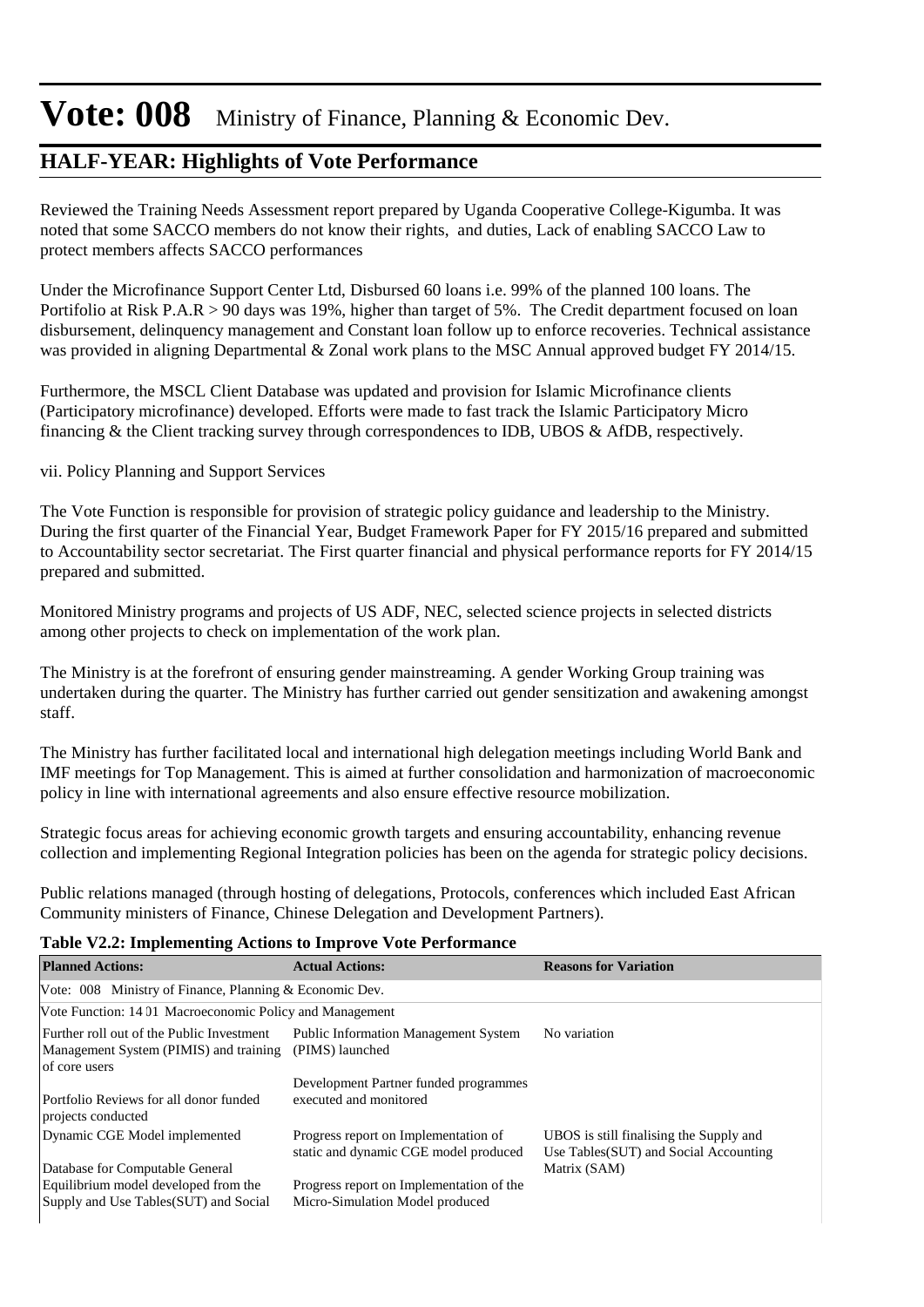#### **HALF-YEAR: Highlights of Vote Performance Planned Actions: Actual Actions: Reasons for Variation** Accounting Matrix (SAM) Macroeconomic forecasting results produced Results from the SUT/SAM produced Vote Function: 14 02 Budget Preparation, Execution and Monitoring Avail resources in line with the available resource envelope and planned activities in the SIPs Availed resources in line with the No variation available resource envelope and planned activities in the SIPs Vote Function: 14 03 Public Financial Management DMFAS training for new users Staffing and capacity building of the NAO support Unit Reviewing and harmonising Bank Accounts in Line with TSA Implementation Legacy database Reviewed, mantained and No variation TSA renconciliations made Review of Financial Reporting Template Staffing and capacity building of the NAO support Unit Rollout IFMS to 12 hybrid Votes in central Government IFMS rolled out to 50 more Donor Funded IFMS data centres and 113 sites supported Projects (DFPs) Rolled out IFMS to 1 hybrid Vote in None central Government to remain connected to the network Set-ups for the IFMS roll-out to Donor Funded Projects carried out in nine projects Inspection of PDEs for guidance on compliance to PPDA Act, PPDA Performance monitoring, enhanced financial management IT,Procurement and leadership skills Harmonisation of financial regulations Improvement in Public Procurement Inspection of PDEs to be undertaken in Q2 The procurement process for the planned 20 procurement audits commenced. Actual implementation of the audits is scheduled to commence in the subsequent quarter. The procurement process for a consultant to develop a simplified version of the procurement law for both the central and local government also started during the period. The contracting of the consultant is scheduled to be finalized by the end of the next quarter. Vote Function: 14 08 Microfinance Continued training of SACCO members in Capacity of MFIs built. Technical No variation resource management. Continued SACCO mentoring work. assistance was provided in aligning Departmental & Zonal work plans to the MSC Annual approved budget FY 2014/15. Vote: 008 Ministry of Finance, Planning & Economic Dev. Vote Function: 14 04 Development Policy Research and Monitoring Implement the Science, Technology and Innovation policy The National STI Policy (2009) No variation Implemented Continue with negotiations with both local and international organisations for funding. Negotiations undertaken to seek additional No variation funding for improved Scientific innovationa innitiatives Vote Function: 14 49 Policy, Planning and Support Services Hold weekly Top Management and Top Technical meetings Held weekly Top Management and Top No variation Technical meetings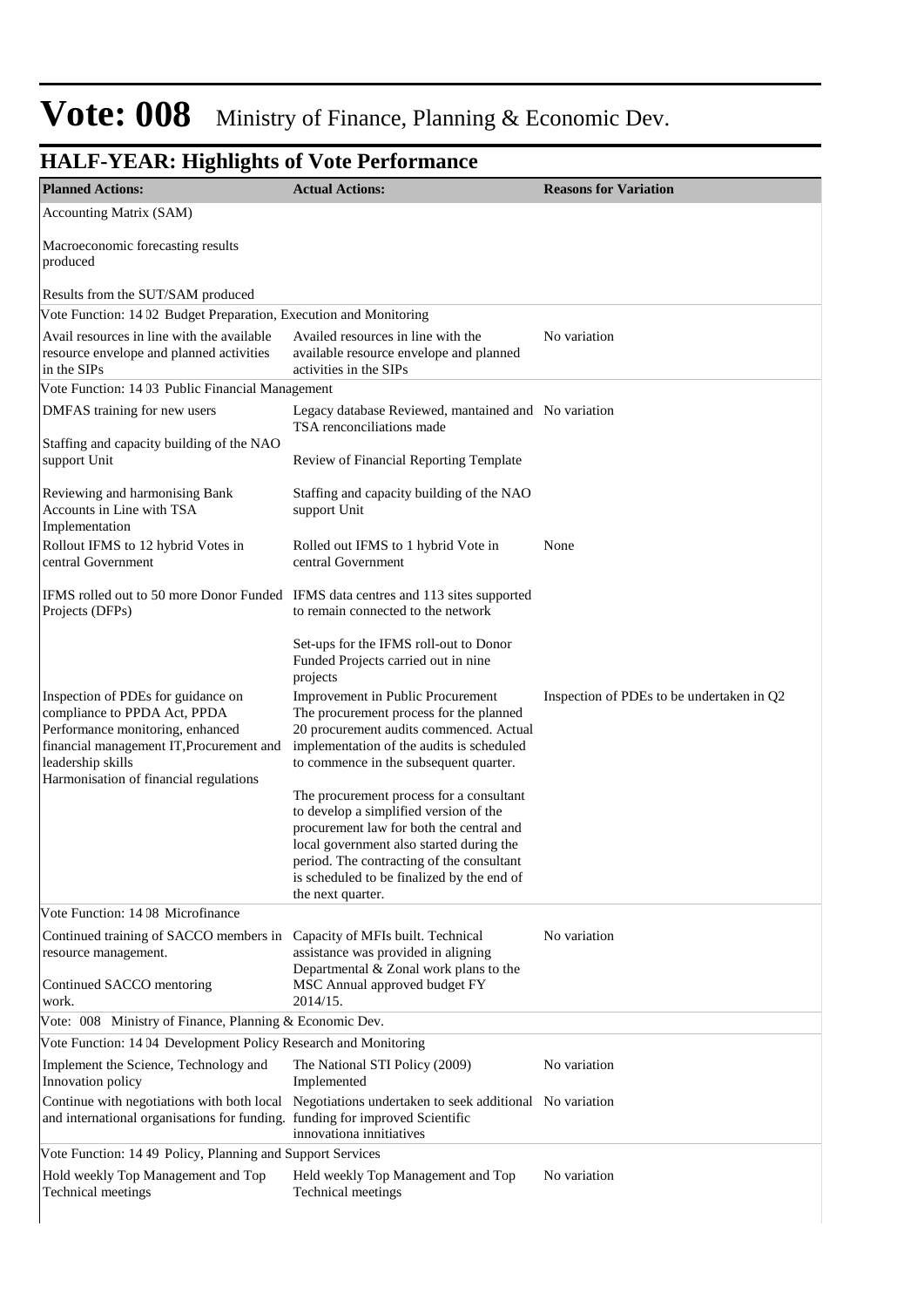| <b>Planned Actions:</b>                                                                                                                | <b>Actual Actions:</b>                                                                                                                                                                  | <b>Reasons for Variation</b>                                                      |
|----------------------------------------------------------------------------------------------------------------------------------------|-----------------------------------------------------------------------------------------------------------------------------------------------------------------------------------------|-----------------------------------------------------------------------------------|
| Follow up action on recommendations of<br>Top Technical Meetings and Top                                                               | Follow up action on recommendations of<br>Top Technical Meetings and Top                                                                                                                |                                                                                   |
| <b>Management Meetings</b>                                                                                                             | Management Meetings undertaken                                                                                                                                                          |                                                                                   |
| Vote: 008 Ministry of Finance, Planning & Economic Dev.                                                                                |                                                                                                                                                                                         |                                                                                   |
| Vote Function: 14 01 Macroeconomic Policy and Management                                                                               |                                                                                                                                                                                         |                                                                                   |
| Tax Bills for 2013 published<br>Carryout studies on enhancing tax revenue                                                              | Amendments to Income Tax, Excise Duty, None<br>VAT, Stamps Act and Finance Bill 2014<br>presented to Parliament                                                                         |                                                                                   |
| efforts<br>Collaboration with KCCA with Local<br>Government regarding hard to reach small<br>businesses                                | Preliminary policy measures for FY<br>2015/16 generated and estimated.<br>MDAs and URA were monitored on                                                                                |                                                                                   |
|                                                                                                                                        | monthly basis to ensure that the target for<br>Q1 is realised.<br>Monthly and Quarterly impact assessment<br>of revenue policy measures pronounced in<br>the Budget Speech prepared and |                                                                                   |
|                                                                                                                                        | recommendations made.                                                                                                                                                                   |                                                                                   |
| Vote Function: 14 02 Budget Preparation, Execution and Monitoring                                                                      |                                                                                                                                                                                         |                                                                                   |
| Continued refresher training courses in<br>OBT and analytical<br>skills                                                                | Refresher training courses in Programme<br>Based budgeting OBT and Monitoring and<br>Evaluation                                                                                         | No variation                                                                      |
| Continued<br>Training on Budget preparation and                                                                                        | skills<br>Training of                                                                                                                                                                   |                                                                                   |
| reporting modules of the OBT                                                                                                           | call centre attendants<br>Continued                                                                                                                                                     |                                                                                   |
|                                                                                                                                        | Training on                                                                                                                                                                             |                                                                                   |
|                                                                                                                                        | Budget preparation and reporting modules<br>of the OBT                                                                                                                                  |                                                                                   |
| Vote Function: 14 04 Development Policy Research and Monitoring                                                                        |                                                                                                                                                                                         |                                                                                   |
| the new demands on the department. Need<br>for review of the Staff Structure                                                           | The current staff structure does not reflect Ministry structure is currently under review No variation                                                                                  |                                                                                   |
| Vote Function: 14 06 Investment and Private Sector Promotion                                                                           |                                                                                                                                                                                         |                                                                                   |
| Hold quarterly executive directors'<br>meetings of MDAs involved in the<br>investment and private sector development Memo was updated. | A forum was held on business reforms and Follow up set up of the new Board of<br>the Doing Business in Uganda Reform                                                                    | Uganda Investment Authority.                                                      |
| function                                                                                                                               |                                                                                                                                                                                         | Follow up on enforcement of land                                                  |
| Initiate focal points in MDAs and Local                                                                                                | A Cabinet Memo prepared for<br>establishment of a new Board of Uganda                                                                                                                   | allocation criteria in the Industrial Parks.                                      |
| governments to ease coordination                                                                                                       | Investment Authority.                                                                                                                                                                   | Follow up on financing options for<br>industrial parks, Fast track development of |
|                                                                                                                                        | Consultations are ongoing on the<br>operationalisation of One Stop Centre                                                                                                               | industrial parks.                                                                 |
|                                                                                                                                        |                                                                                                                                                                                         | Follow up on restructuring of UIA,<br>including office allocation issues of UIA.  |
| Enhance advocacy and lobbying with<br>relevant institutions like Cabinet and<br>Parliament of Uganda                                   | The Investment Code (Amendment) Bill<br>was submitted to Cabinet for approval<br>after incorporating comments.                                                                          | None                                                                              |
| Fast track the development of private<br>sector development strategy                                                                   | The Uganda Free Zones Authority was<br>operationalised and an interim structure<br>put in place.                                                                                        |                                                                                   |
|                                                                                                                                        | The Free Zones Act (Commencement)<br>Instrument, 2014 was gazetted and the<br>Draft Uganda Free Zones Regulations                                                                       |                                                                                   |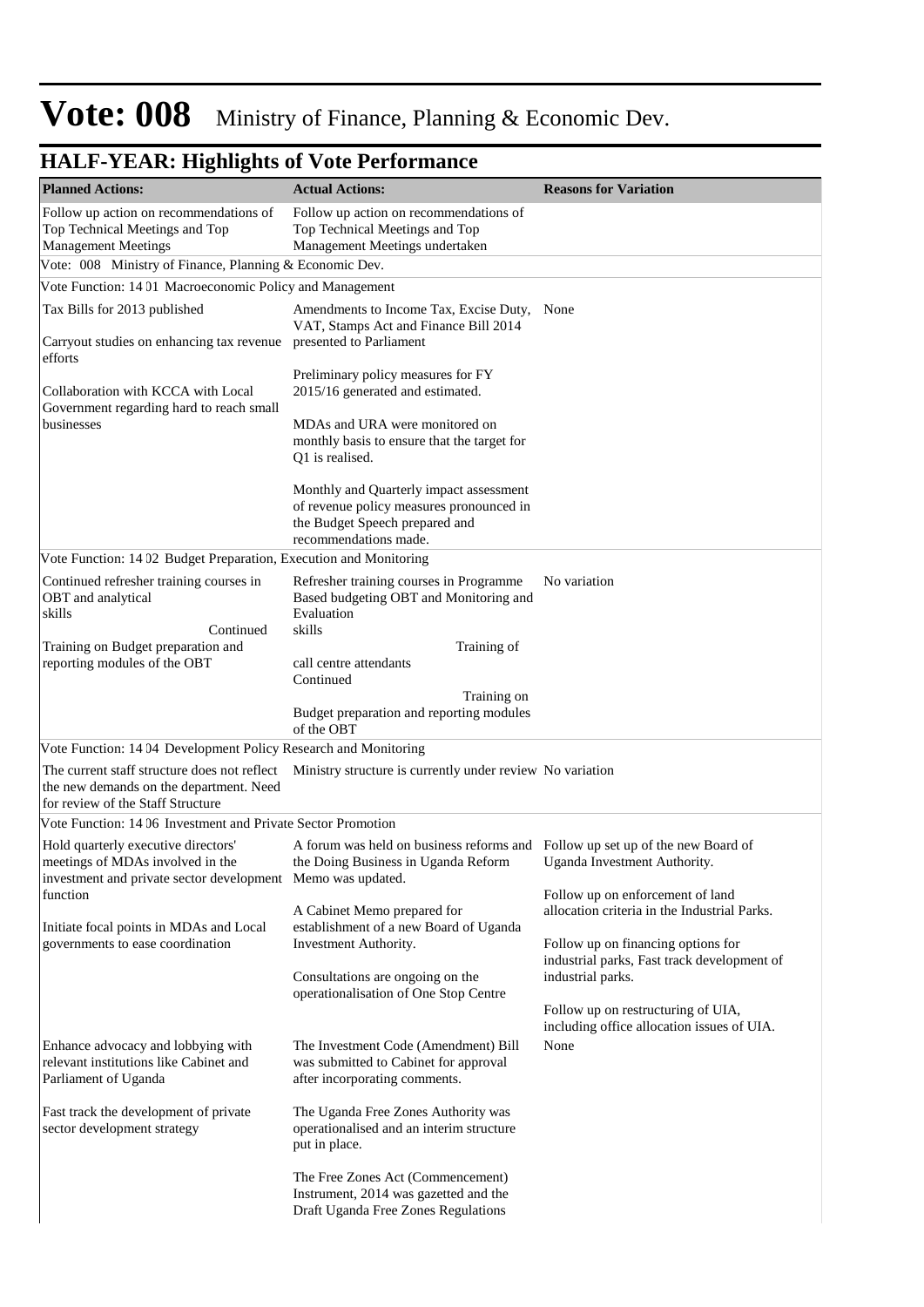| ా                                                                                             |                                                                                                                                                      |                              |
|-----------------------------------------------------------------------------------------------|------------------------------------------------------------------------------------------------------------------------------------------------------|------------------------------|
| <b>Planned Actions:</b>                                                                       | <b>Actual Actions:</b>                                                                                                                               | <b>Reasons for Variation</b> |
|                                                                                               | produced.                                                                                                                                            |                              |
| Design a monitoring framework to track<br>the indicators                                      | No update                                                                                                                                            | Design still underway        |
| Vote Function: 14 08 Microfinance                                                             |                                                                                                                                                      |                              |
| Continue monitoring of SACCOs and<br>training of executives                                   | Monitoring undertaken in 550 SACCOs                                                                                                                  | No variation                 |
| Implement Tier 4 law                                                                          | Final draft of the Tier IV Microfinance<br>Bill forwarded to Fisrt Parliamentay<br>Council.                                                          | Still in progress            |
| Vote Function: 14.49 Policy, Planning and Support Services                                    |                                                                                                                                                      |                              |
| Monitoring & Evaluation Framework and<br>the Ministry strategic Plan fully<br>operationalised | The exercise to collect the statistics for the Novariation<br>M& E framework commenced in Q1 and<br>its on going up to the end of the FY<br>2014/15. |                              |
| Continued training and professionalisation<br>of all cadre in the Ministry                    | Continued training and professionalisation No variation<br>of all cadre in the Ministry undertaken                                                   |                              |

### **HALF-YEAR: Highlights of Vote Performance**

### *V3: Details of Releases and Expenditure*

*This section provides a comprehensive summary of the outputs delivered by the Vote and further details of Vote expenditures by Vote Function and Expenditure Item.*

#### **Table V3.1: GoU Releases and Expenditure by Output\***

| <b>Billion Uganda Shillings</b>                                                                   | <b>Approved</b><br><b>Budget</b> | <b>Released</b> | <b>Spent</b> | $%$ GoU<br><b>Budget</b> | $%$ GoU<br><b>Budget</b> | $%$ GoU<br>Releases |
|---------------------------------------------------------------------------------------------------|----------------------------------|-----------------|--------------|--------------------------|--------------------------|---------------------|
|                                                                                                   |                                  |                 |              | Released                 | Spent                    | Spent               |
| VF:1401 Macroeconomic Policy and Management                                                       | 83.67                            | 41.90           | 39.93        | 50.1%                    | 47.7%                    | 95.3%               |
| Class: Outputs Provided                                                                           | 6.91                             | 3.74            | 3.10         | 54.1%                    | 44.8%                    | 82.9%               |
| 140101 Macroeconomic Policy, Monitoring and Analysis                                              | 4.59                             | 2.49            | 1.90         | 54.2%                    | 41.4%                    | 76.4%               |
| 140102 Domestic Revenue and Foreign Aid Policy, Monitoring and<br>Analysis                        | 2.32                             | 1.25            | 1.20         | 53.8%                    | 51.5%                    | 95.7%               |
| Class: Outputs Funded                                                                             | 76.76                            | 38.17           | 36.83        | 49.7%                    | 48.0%                    | 96.5%               |
| 140151 Pension Regulation services                                                                | 0.50                             | 0.25            | 0.22         | 50.0%                    | 43.5%                    | 87.0%               |
| 140153 Tax Appeals Tribunal Services                                                              | 1.04                             | 0.51            | 0.51         | 49.6%                    | 49.6%                    | 100.0%              |
| 140154 NPART Services                                                                             | 0.08                             | 0.06            | 0.06         | 75.0%                    | 75.0%                    | 100.0%              |
| 140155 Capital Markets Authority Services                                                         | 2.44                             | 1.22            | 1.22         | 50.0%                    | 50.0%                    | 100.0%              |
| 140156 Lottery Services                                                                           | 0.80                             | 0.40            | 0.33         | 50.0%                    | 40.6%                    | 81.3%               |
| 140157 Uganda Retirement Benefits Regulatory Authority Services                                   | 6.00                             | 3.00            | 3.00         | 50.0%                    | 50.0%                    | 100.0%              |
| 140158 Capitalisation of institutions and financing schemes                                       | 65.80                            | 32.67           | 31.44        | 49.6%                    | 47.8%                    | 96.2%               |
| Support to Financial Intelligence Authority<br>140159                                             | 0.10                             | 0.05            | 0.05         | 50.0%                    | 49.0%                    | 98.0%               |
| VF:1402 Budget Preparation, Execution and Monitoring                                              | 16.64                            | 9.76            | 8.70         | 58.7%                    | 52.3%                    | 89.2%               |
| Class: Outputs Provided                                                                           | 16.64                            | 9.76            | 8.70         | 58.7%                    | 52.3%                    | 89.2%               |
| 140201 Policy, Coordination and Monitoring of the National Budget<br>Cycle                        | 10.66                            | 6.00            | 5.47         | 56.3%                    | 51.4%                    | 91.3%               |
| 140202 Policy, Coordination and Monitoring of the Local Government<br><b>Budget Cycle</b>         | 2.85                             | 2.18            | 1.99         | 76.5%                    | 69.7%                    | 91.1%               |
| 140204 Coordination and Monitoring of Sectoral Plans, Budgets and<br><b>Budget Implementation</b> | 3.13                             | 1.58            | 1.24         | 50.4%                    | 39.5%                    | 78.5%               |
| VF:1403 Public Financial Management                                                               | 36.17                            | 17.93           | 13.62        | 49.6%                    | 37.6%                    | 76.0%               |
| Class: Outputs Provided                                                                           | 22.08                            | 13.76           | 9.57         | 62.3%                    | 43.3%                    | 69.5%               |
| 140301 Accounting and Financial Management Policy, Coordination and<br>Monitoring                 | 11.31                            | 5.87            | 5.36         | 51.9%                    | 47.4%                    | 91.3%               |
| 140302 Management and Reporting on the Accounts of Government                                     | 5.67                             | 5.26            | 2.40         | 92.8%                    | 42.4%                    | 45.7%               |
| 140303 Development and Management of Internal Audit and Controls                                  | 1.83                             | 0.87            | 0.81         | 47.7%                    | 44.2%                    | 92.6%               |
| 140304 Local Government Financial Management Reform                                               | 3.26                             | 1.63            | 0.86         | 49.9%                    | 26.4%                    | 52.9%               |
| 140305 Strengthening of Oversight (OAG and Parliament)                                            | 0.00                             | 0.13            | 0.13         | N/A                      | N/A                      | 100.0%              |
| Class: Outputs Funded                                                                             | 2.41                             | 1.24            | 1.13         | 51.6%                    | 46.8%                    | 90.7%               |
| 140351 Facility and Assets Management                                                             | 0.51                             | 0.31            | 0.31         | 60.6%                    | 60.2%                    | 99.4%               |
|                                                                                                   |                                  |                 |              |                          |                          |                     |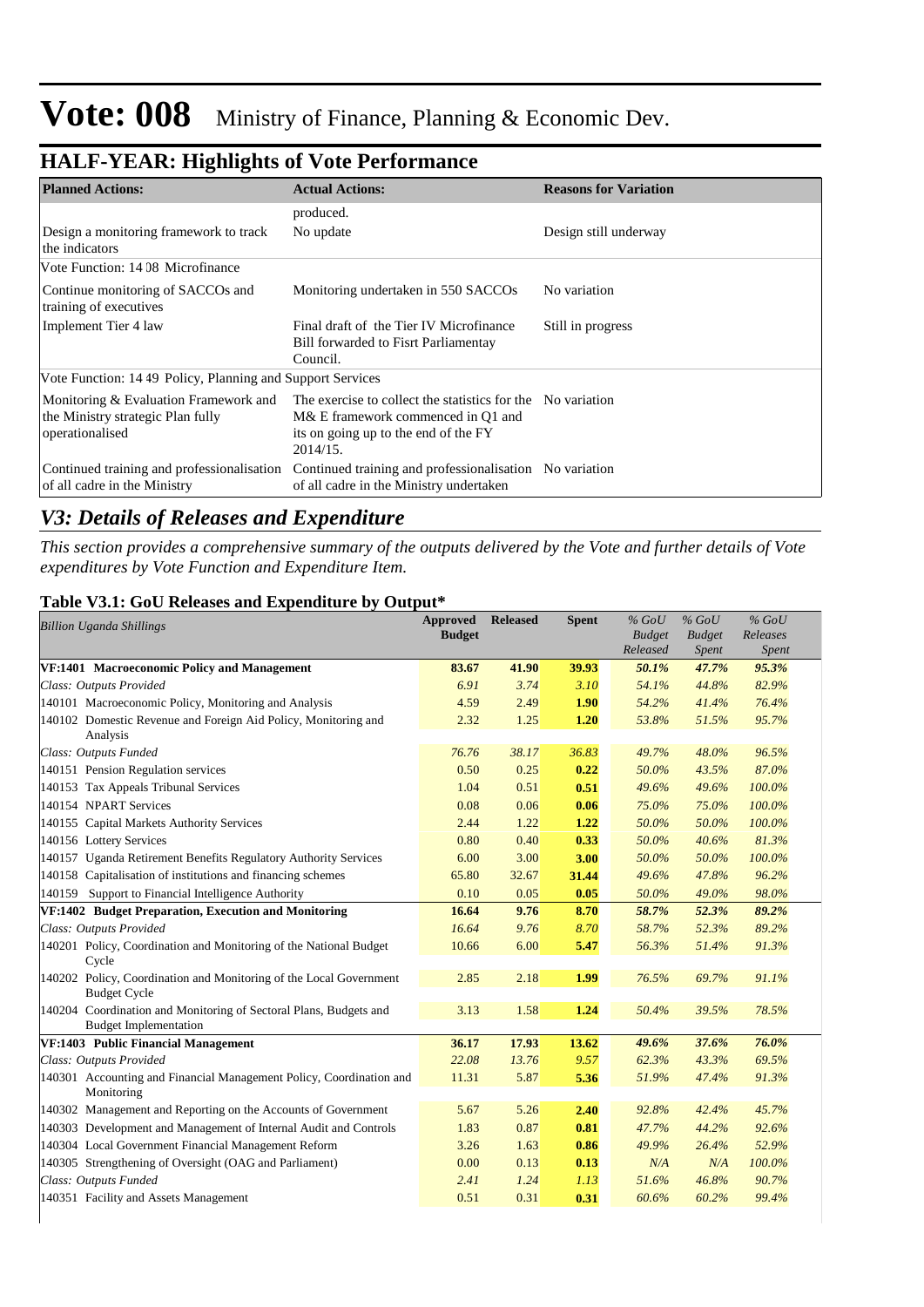### **HALF-YEAR: Highlights of Vote Performance**

| 140352 Accountability Sector Secretariat Services                     | 1.20   | 0.58   | 0.51        | 48.4% | 42.3% | 87.4%     |
|-----------------------------------------------------------------------|--------|--------|-------------|-------|-------|-----------|
| 140353 Procurement Policy Unit Services                               | 0.70   | 0.36   | 0.31        | 50.7% | 44.9% | 88.6%     |
| Class: Capital Purchases                                              | 11.69  | 2.92   | 2.92        | 25.0% | 25.0% | 100.0%    |
| 140376 Purchase of Office and ICT Equipment, including Software       | 11.69  | 2.92   | 2.92        | 25.0% | 25.0% | 100.0%    |
| VF:1404 Development Policy Research and Monitoring                    | 25.60  | 13.78  | 13.27       | 53.8% | 51.8% | 96.3%     |
| Class: Outputs Provided                                               | 6.25   | 3.56   | 3.05        | 57.0% | 48.8% | 85.6%     |
| 140401 Policy, Planning, Monitoring, Analysis and Advisory Services   | 5.02   | 2.95   | 2.59        | 58.8% | 51.6% | 87.7%     |
| 140404 Subcounty Development Model Services                           | 1.23   | 0.61   | 0.46        | 49.5% | 37.2% | 75.1%     |
| Class: Outputs Funded                                                 | 17.24  | 8.62   | 8.62        | 50.0% | 50.0% | 100.0%    |
| 140451 Population Development Services                                | 2.78   | 1.39   | 1.39        | 50.0% | 50.0% | 100.0%    |
| 140452 Economic Policy Research and Analysis                          | 2.43   | 1.21   | 1.21        | 50.0% | 50.0% | 100.0%    |
| 140453 NEC services                                                   | 2.20   | 1.10   | 1.10        | 50.0% | 50.0% | 100.0%    |
| 140454 Support to scientific and other research                       | 9.83   | 4.92   | 4.92        | 50.0% | 50.0% | 100.0%    |
| Class: Capital Purchases                                              | 2.11   | 1.60   | <i>1.60</i> | 75.9% | 75.9% | $100.0\%$ |
| 140472 Government Buildings and Administrative Infrastructure         | 2.11   | 1.60   | 1.60        | 75.9% | 75.9% | 100.0%    |
| VF:1406 Investment and Private Sector Promotion                       | 24.17  | 15.21  | 15.01       | 62.9% | 62.1% | 98.7%     |
| Class: Outputs Provided                                               | 6.28   | 3.13   | 2.97        | 49.8% | 47.3% | 94.8%     |
| 140601 Investment and private sector policy framework and monitoring  | 6.28   | 3.13   | 2.97        | 49.8% | 47.3% | 94.8%     |
| Class: Outputs Funded                                                 | 17.89  | 12.08  | 12.04       | 67.5% | 67.3% | 99.7%     |
| 140651 Provision of serviced investment infrastructure                | 13.73  | 10.00  | 10.00       | 72.8% | 72.8% | 100.0%    |
| 140653 Develop enterpruneur skills & Enterprise Uganda services       | 2.61   | 1.31   | 1.31        | 50.0% | 50.0% | 100.0%    |
| 140655 SME Services                                                   | 0.55   | 0.28   | 0.28        | 50.0% | 50.0% | 100.0%    |
| 140656 Public Private Partnership Policy Services                     | 0.90   | 0.45   | 0.42        | 50.0% | 46.3% | 92.5%     |
| 140657 Support to Uganda Free Zones Authority                         | 0.10   | 0.05   | 0.05        | 50.0% | 46.6% | 93.1%     |
| VF:1408 Microfinance                                                  | 8.51   | 4.79   | 4.64        | 56.2% | 54.5% | 96.9%     |
| Class: Outputs Provided                                               | 1.84   | 1.15   | 1.11        | 62.6% | 60.5% | 96.7%     |
| 140801 Microfinance framework established                             | 1.84   | 1.15   | 1.11        | 62.6% | 60.5% | 96.7%     |
| Class: Outputs Funded                                                 | 6.68   | 3.64   | 3.53        | 54.5% | 52.8% | 96.9%     |
| 140851 SACCOS established in every subcounty                          | 1.10   | 0.65   | 0.65        | 59.1% | 58.7% | 99.4%     |
| 140852 Microfinance Institutions supported with matching grants       | 5.57   | 2.99   | 2.88        | 53.6% | 51.7% | 96.4%     |
| VF:1449 Policy, Planning and Support Services                         | 44.23  | 21.09  | 16.72       | 47.7% | 37.8% | 79.3%     |
| Class: Outputs Provided                                               | 17.83  | 9.48   | 8.22        | 53.2% | 46.1% | 86.7%     |
| 144901 Policy, planning, monitoring and consultations                 | 8.69   | 4.39   | 3.33        | 50.5% | 38.4% | 75.9%     |
| 144902 Ministry Support Services                                      | 6.32   | 3.56   | 3.39        | 56.3% | 53.7% | 95.4%     |
| 144903 Ministerial and Top Management Services                        | 2.82   | 1.54   | 1.49        | 54.5% | 53.0% | 97.1%     |
| Class: Outputs Funded                                                 | 14.55  | 4.35   | 4.15        | 29.9% | 28.5% | 95.4%     |
| 144953 Subscriptions and Contributions to International Organisations | 0.52   | 0.32   | 0.12        | 61.3% | 22.6% | 36.8%     |
| 144954 Tax Support to exempted service providers                      | 14.04  | 4.04   | 4.04        | 28.8% | 28.8% | 100.0%    |
| Class: Capital Purchases                                              | 11.85  | 7.25   | 4.35        | 61.2% | 36.7% | 60.0%     |
| 144972 Government Buildings and Administrative Infrastructure         | 6.02   | 4.02   | 2.43        | 66.8% | 40.3% | 60.3%     |
| 144976 Purchase of Office and ICT Equipment, including Software       | 3.50   | 1.90   | 1.09        | 54.3% | 31.0% | 57.0%     |
|                                                                       |        |        |             |       |       |           |
| 144977 Purchase of Specialised Machinery & Equipment                  | 1.69   | 0.99   | 0.70        | 58.5% | 41.3% | 70.6%     |
| 144978 Purchase of Office and Residential Furniture and Fittings      | 0.64   | 0.34   | 0.14        | 52.9% | 21.9% | 41.4%     |
| <b>Total For Vote</b>                                                 | 238.99 | 124.45 | 111.88      | 52.1% | 46.8% | 89.9%     |

*\* Excluding Taxes and Arrears*

#### **Table V3.2: 2014/15 GoU Expenditure by Item**

| <b>Billion Uganda Shillings</b>                           | Approved<br><b>Budget</b> | <b>Releases</b> | Expend-<br>iture | % Budged<br>% Budget<br><b>Released</b><br><b>Spent</b> |       | %Releases<br><b>Spent</b> |  |
|-----------------------------------------------------------|---------------------------|-----------------|------------------|---------------------------------------------------------|-------|---------------------------|--|
| <b>Output Class: Outputs Provided</b>                     | 77.81                     | 44.38           | 36.51            | 57.0%                                                   | 46.9% | 82.3%                     |  |
| 211101 General Staff Salaries                             | 2.40                      | 2.15            | 1.74             | 89.6%                                                   | 72.5% | 80.9%                     |  |
| 211102 Contract Staff Salaries (Incl. Casuals, Temporary) | 17.59                     | 8.25            | 6.00             | 46.9%                                                   | 34.1% | 72.8%                     |  |
| 211103 Allowances                                         | 2.81                      | 1.56            | 1.53             | 55.6%                                                   | 54.3% | 97.7%                     |  |
| 212201 Social Security Contributions                      | 0.20                      | 0.10            | 0.08             | 50.0%                                                   | 42.2% | 84.5%                     |  |
| 213001 Medical expenses (To employees)                    | 0.37                      | 0.30            | 0.28             | 83.1%                                                   | 77.2% | 92.9%                     |  |
| 213004 Gratuity Expenses                                  | 0.61                      | 0.30            | 0.24             | 50.0%                                                   | 40.2% | 80.5%                     |  |
| 221001 Advertising and Public Relations                   | 1.35                      | 0.67            | 0.60             | 49.9%                                                   | 44.4% | 89.0%                     |  |
| 221002 Workshops and Seminars                             | 3.29                      | 2.51            | 2.42             | 76.4%                                                   | 73.7% | 96.4%                     |  |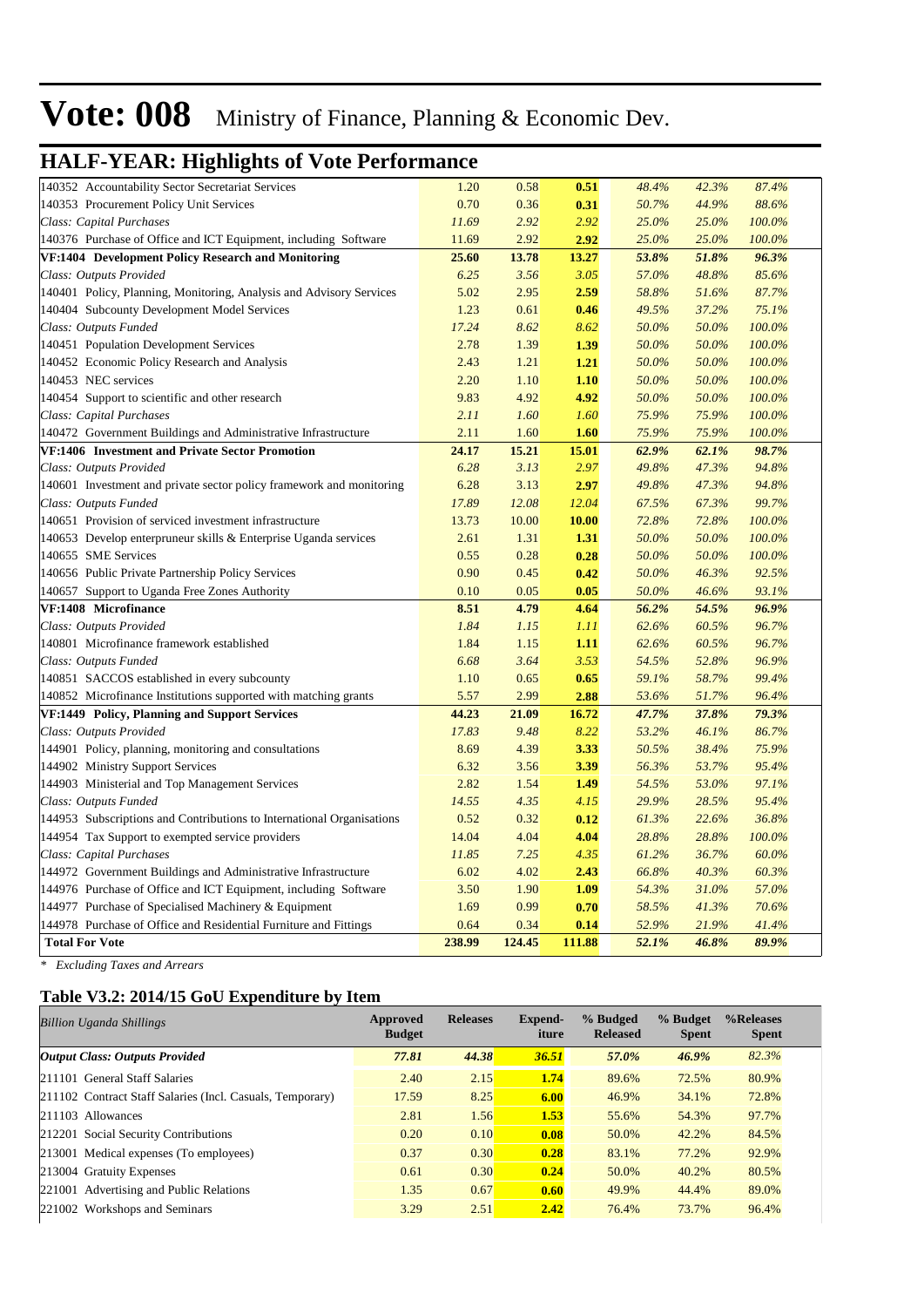| <b>Billion Uganda Shillings</b>                            | <b>Approved</b><br><b>Budget</b> | <b>Releases</b> | <b>Expend-</b><br>iture | % Budged<br><b>Released</b> | % Budget<br><b>Spent</b> | %Releases<br><b>Spent</b> |
|------------------------------------------------------------|----------------------------------|-----------------|-------------------------|-----------------------------|--------------------------|---------------------------|
| 221003 Staff Training                                      | 5.72                             | 3.01            | 2.87                    | 52.6%                       | 50.2%                    | 95.4%                     |
| 221005 Hire of Venue (chairs, projector, etc)              | 0.02                             | 0.01            | 0.00                    | 44.6%                       | 0.0%                     | 0.0%                      |
| 221006 Commissions and related charges                     | 0.26                             | 0.12            | 0.11                    | 48.5%                       | 44.8%                    | 92.5%                     |
| 221007 Books, Periodicals & Newspapers                     | 0.12                             | 0.06            | 0.05                    | 50.0%                       | 41.4%                    | 82.8%                     |
| 221008 Computer supplies and Information Technology (IT    | 0.78                             | 0.35            | 0.24                    | 44.2%                       | 30.2%                    | 68.4%                     |
| 221009 Welfare and Entertainment                           | 0.90                             | 0.45            | 0.44                    | 50.0%                       | 49.2%                    | 98.4%                     |
| 221010 Special Meals and Drinks                            | 0.03                             | 0.01            | 0.01                    | 50.0%                       | 35.4%                    | 70.7%                     |
| 221011 Printing, Stationery, Photocopying and Binding      | 3.90                             | 2.06            | 1.64                    | 52.8%                       | 42.1%                    | 79.8%                     |
| 221012 Small Office Equipment                              | 0.11                             | 0.05            | 0.03                    | 50.0%                       | 32.6%                    | 65.2%                     |
| 221016 IFMS Recurrent costs                                | 10.42                            | 5.80            | 5.63                    | 55.6%                       | 54.1%                    | 97.2%                     |
| 221017 Subscriptions                                       | 4.13                             | 2.17            | 1.81                    | 52.7%                       | 43.9%                    | 83.3%                     |
| 221020 IPPS Recurrent Costs                                | 0.03                             | 0.01            | 0.01                    | 50.0%                       | 47.2%                    | 94.4%                     |
| 222001 Telecommunications                                  | 0.40                             | 0.20            | 0.20                    | 50.2%                       | 48.4%                    | 96.4%                     |
| 222002 Postage and Courier                                 | 0.03                             | 0.02            | 0.00                    | 50.4%                       | 8.5%                     | 16.9%                     |
| 222003 Information and communications technology (ICT)     | 0.48                             | 0.24            | 0.23                    | 50.0%                       | 48.7%                    | 97.5%                     |
| 223001 Property Expenses                                   | 0.22                             | 0.11            | 0.11                    | 50.0%                       | 49.2%                    | 98.4%                     |
| 223002 Rates                                               | 0.17                             | 0.08            | 0.08                    | 50.0%                       | 50.0%                    | 100.0%                    |
| 223003 Rent – (Produced Assets) to private entities        | 0.15                             | 0.08            | 0.06                    | 50.0%                       | 43.0%                    | 86.0%                     |
| 223004 Guard and Security services                         | 0.17                             | 0.09            | 0.09                    | 50.0%                       | 50.0%                    | 100.0%                    |
| 223005 Electricity                                         | 0.55                             | 0.28            | 0.28                    | 50.0%                       | 50.0%                    | 100.0%                    |
| 223006 Water                                               | 0.25                             | 0.13            | 0.13                    | 50.0%                       | 50.0%                    | 100.0%                    |
| 224002 General Supply of Goods and Services                | 0.00                             | 0.07            | 0.05                    | N/A                         | N/A                      | 73.3%                     |
| 224005 Uniforms, Beddings and Protective Gear              | 0.05                             | 0.05            | 0.00                    | 100.0%                      | 0.0%                     | 0.0%                      |
| 225001 Consultancy Services- Short term                    | 6.69                             | 2.79            | 2.41                    | 41.7%                       | 36.0%                    | 86.4%                     |
| 225002 Consultancy Services-Long-term                      | 2.98                             | 4.46            | 1.70                    | 149.9%                      | 57.2%                    | 38.1%                     |
| 227001 Travel inland                                       | 4.05                             | 2.25            | 2.16                    | 55.5%                       | 53.4%                    | 96.1%                     |
| 227002 Travel abroad                                       | 2.07                             | 1.22            | 1.20                    | 58.8%                       | 58.2%                    | 98.9%                     |
| 227003 Carriage, Haulage, Freight and transport hire       | 0.16                             | 0.08            | 0.07                    | 50.0%                       | 43.5%                    | 87.1%                     |
| 227004 Fuel, Lubricants and Oils                           | 2.62                             | 1.32            | 1.28                    | 50.6%                       | 48.8%                    | 96.6%                     |
| 228001 Maintenance - Civil                                 | 0.29                             | 0.14            | 0.14                    | 50.0%                       | 50.0%                    | 100.0%                    |
| 228002 Maintenance - Vehicles                              | 1.09                             | 0.59            | 0.45                    | 54.1%                       | 41.0%                    | 75.7%                     |
| 228003 Maintenance – Machinery, Equipment & Furniture      | 0.25                             | 0.17            | 0.08                    | 67.2%                       | 32.0%                    | 47.6%                     |
| 228004 Maintenance – Other                                 | 0.01                             | 0.01            | 0.01                    | 75.2%                       | 64.6%                    | 85.9%                     |
| 273102 Incapacity, death benefits and funeral expenses     | 0.13                             | 0.06            | 0.03                    | 50.0%                       | 23.6%                    | 47.2%                     |
| <b>Output Class: Outputs Funded</b>                        | 135.53                           | 68.30           | 66.50                   | 50.4%                       | 49.1%                    | 97.4%                     |
| 262101 Contributions to International Organisations (Curre | 0.52                             | 0.32            | 0.12                    | 61.3%                       | 22.6%                    | 36.8%                     |
| 263104 Transfers to other govt. Units (Current)            | 48.36                            | 22.36           | 22.30                   | 46.2%                       | 46.1%                    | 99.7%                     |
| 263106 Other Current grants (Current)                      | 3.08                             | 1.85            | <b>1.69</b>             | 59.9%                       | 54.9%                    | 91.7%                     |
| 263204 Transfers to other govt. Units (Capital)            | 0.72                             | 0.36            | 0.36                    | 50.0%                       | 50.0%                    | 100.0%                    |
| 263206 Other Capital grants (Capital)                      | 0.00                             | 0.20            | 0.20                    | N/A                         | N/A                      | 100.0%                    |
| 263321 Conditional trans. Autonomous Inst (Wage subventi   | 3.57                             | 1.79            | <b>1.79</b>             | 50.0%                       | 50.0%                    | 100.0%                    |
| 263340 Other grants                                        | 2.94                             | 1.47            | 1.44                    | 50.0%                       | 48.9%                    | 97.8%                     |
| 264101 Contributions to Autonomous Institutions            | 48.29                            | 28.96           | 27.71                   | 60.0%                       | 57.4%                    | 95.7%                     |
| 264102 Contributions to Autonomous Institutions (Wage Su   | 13.32                            | 6.66            | 6.56                    | 50.0%                       | 49.3%                    | 98.5%                     |
| 264201 Contributions to Autonomous Institutions            | 0.60                             | 0.30            | 0.30                    | 50.0%                       | 50.0%                    | 100.0%                    |
| 291001 Transfers to Government Institutions                | 14.04                            | 4.04            | 4.04                    | 28.8%                       | 28.8%                    | 100.0%                    |
| 321421 Conditional trans. to Autonomous Inst (Wage subve   | 0.10                             | 0.00            | 0.00                    | 0.0%                        | 0.0%                     | N/A                       |
| <b>Output Class: Capital Purchases</b>                     | 34.19                            | 16.04           | 11.34                   | 46.9%                       | 33.2%                    | 70.7%                     |
| 231001 Non Residential buildings (Depreciation)            | 8.13                             | 5.62            | 4.03                    | 69.2%                       | 49.5%                    | 71.6%                     |
| 231005 Machinery and equipment                             | 16.88                            | 5.81            | 4.70                    | 34.4%                       | 27.9%                    | 80.9%                     |
| 231006 Furniture and fittings (Depreciation)               | 0.64                             | 0.34            | 0.14                    | 52.9%                       | 21.9%                    | 41.4%                     |
| 312204 Taxes on Machinery, Furniture & Vehicles            | 8.55                             | 4.27            | 2.47                    | 50.0%                       | 28.9%                    | 57.8%                     |
| <b>Output Class: Arrears</b>                               | 1.98                             | 1.98            | <b>1.49</b>             | 100.0%                      | 75.3%                    | 75.3%                     |
|                                                            |                                  |                 |                         |                             |                          |                           |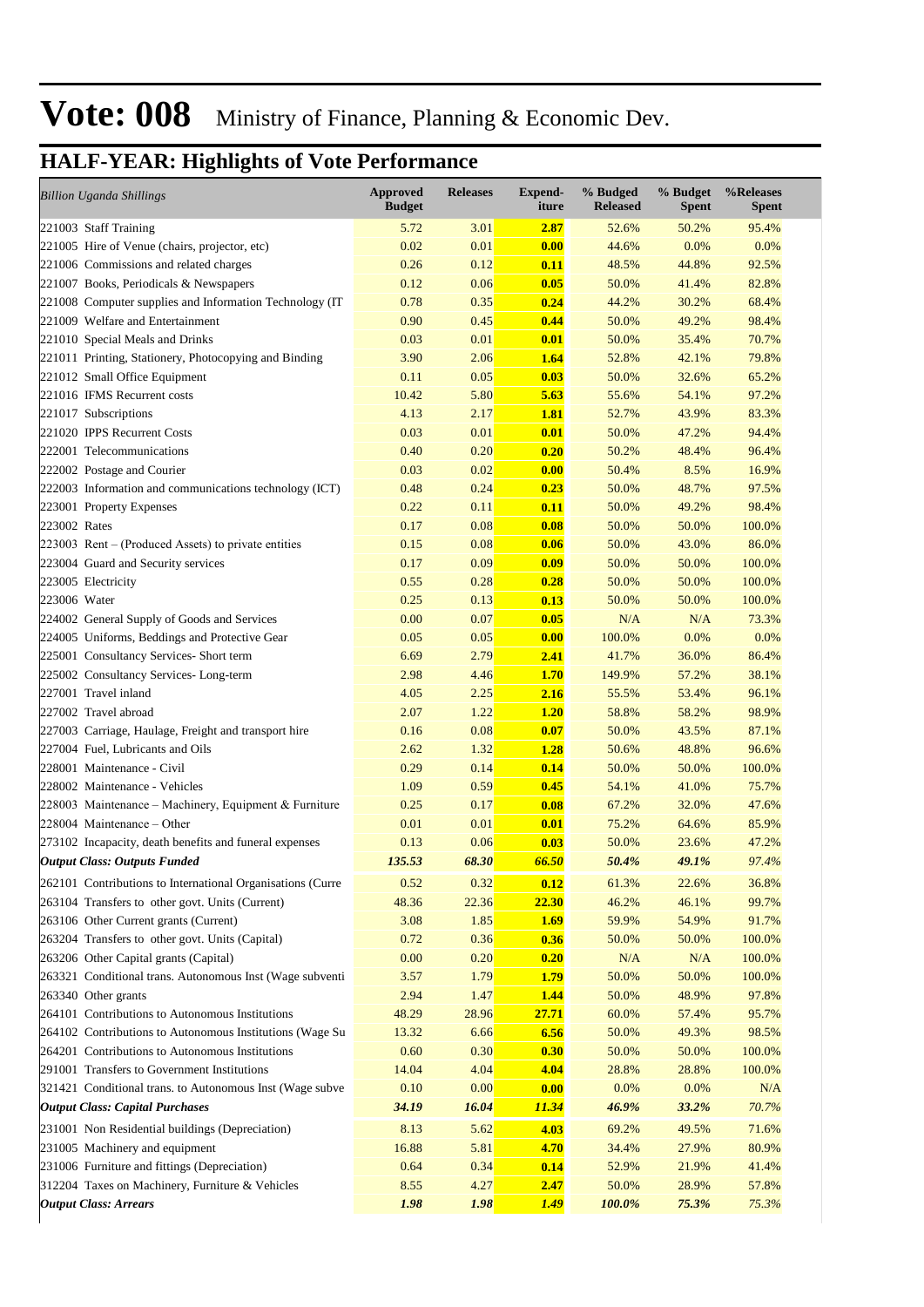### **HALF-YEAR: Highlights of Vote Performance**

| <b>Billion Uganda Shillings</b>           | Approved<br><b>Budget</b> | <b>Releases</b> | <b>Expend-</b><br>iture | % Budged<br><b>Released</b> | % Budget<br><b>Spent</b> | %Releases<br><b>Spent</b> |
|-------------------------------------------|---------------------------|-----------------|-------------------------|-----------------------------|--------------------------|---------------------------|
| 321605 Domestic arrears (Budgeting)       | 1.58                      | 1.58            | 1.09                    | 100.0%                      | 69.0%                    | 69.0%                     |
| 321612 Water arrears (Budgeting)          | 0.01                      | 0.01            | 0.01                    | 100.0%                      | 100.0%                   | 100.0%                    |
| 321614 Electricity arrears (Budgeting)    | 0.39                      | 0.39            | 0.39                    | 100.0%                      | 100.0%                   | 100.0%                    |
| <b>Grand Total:</b>                       | 249.52                    | 130.71          | 115.84                  | 52.4%                       | 46.4%                    | 88.6%                     |
| <b>Total Excluding Taxes and Arrears:</b> | 238.99                    | 124.45          | 111.88                  | 52.1%                       | 46.8%                    | 89.9%                     |

#### **Table V3.3: GoU Releases and Expenditure by Project and Programme\***

| <b>Billion Uganda Shillings</b>                    |                                                                                                                    | <b>Approved</b><br><b>Budget</b> | <b>Released</b> | Spent | $%$ GoU<br><b>Budget</b><br>Released | $\%$ GoU<br><b>Budget</b><br><i>Spent</i> | $%$ GoU<br>Releases<br>Spent |  |
|----------------------------------------------------|--------------------------------------------------------------------------------------------------------------------|----------------------------------|-----------------|-------|--------------------------------------|-------------------------------------------|------------------------------|--|
| VF:1401 Macroeconomic Policy and Management        |                                                                                                                    | 83.67                            | 41.90           | 39.93 | 50.1%                                | 47.7%                                     | 95.3%                        |  |
| <b>Recurrent Programmes</b>                        |                                                                                                                    |                                  |                 |       |                                      |                                           |                              |  |
| 03<br><b>Tax Policy</b>                            |                                                                                                                    | 3.23                             | 1.68            | 1.57  | 52.1%                                | 48.5%                                     | 93.2%                        |  |
| 04<br>Aid Liaison                                  |                                                                                                                    | 1.39                             | 0.71            | 0.65  | 51.0%                                | 46.7%                                     | 91.7%                        |  |
| 08<br>Macroeconomic Policy                         |                                                                                                                    | 10.24                            | 5.26            | 4.82  | 51.4%                                | 47.1%                                     | 91.5%                        |  |
| <b>Development Projects</b>                        |                                                                                                                    |                                  |                 |       |                                      |                                           |                              |  |
| 0065<br><b>USAID Trust Funds</b>                   |                                                                                                                    | 0.00                             | 0.00            | 0.00  | N/A                                  | N/A                                       | N/A                          |  |
| 0945<br>Capitalisation of Institutions             |                                                                                                                    | 65.80                            | 32.67           | 31.44 | 49.6%                                | 47.8%                                     | 96.2%                        |  |
| 1080<br>Support to Macroeconomic Management        |                                                                                                                    | 1.87                             | 1.00            | 0.99  | 53.8%                                | 52.9%                                     | 98.3%                        |  |
| 1197a FINMAP Component 1                           |                                                                                                                    | 0.00                             | 0.00            | 0.00  | N/A                                  | N/A                                       | N/A                          |  |
| 1208<br>Support to National Authorising Officer    |                                                                                                                    | 0.20                             | 0.11            | 0.10  | 53.3%                                | 49.4%                                     | 92.8%                        |  |
| 1211                                               | Belgo-Ugandan study and consultancy Fund                                                                           | 0.33                             | 0.17            | 0.12  | 51.5%                                | 36.7%                                     | 71.2%                        |  |
| [FINMAP III] Component 1                           | 1290a 3RD Financial Management and Accountability Programme                                                        | 0.62                             | 0.30            | 0.24  | 48.9%                                | 39.6%                                     | 81.0%                        |  |
|                                                    | VF:1402 Budget Preparation, Execution and Monitoring                                                               | 16.64                            | 9.76            | 8.70  | 58.7%                                | 52.3%                                     | 89.2%                        |  |
| <b>Recurrent Programmes</b>                        |                                                                                                                    |                                  |                 |       |                                      |                                           |                              |  |
| 02<br><b>Public Administration</b>                 |                                                                                                                    | 0.93                             | 0.48            | 0.44  | 52.0%                                | 47.1%                                     | 90.5%                        |  |
| 11<br><b>Budget Policy and Evaluation</b>          |                                                                                                                    | 8.30                             | 5.61            | 5.22  | 67.6%                                | 62.9%                                     | 93.1%                        |  |
| 12<br><b>Infrastructure and Social Services</b>    |                                                                                                                    | 1.77                             | 0.91            | 0.81  | 51.4%                                | 45.9%                                     | 89.4%                        |  |
| <b>Development Projects</b>                        |                                                                                                                    |                                  |                 |       |                                      |                                           |                              |  |
| 0039<br><b>GoU-UNICEF Cross Sector Cordination</b> |                                                                                                                    | 0.00                             | 0.00            | 0.00  | N/A                                  | N/A                                       | N/A                          |  |
| 0059<br>Support to Poverty Action Fund             |                                                                                                                    | 0.00                             | 0.00            | 0.00  | N/A                                  | N/A                                       | N/A                          |  |
| Rural Roads Programme Coordination<br>1017         |                                                                                                                    | 0.00                             | 0.00            | 0.00  | N/A                                  | N/A                                       | N/A                          |  |
| <b>Budget Monitoring and Evaluation</b><br>1063    |                                                                                                                    | 3.74                             | 1.87            | 1.39  | 50.0%                                | 37.1%                                     | 74.2%                        |  |
| 1197b FINMAP Component 2                           |                                                                                                                    | 0.00                             | 0.00            | 0.00  | N/A                                  | N/A                                       | N/A                          |  |
| [FINMAP III] Component 2                           | 1290b 3RD Financial Management and Accountability Programme                                                        | 1.51                             | 0.69            | 0.65  | 45.9%                                | 43.1%                                     | 94.0%                        |  |
| U growth DANIDA programme<br>1305                  |                                                                                                                    | 0.39                             | 0.19            | 0.19  | 50.0%                                | 49.2%                                     | 98.5%                        |  |
| VF:1403 Public Financial Management                |                                                                                                                    | 36.17                            | 17.93           | 13.62 | 49.6%                                | 37.6%                                     | 76.0%                        |  |
| <b>Recurrent Programmes</b>                        |                                                                                                                    |                                  |                 |       |                                      |                                           |                              |  |
| <b>Financial Management Services</b><br>05         |                                                                                                                    | 8.58                             | 4.74            | 4.57  | 55.2%                                | 53.2%                                     | 96.5%                        |  |
| <b>Treasury Services</b><br>06                     |                                                                                                                    | 1.21                             | 0.71            | 0.69  | 58.3%                                | 57.2%                                     | 98.1%                        |  |
| 07<br><b>Uganda Computer Services</b>              |                                                                                                                    | 0.00                             | 0.00            | 0.00  | N/A                                  | N/A                                       | N/A                          |  |
| 10<br>Inspectorate and Internal Audit              |                                                                                                                    | 2.01                             | 1.03            | 0.97  | 51.0%                                | 48.1%                                     | 94.5%                        |  |
| Technical and Advisory Services<br>13              |                                                                                                                    | 3.92                             | 1.88            | 1.68  | 48.0%                                | 43.0%                                     | 89.6%                        |  |
| <b>Development Projects</b>                        |                                                                                                                    |                                  |                 |       |                                      |                                           |                              |  |
|                                                    | 0950 Financial Management and Accountability Programme                                                             | 0.00                             | 0.00            | 0.00  | N/A                                  | N/A                                       | N/A                          |  |
|                                                    | 1197c FINMAP Comp. 3,4&5 - FMS, LGPFM and Oversight                                                                | 0.00                             | 0.00            | 0.00  | N/A                                  | N/A                                       | N/A                          |  |
|                                                    | 1290c 3RD Financial Management and Accountability Programme<br>[FINMAP III] Comp. 3,4&5 - FMS, LGPFM and Oversight | 20.44                            | 9.58            | 5.70  | 46.9%                                | 27.9%                                     | 59.5%                        |  |
|                                                    | VF:1404 Development Policy Research and Monitoring                                                                 | 25.60                            | 13.78           | 13.27 | 53.8%                                | 51.8%                                     | 96.3%                        |  |
| <b>Recurrent Programmes</b>                        |                                                                                                                    |                                  |                 |       |                                      |                                           |                              |  |
| 09                                                 | Economic Development and Policy Research                                                                           | 13.49                            | 6.75            | 6.45  | 50.0%                                | 47.8%                                     | 95.6%                        |  |
| <b>Development Projects</b>                        |                                                                                                                    |                                  |                 |       |                                      |                                           |                              |  |
| Evidence based decision making<br>0038             |                                                                                                                    | 0.00                             | 0.00            | 0.00  | N/A                                  | N/A                                       | N/A                          |  |
| 0046<br>Support to NEC                             |                                                                                                                    | 0.60                             | 0.30            | 0.30  | 50.0%                                | 50.0%                                     | 100.0%                       |  |
| 0061                                               | Support to Uganda National Council for Science                                                                     | 2.01                             | 1.00            | 1.00  | 50.0%                                | 50.0%                                     | 100.0%                       |  |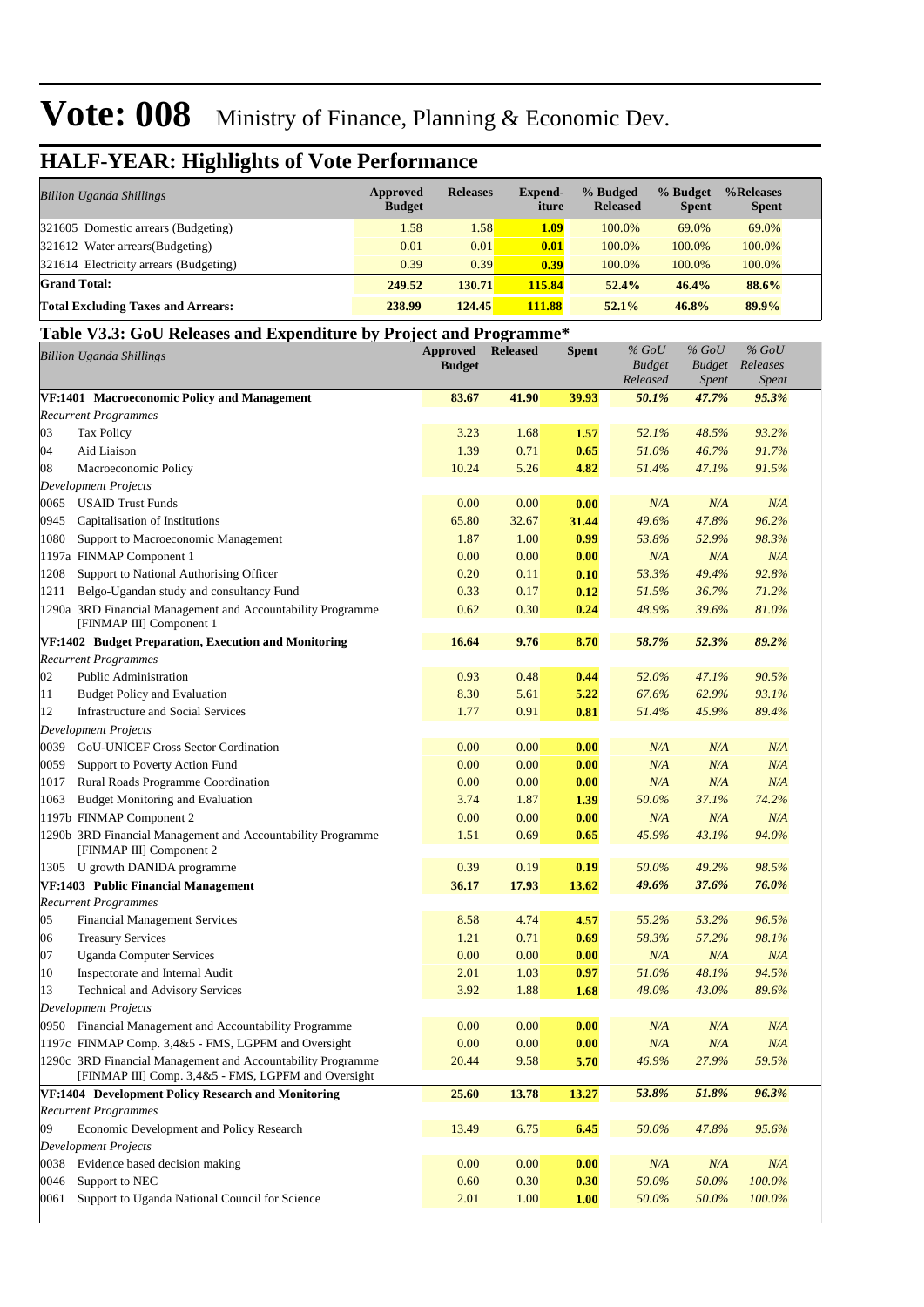#### 0745 Support to Population Secretariat 1.33 0.67 **0.67** *50.0% 50.0% 100.0%* 0978 Presidential Initiatives on Banana Industry 2.97 2.47 **2.25** *82.9% 75.7% 91.2%* 0986 Millenium Scieince Initiatives 0.00 0.00 **0.00** *N/A N/A N/A* 0988 Support to other Scientists 5.20 2.60 **2.60** *50.0% 50.0% 100.0%* 0998 Sub County Development 0.00 0.00 **0.00** *N/A N/A N/A* 1060 GEF Country Support Programme 0.00 0.00 **0.00** *N/A N/A N/A* 1209 Appropriate renewable technologies for rural Uganda 0.00 0.00 **0.00** *N/A N/A N/A* **VF:1406 Investment and Private Sector Promotion 24.17 15.21 15.01** *62.9% 62.1% 98.7% Recurrent Programmes* 18 Investment and Private Sector Development 8.31 4.15 **4.03** *49.9% 48.5% 97.3% Development Projects* 0048 Private Sector Competitiveness 0.00 0.00 **0.00** *N/A N/A N/A* 0064 Support to Uganda Investment Authority 0.00 0.00 **0.00** *N/A N/A N/A* 0933 Competitiveness & Investment Climate Secretariat 1.72 0.86 **0.77** *50.0% 45.0% 90.1%* 0994 Development of Industrial Parks 7.69 3.85 **3.85** *50.0% 50.0% 100.0%* 1003 African Development Foundation 3.60 1.80 **1.80** *50.0% 50.0% 100.0%* 1059 Value Addition Tea Industry 2.05 1.03 **1.03** *50.0% 50.0% 100.0%* 1207 Support to Investment and Private Sector Development 0.00 0.00 **0.00** *N/A N/A N/A* 1289 Competitiveness and Enterprise Development Project [CEDP] 0.80 3.53 **3.53** *441.6% 441.6% 100.0%* **VF:1408 Microfinance 8.51 4.79 4.64** *56.2% 54.5% 96.9% Recurrent Programmes* 17 Microfinance 4.87 2.44 **2.43** *50.1% 49.8% 99.5% Development Projects* 0015 Microfinance Support Center Ltd 0.00 0.00 **0.00** *N/A N/A N/A* 0031 Rural Financial Services 0.00 0.00 **0.00** *N/A N/A N/A* 0997 Support to Microfinance 2.49 1.74 **1.60** *69.9% 64.3% 92.0%* 1288 Financial Inclusion in Rural Areas [PROFIRA] of Uganda 1.15 0.61 **0.61** *52.8% 52.8% 100.0%* **VF:1449 Policy, Planning and Support Services 44.23 21.09 16.72** *47.7% 37.8% 79.3% Recurrent Programmes* 01 Headquarters 10.51 5.52 **4.88** *52.5% 46.4% 88.4%* 15 Treasury Directorate Services 0.25 0.13 **0.12** *51.7% 50.3% 97.3%* 16 Internal Audit Department 0.42 0.21 **0.19** *50.2% 46.1% 91.8% Development Projects* 0054 Support to MFPED 29.09 13.25 **10.33** *45.5% 35.5% 77.9%* 0939 Strengthening coordination of accountability sector 0.00 0.00 **0.00** *N/A N/A N/A* 1197d FINMAP Comp. 6 - Management Support 0.00 0.00 **0.00** *N/A N/A N/A* 3RD Financial Management and Accountability Programme 3.96 1.98 **1.20** *50.0% 30.2% 60.4%* 1290d [FINMAP III] Comp. 6 - Management Support **Total For Vote 238.99 124.45 111.88** *52.1% 46.8% 89.9%*

#### **HALF-YEAR: Highlights of Vote Performance**

*\* Excluding Taxes and Arrears*

#### **Table V3.4: Donor Releases and Expenditure by Project and Programme\***

| <b>Billion Uganda Shillings</b>                                   | Approved      | <b>Released</b> | <b>Spent</b> | $\%$ GoU      | $\%$ GoU      | $%$ GoU      |  |
|-------------------------------------------------------------------|---------------|-----------------|--------------|---------------|---------------|--------------|--|
|                                                                   | <b>Budget</b> |                 |              | <b>Budget</b> | <b>Budget</b> | Releases     |  |
|                                                                   |               |                 |              | Released      | Spent         | <i>Spent</i> |  |
| VF:1401 Macroeconomic Policy and Management                       | 2.98          | 0.29            | 0.28         | $9.6\%$       | $9.6\%$       | 99.9%        |  |
| <b>Development Projects</b>                                       |               |                 |              |               |               |              |  |
| Support to National Authorising Officer<br>1208                   | 0.14          | 0.17            | 0.17         | 118.6%        | 118.6%        | $100.0\%$    |  |
| Belgo-Ugandan study and consultancy Fund<br>1211                  | 2.84          | 0.12            | 0.12         | 4.2%          | 4.2%          | 99.7%        |  |
| VF:1402 Budget Preparation, Execution and Monitoring              | 0.62          | 0.00            | 0.00         | $0.0\%$       | $0.0\%$       | N/A          |  |
| <b>Development Projects</b>                                       |               |                 |              |               |               |              |  |
| <b>Budget Monitoring and Evaluation</b><br>1063                   | 0.62          | 0.00            | 0.00         | $0.0\%$       | $0.0\%$       | N/A          |  |
| VF:1403 Public Financial Management                               | 1.10          | 8.75            | 8.75         | 795.1%        | 795.1%        | 100.0%       |  |
| <b>Development Projects</b>                                       |               |                 |              |               |               |              |  |
| 1290c 3RD Financial Management and Accountability Programme       | 1.10          | 8.75            | 8.75         | 795.1%        | 795.1%        | 100.0%       |  |
| [FINMAP III] Comp. 3,4&5 - FMS, LGPFM and Oversight               |               |                 |              |               |               |              |  |
| VF:1406 Investment and Private Sector Promotion                   | 13.44         | 0.61            | 0.61         | 4.5%          | 4.5%          | 100.0%       |  |
| <b>Development Projects</b>                                       |               |                 |              |               |               |              |  |
| Competitiveness and Enterprise Development Project [CEDP]<br>1289 | 13.44         | 0.61            | 0.61         | 4.5%          | 4.5%          | 100.0%       |  |
|                                                                   |               |                 |              |               |               |              |  |